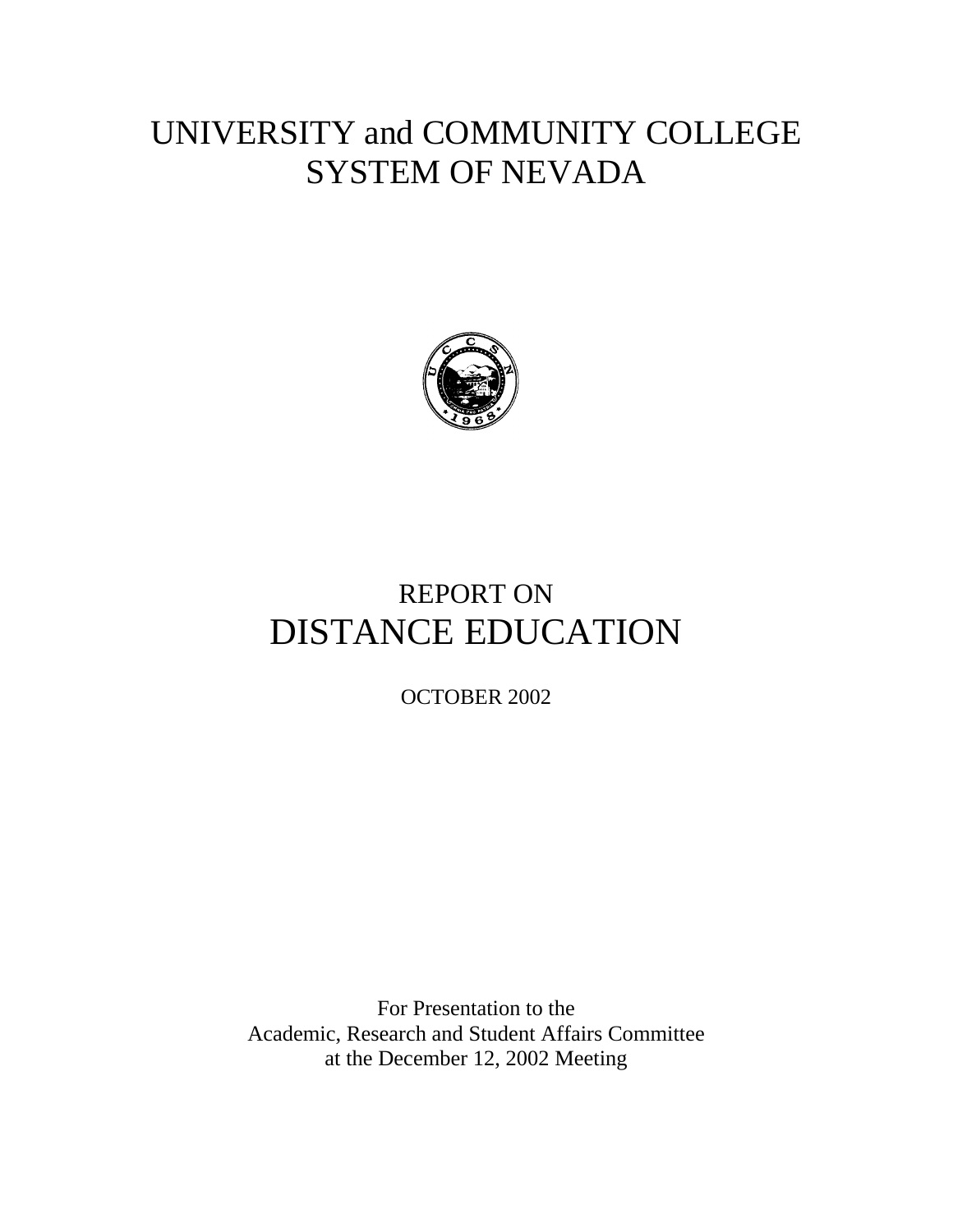# **University and Community College System of Nevada**

# **Board of Regents**

Mr. Douglas Seastrand, Chair Mrs. Thalia M. Dondero, Vice-Chair Mr. Mark Alden Dr. Jill Derby Mrs. Dorothy Sewell Gallagher Mr. Douglas Roman Hill Mrs. Laura Lopez Hobbs Mrs. Linda C. Howard Dr. Thomas E. Kirkpatrick Mr. Howard Rosenberg Mr. Steve Sisolak

# **Directors of Distance Education**

Cynthia Glickman Community College of Southern Nevada

> Garry Heberer Great Basin College

Fred Lokken Truckee Meadows Community College

Charlotte Farr University of Nevada, Las Vegas

Gay Neuberger University of Nevada, Reno

Michael Downey Western Nevada Community College

> Roger Jacobson Desert Research Institute

*Report Prepared by the Office of Academic and Student Affairs Office of the Chancellor*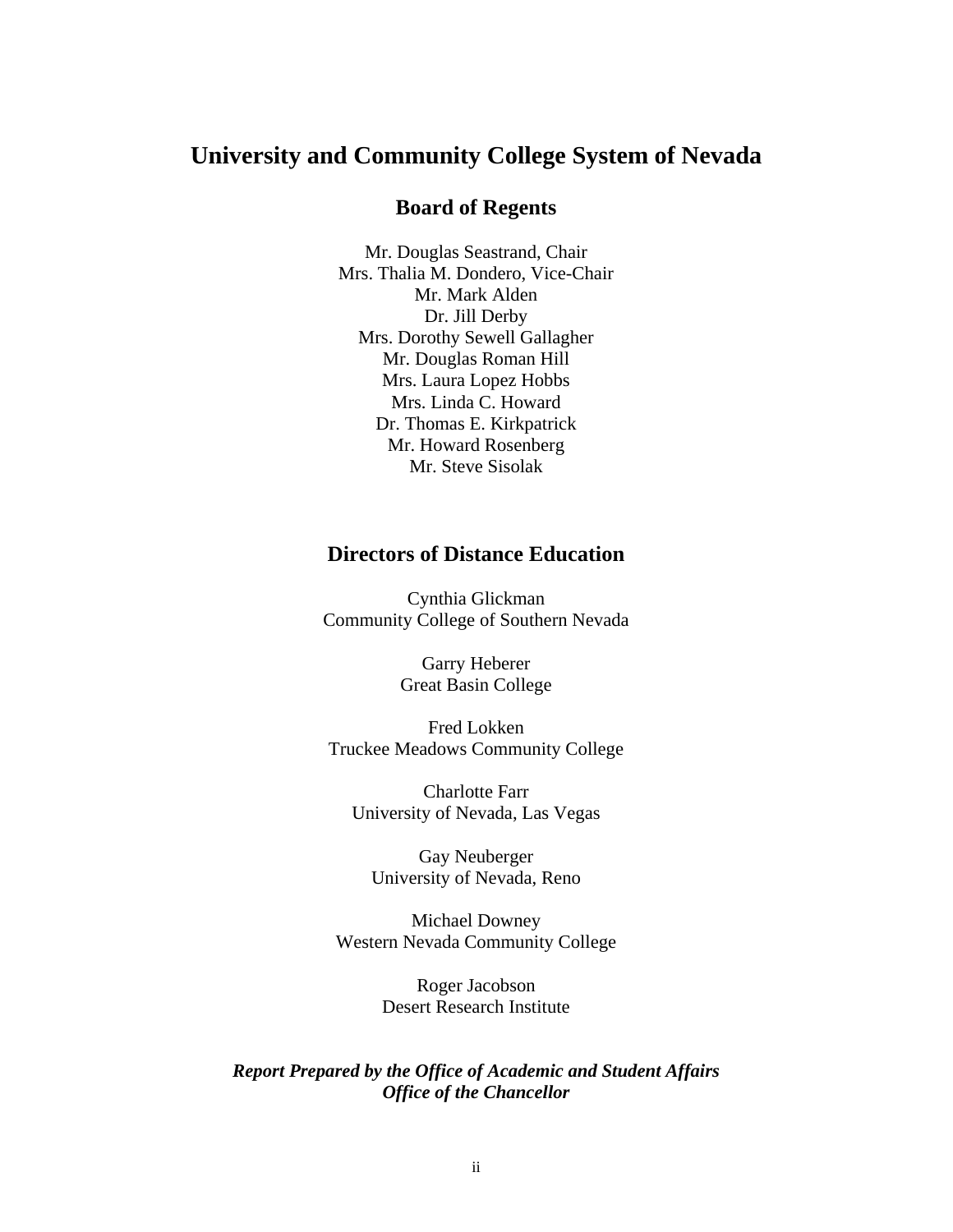# **ACKNOWLEDGEMENTS**

This report is the collective work of many people, both at the campuses and in the System Administration Office. However, the brunt of the effort falls upon the campuses. It is campus personnel who are responsible for analyzing campus files to provide summary information to the System Administration Office. Thank you to each of the Distance Education Directors for their assistance in creating this report.

> Crystal M. McGee Senior Research Analyst Office of Academic and Student Affairs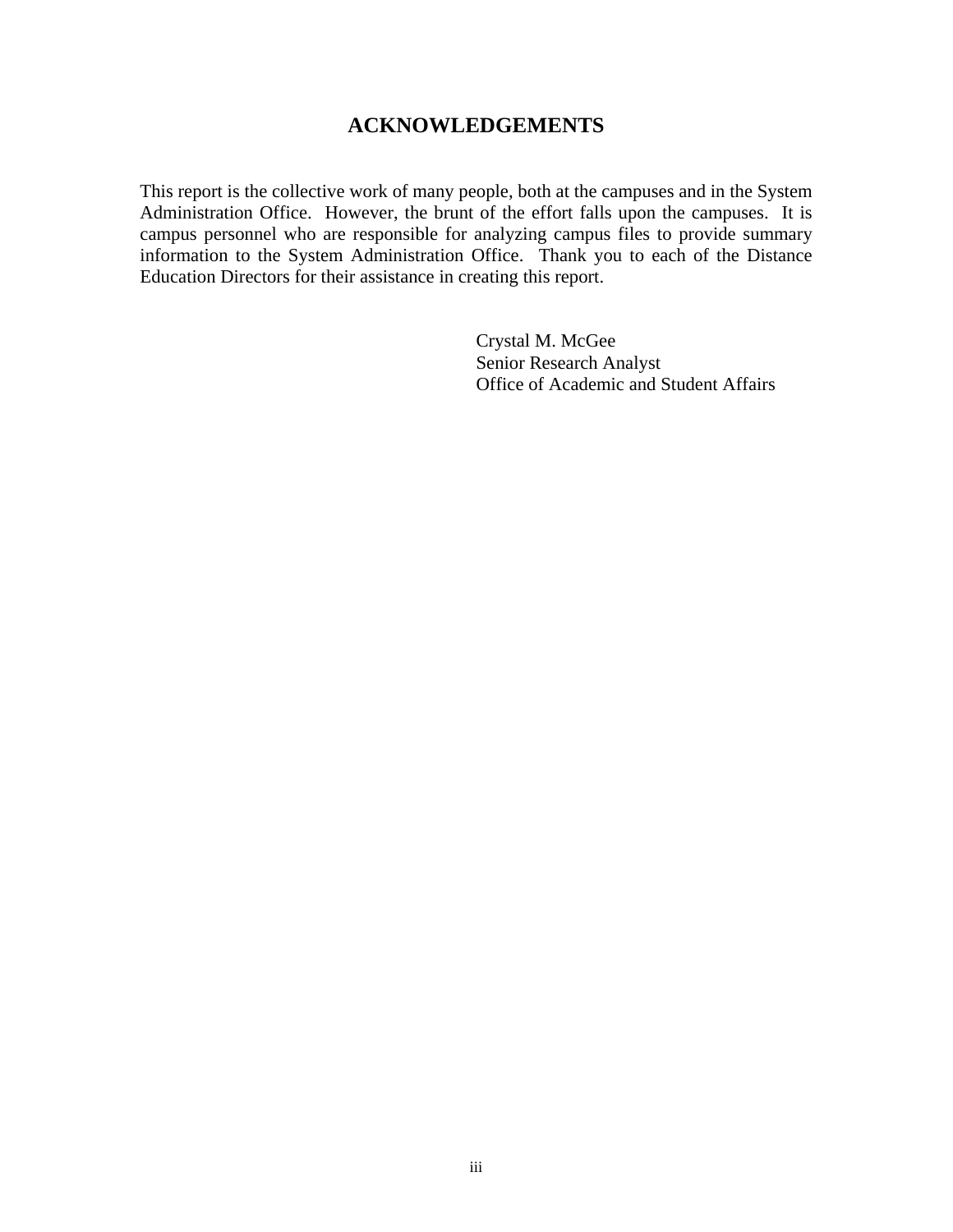# **TABLE OF CONTENTS**

| What is Distance Education?                   |  |
|-----------------------------------------------|--|
| How are Distance Education Courses Delivered? |  |

# **PART I CRITICAL ISSUES FOR DISTANCE EDUCATION**

# **PART II THE CURRENT STATUS OF DISTANCE EDUCATION**

# **PART III THE FUTURE OF DISTANCE EDUCATION**

|--|--|

### **APPENDICES**

| Appendix $A$ – Report on the University of Nevada     |
|-------------------------------------------------------|
| Appendix $B$ – Report on the University of Nevada,    |
| Appendix C – Credit and Non-Credit Distance Education |
| Appendix D – Enrollment Data for Stand Alone or       |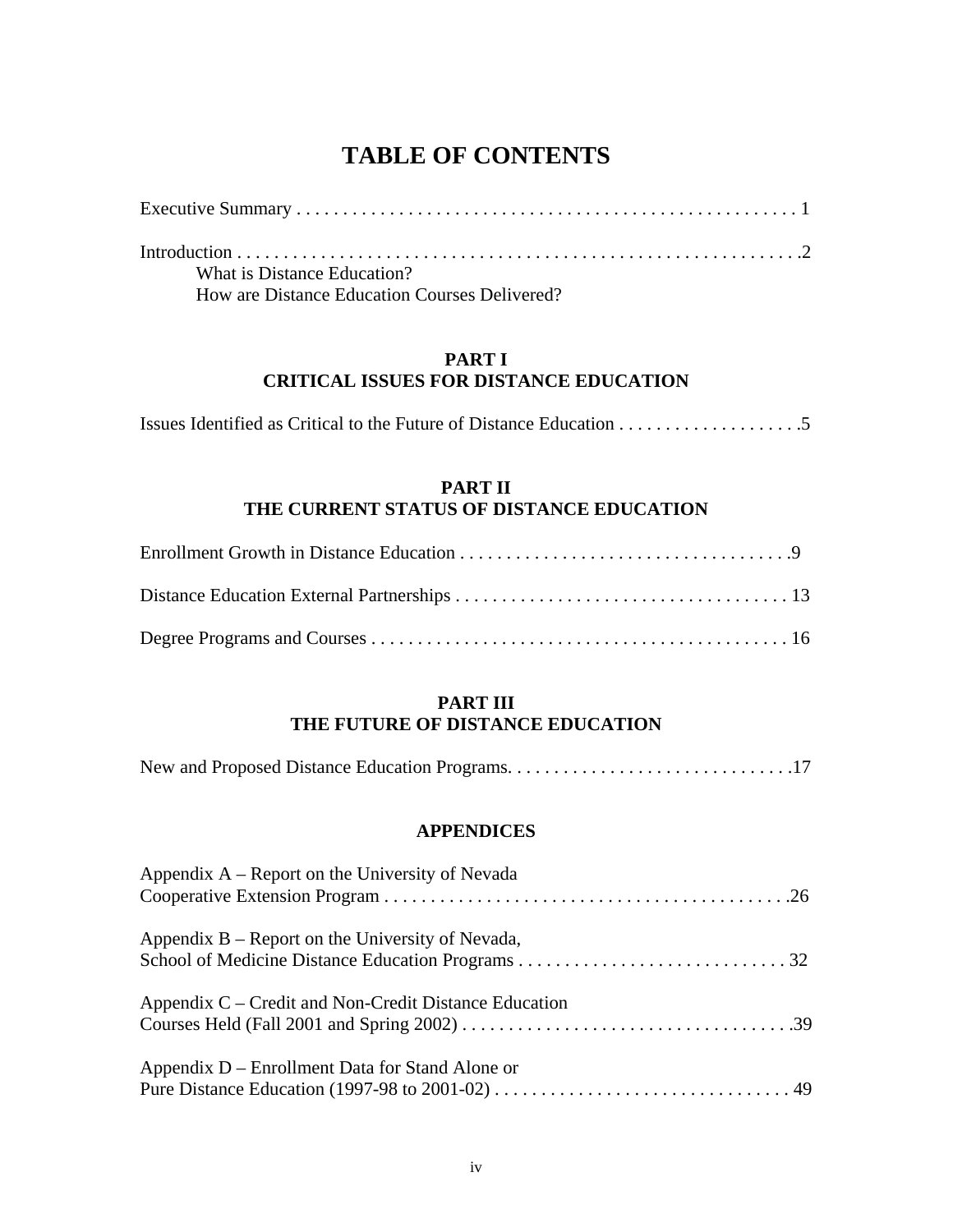### **EXECUTIVE SUMMARY**

Distance Education (DE) provides access to higher education to a growing student population of traditional and non-traditional students who may be subject to constraints such as time, distance or a physical disability and therefore are not able to attend traditional courses on campus. At its most basic level, DE takes place when a teacher and student are separated by physical distance. Institutions across the country are addressing growing demand for higher education and limited funding with DE programs, and the institutions of the University and Community College System of Nevada (UCCSN) are no exception.

Since 1997, the number of pure DE courses offered System-wide increased from 137 to 396 (a 189 percent increase). This increase in courses was necessary to meet the growing enrollment demands for DE courses across the state. System-wide annualized unduplicated headcount for pure DE courses increased from 2,130 in 1997-1998 to 8,006 in 2001-2002 (a 275 percent increase). Despite the increase in courses, there still exists unmet demand for DE courses. This is evident from the fact that several campuses are faced with often thousands of "attempts" by students to register for DE courses that have been filled.

The most notable growth in DE can be seen in the increase in average annual FTE from 1997 to 2001. System-wide AAFTE for pure DE courses increased 392 percent in five years, dramatically outpacing the UCCSN's overall AAFTE, which increased 19 percent in five years. In the 2001-2002 academic year, AAFTE for pure DE amounted to 4.26 percent of the System's overall AAFTE. A noticeable increase from the 1.03 percent of the 1997-1998 academic year.

A number of the UCCSN institutions have developed DE degree programs. Both GBC and UNLV offer degree completion programs where students who have previously completed coursework on campus, but are no longer able to attend classes on campus, may complete the requirements for a Bachelor of Arts in Social Science Studies(at UNLV) and Bachelor of Applied Science (at GBC). At CCSN students completing the required DE courses may earn an AA in English or General Studies and an AS in Social Science. Truckee Meadows Community College offers an Associate's Degree with emphases in Business, Psychology, History, or English. And, UNR is near completion of its third iteration of a DE cohort Masters of Business Administration in Elko.

Despite the campus' success in meeting the growing demand for DE courses with limited funding resources, there exist a number of issues critical to the future success of these DE programs. These issues include staffing, licensing, training, funding, administration, intellectual property rights, student support services, retention, infrastructure, accreditation, and strategic planning. The UCCSN campuses are at a critical juncture. Existing resources for DE are showing the signs of strain, and the future success of DE may be contingent on access to additional resources to address ever-increasing demand for DE programs and courses.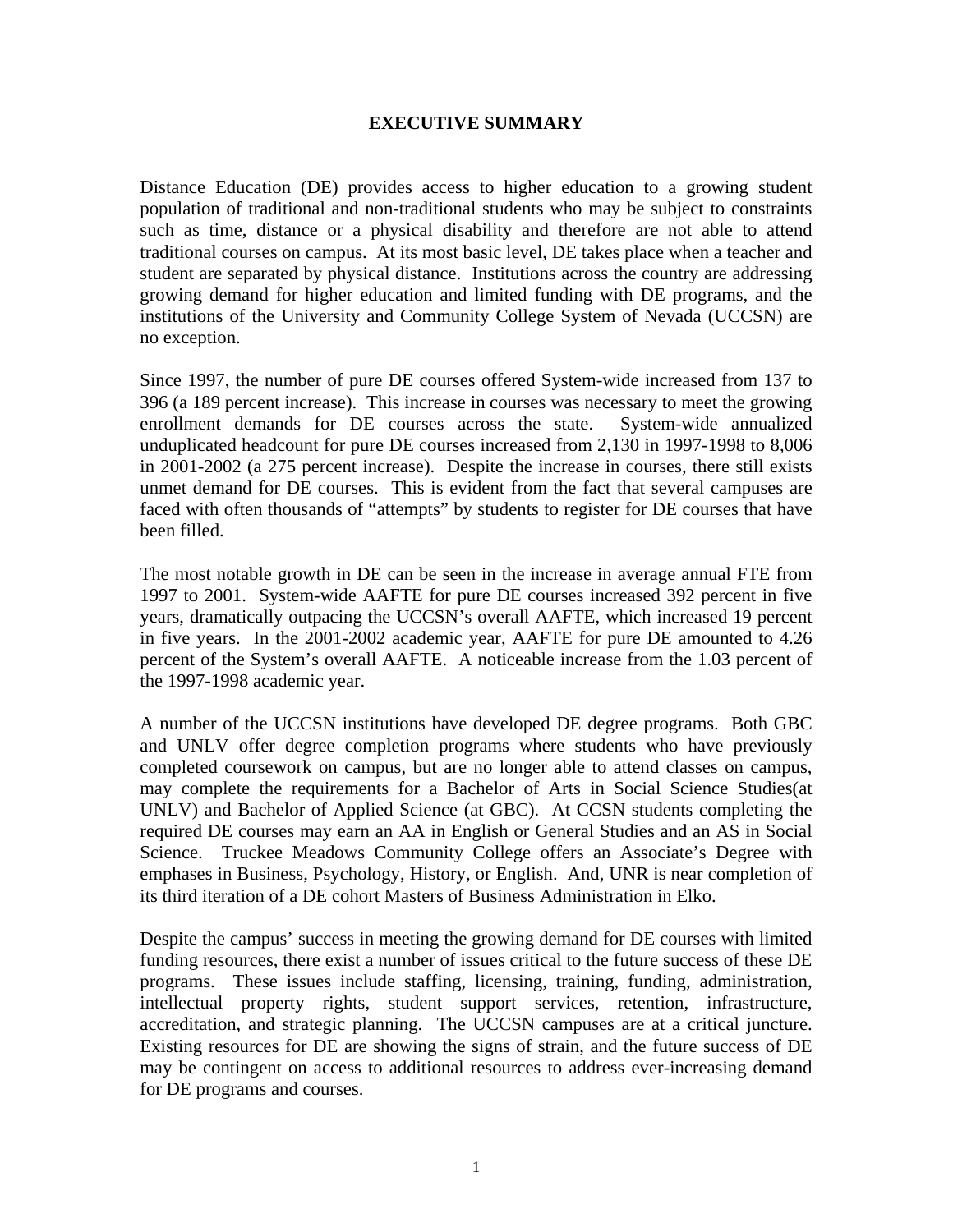# **INTRODUCTION**

This report was prepared in accordance with the mandates of the University and Community College System of Nevada (UCCSN), Board of Regents' *Handbook*. Title 4, Chapter 14 (UCCSN Planning, Program Review, Articulation and Enrollment) requires regular Distance Education (DE) reporting to the Board. Specifically, subsection 10 of Section 10 provides the following:

- 10. On an annual basis, the UCCSN institutions will prepare a program plan that details proposed new distance education offerings by course and program title and by site (id appropriate) and whether it will be delivered statewide. The UCCSN plan for distance learning will be prepared in accordance with the following principles:
	- a. Plan as a system to address state needs;
	- b. Operate programs collaboratively and share resources, if appropriate;
	- c. Base program decisions on documented student or citizen need;
	- d. Work with constituent groups (e.g., K-12 school districts, employers, industry representative) to identify and prioritize the most pressing education needs;
	- e. Use a combination of technologies, as appropriate to curricular needs and student learning styles;
	- f. Ensure that academic plans influence the expansion of the technical infrastructure;
	- g. Provide essential support services to students;
	- h. Build institutional and system capacity to address more needs through distance learning;
	- i. Be accountable to the Legislature and the public for their use of state resources and the quality and appropriateness of their services;
	- j. Partner with or broker programs from out-of-state institutions, where appropriate.

This report provides an overview of distance education in the UCCSN, identifying critical issues, outlining the growth in DE among the campuses, highlighting existing programs, and summarizing new or proposed programs.

In addition, it is important to note the unique scope of DE at the University of Nevada, Reno, which includes the University of Nevada Cooperative Extension program and the University of Nevada, School of Medicine. These programs are separate and distinct from the predominately academic credit DE courses offered on the main UNR campus; and therefore are discussed separately in Appendix A and Appendix B of this report.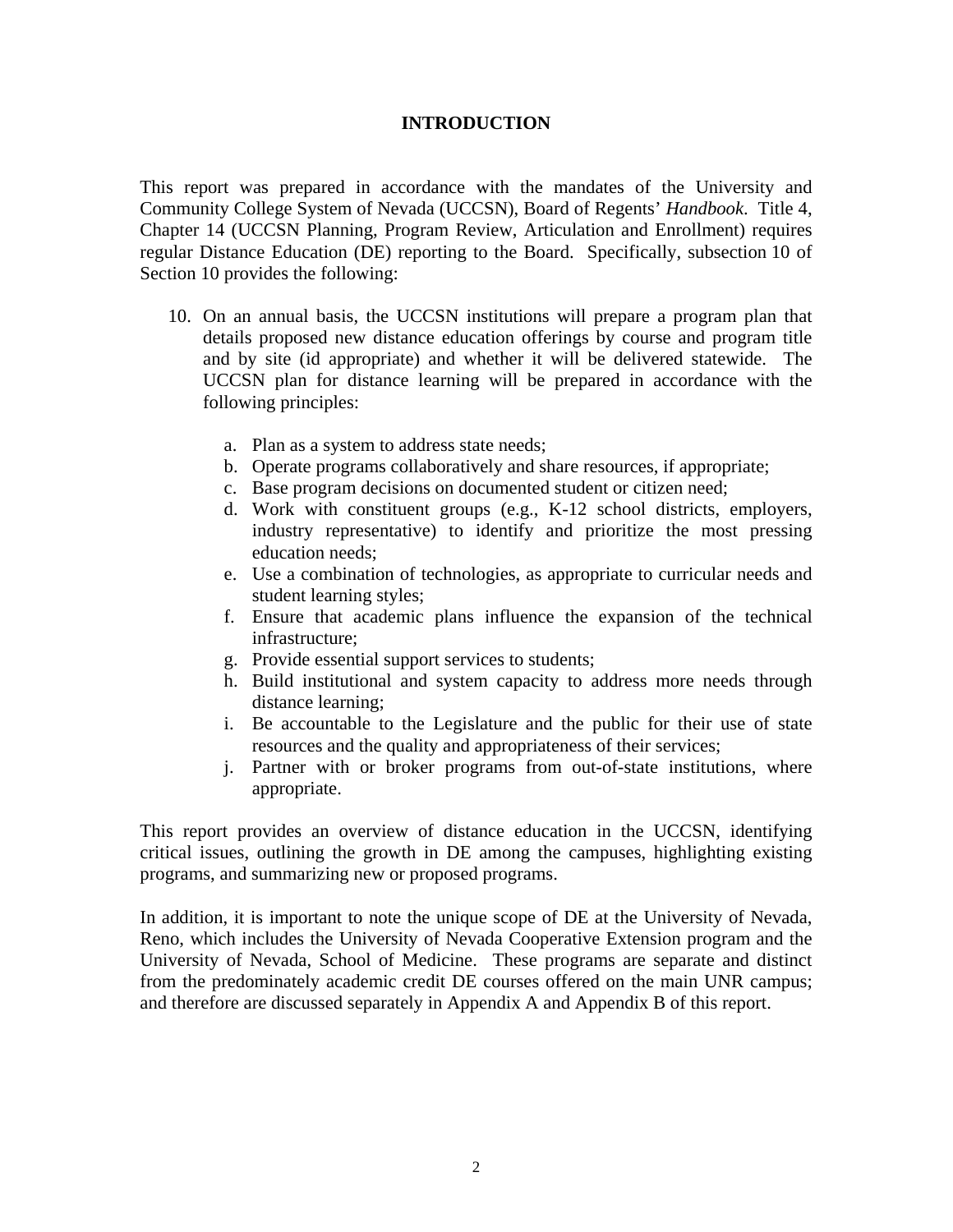### **What is Distance Education?**

Within a context of rapid technological changes and growing demands on higher education, the UCCSN is challenged with providing increased educational opportunities without increased funding. The System is also challenged with meeting the educational demands of students who for a variety of reasons are unable or unwilling to attend classes on campus. The System's two research universities, four community colleges, and its new state college, like many educational institutions across the country, are meeting these challenges by developing distance education programs.

At its most basic level, distance education takes place when a teacher and student are separated by physical distance. Technology (i.e., compressed video, Web CT), often in concert with face-to-face communication, is used to bridge this physical gap between teacher and student. Distance education programs provide a wealth of educational opportunities for a growing student population including traditional and non-traditional students when constraints such as time, distance or a physical disability are of issue.

It is important to make a distinction between pure or "stand alone" DE courses and hybrid or enhanced DE courses. For the purposes of this report, a pure DE course is one in which there is no contact between student and teacher in the sense of contact in a traditional classroom setting. Hybrid courses, where traditional student/teacher contact in the classroom is augmented with work on the Internet or with interactive video, are heavily utilized on all UCCSN campuses, but these are not the focus of this report.

# **How are Distance Education courses delivered?**

The UCCSN campuses utilize various technologies to deliver DE courses. Methods of DE course delivery have evolved with ever-changing technologies. The first generation of DE courses, telecourses, typically used a combination of printed materials and videocassette tapes to substitute for a traditional classroom environment. This method of DE course delivery is still utilized by some campuses today. However, the primary methods of DE course delivery are cable, interactive video, and web-based courses.

# *Cable*

Truckee Meadows Community College and the Community College of Southern Nevada offer classes in partnership with local cable franchises. Students are able to view lectures at home. Students are passive observers of a traditional classroom setting and may record a class for later viewing. In a number of instances, classes are broadcast live; this allows students to interact with the instructor either by calling in or through an online chat-room.

# *Interactive Video (IAV)*

Interactive video is the most like a traditional classroom in that students attend class in an IAV classroom and may participate in class via a two-way interactive audio/video television or a one-way video with two-way audio. Until recently, this method of course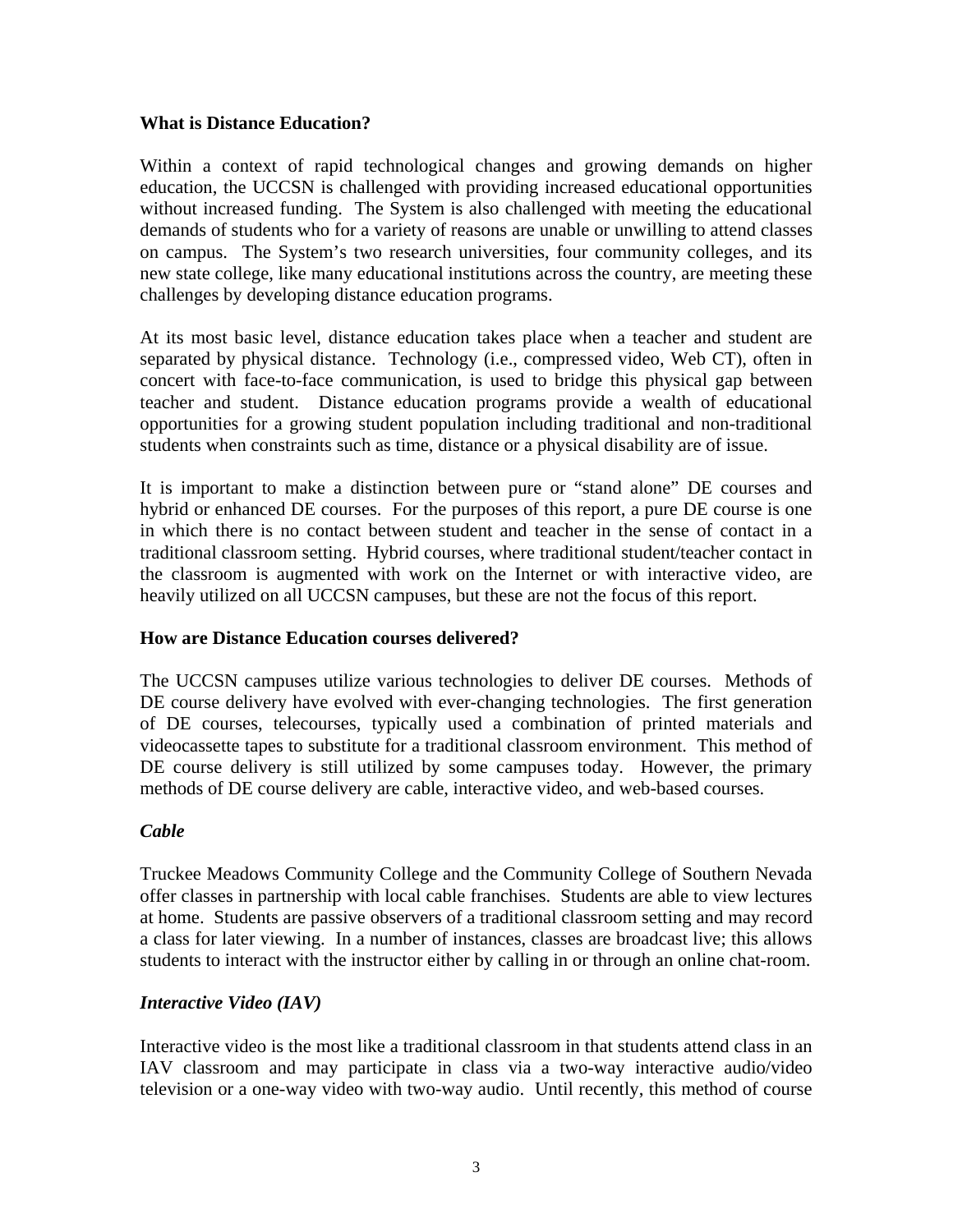delivery was the most common method used for pure DE courses among the UCCSN campuses, and is still a vital method of course delivery among the northern campuses.

Geographic service areas for IAV are defined under Section 10, Title 4, Chapter 14 of the Board of Regent's *Handbook*, which specifies that such service areas are appropriate when designating the institution with responsibility for 1.) establishing and maintaining IAV sites in an area, and 2.) coordinating the receipt of programs using IAV with offering institutions. Service areas are defined as follows:

٦

| <b>SERVICE AREAS FOR INTERACTIVE VIDEO</b> |                                                                                                                                                                                                                                                                                            |  |  |  |
|--------------------------------------------|--------------------------------------------------------------------------------------------------------------------------------------------------------------------------------------------------------------------------------------------------------------------------------------------|--|--|--|
| <b>Institution</b>                         | <b>Service Area</b>                                                                                                                                                                                                                                                                        |  |  |  |
| Community College of                       | Clark, Lincoln, Nye, and Esmeralda                                                                                                                                                                                                                                                         |  |  |  |
| Southern Nevada                            | counties                                                                                                                                                                                                                                                                                   |  |  |  |
| <b>Great Basin College</b>                 | Elko, Eureka, Humboldt, Lander, and<br>White Pine counties                                                                                                                                                                                                                                 |  |  |  |
| <b>Truckee Meadows</b>                     | The greater urban area of Reno-                                                                                                                                                                                                                                                            |  |  |  |
| <b>Community College</b>                   | Sparks, and Incline Village                                                                                                                                                                                                                                                                |  |  |  |
| University of Nevada, Las Vegas            | The southern portion of the state<br>including Clark and Lincoln counties.<br>Esmeralda, Nye, and White Pine<br>counties (served by both UNLV and<br>UNR). Tonopah and Ely, and all parts<br>south of the line joining the two cities.                                                     |  |  |  |
| University of Nevada, Reno                 | Washoe, Douglas, Carson<br>City,<br>Storey, Lyon, Humboldt, Pershing,<br>Churchill, Mineral, Elko, Lander,<br>Eureka counties. Esmeralda, Nye, and<br>White Pine counties (served by both<br>UNR and UNLV). Tonopah and Ely,<br>and all parts north of the line joining<br>the two cities. |  |  |  |
| <b>Western Nevada Community College</b>    | Storey, Carson City, Douglas, Lyon,<br>Churchill, Pershing<br>and<br>Mineral<br>counties and the rural areas of Washoe<br>County, with the exception of Incline<br>Village.                                                                                                                |  |  |  |

# *Web-Based*

 $\Gamma$ 

Today, campuses are developing a greater number of Internet or web-based courses. This is the most recent technology utilized by campuses for DE course delivery. Internet courses use a combination of printed and electronically delivered materials via the World-Wide Web to substitute for a traditional classroom setting. There are no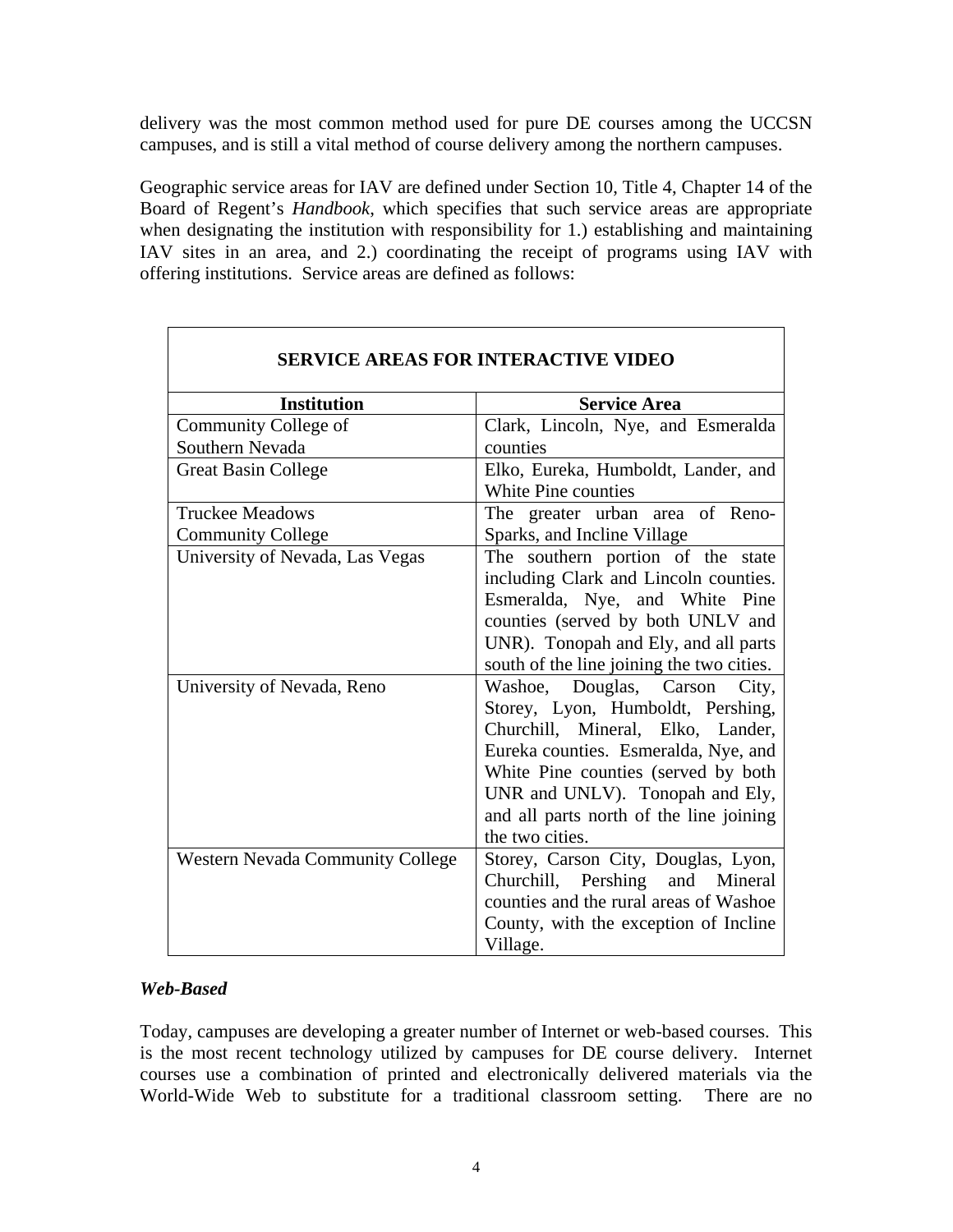delineated service areas for Web-based courses as there are for IAV courses. For the University of Nevada, Las Vegas; Truckee Meadows Community College; and the Community College of Southern Nevada; the Internet is the predominate method of DE course delivery.

# **PART I CRITICAL ISSUES FOR DISTANCE EDUCATION**

The phenomenal growth in interest in DE programs across the state, both by students and faculty, is the most significant message of this report. It is a success story based on limited resources, which has grown to serve the educational needs of many Nevadans. The data clearly indicates that interest, especially in web-based instruction, has farexceeded anyone's expectations. All programs prioritize their delivery of classes to students that might otherwise not be able to attend traditional classes. Distance Education programs have identified an obvious need and have crafted an appropriate niche for expanded access and opportunity to higher education for citizens of Nevada.

However, this growth does bring with it certain challenges. A number of critical issues have emerged which will need to be addressed if this success story is to continue, including issues related to staffing, licensing, training, funding/budget, administration, intellectual property rights, student support services, retention, infrastructure, accreditation, and strategic planning.

# *Staffing*

In the absence of any special or dedicated funding, each campus has worked to shift existing limited resources to meet the growing need for training, course development, technical support and operations, clerical assistance, and administration. Distance Education programs have created new student demand rather than recruiting students from traditional classes. Increasingly, this new demand fosters an internal personnel resource issue since campuses are hard-pressed to take from one program to give to another. In addition, most faculty require rather significant learning curves and substantial hands-on assistance to succeed in the development of course content and to learn how to manage a virtual classroom.

# *Licensing*

All UCCSN campuses utilize WebCT as the instructional platform for web-based instruction. An annual statewide contract is negotiated by System Computing Services (SCS). Nevada's campuses have already experienced a near-doubling in WebCT licensing costs in the past year. For the 2003-2004 fiscal year, campuses are expecting another 400% increase in licensing costs. (For example: TMCC will experience an increase from \$7,500 this fiscal year to \$35,000 for FY 2003-2004). A number of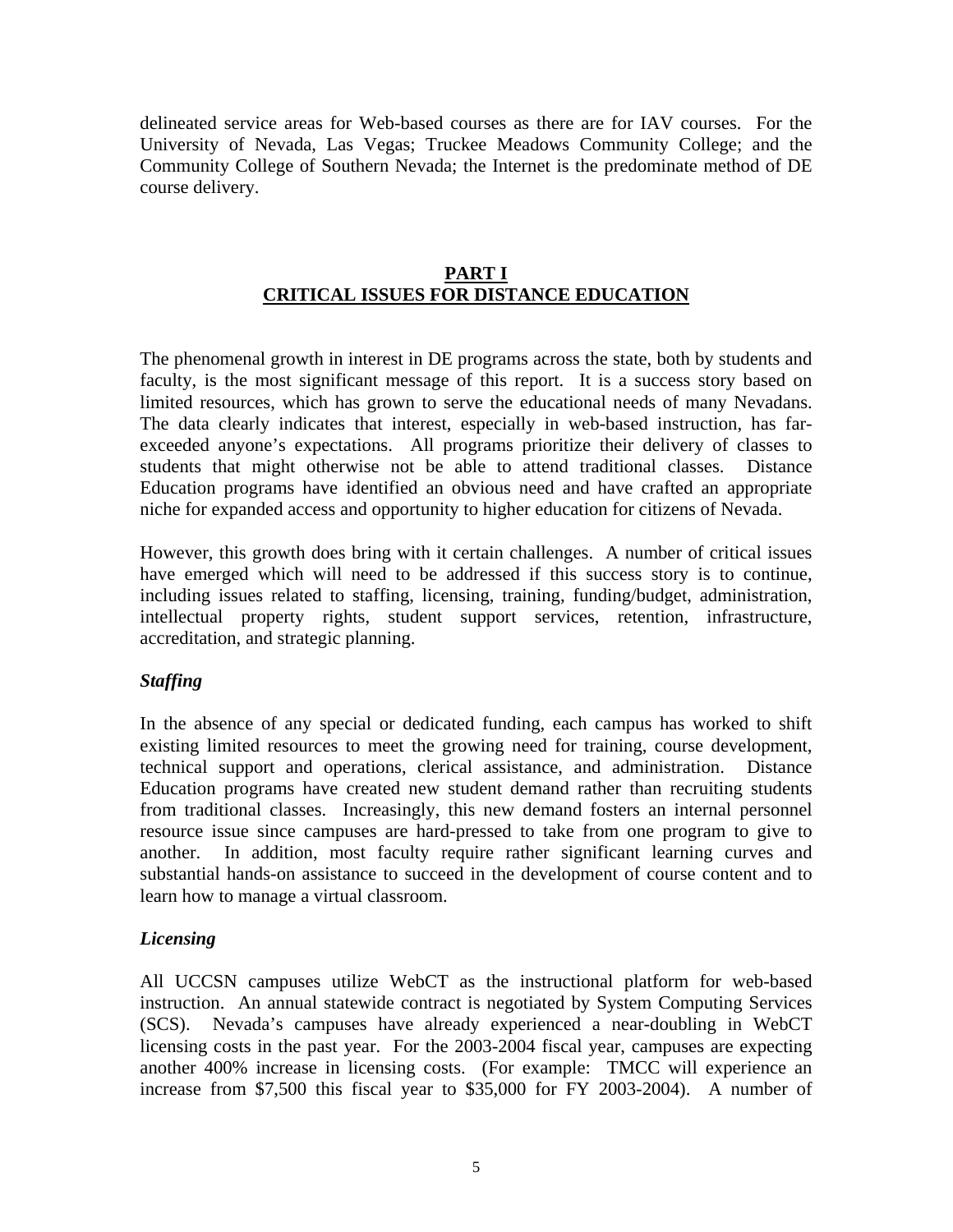questions are looming concerning how campuses will absorb this increase in licensing fees.

# *Training*

Training in web-related instruction offers an outstanding opportunity to assist faculty in embracing the use of instructional technologies in traditional as well as virtual classrooms. The UCCSN Master Plan endorses this and the Northwest Association of Schools and Colleges mandates it in accreditation. Unfortunately, campuses lack the resources to mount effective, comprehensive training programs in instructional technologies. Additional personnel are needed, and they of course, need to be trained and certified themselves. The issue is not merely about a shortage of personnel; it also requires the resolve of each institution to establish this type of training as a top priority.

# *Funding/Budget*

Notable increases in DE enrollment (especially web-based instruction) occurred following the enactment of Senate Bill 204 (Chapter 710, *Statutes of Nevada 1995*) and Assembly Bill 606 (Chapter 411, *Statutes of Nevada 1997*), which provided special legislative funding for DE. During the recent years, the System attempted to address the larger issue of funding technology. Two years ago, each campus instituted a \$4 per credit Technology Fee to help underwrite upgrades and life-cycle replacements, but the current funding is overwhelmed by competing needs (academic computer labs, general access computer labs, Smart classrooms, discipline-specific software and equipment needs, etc.). Technology funding was also discussed during the recent dialog over a new system budget taxonomy which dedicates 2 percent of net budget growth for technology. Unfortunately, four campuses (UNLV, CCSN, TMCC, and WNCC) currently find themselves in "hold harmless" funding conditions. New, more reliable funding solutions must be identified to provide remediation for the staffing, training and licensing challenges.

# *Administration*

The sudden increases in DE enrollments have compounded internal organizational issues related to the administration of technology-based instruction. In many ways, especially web-based instruction has prompted a paradigm shift that challenges traditional instruction. Campus administrations have struggled to grasp the implications of this shift; virtual classes require a different kind of infrastructure – not brick and mortar or parking spaces but rather file servers, campus-wide licensing and appropriate technical support. It is also clear that DE enrollments are a substantial element in overall campus enrollment growth. Campuses are administratively structured to deal with traditional instruction and need to review how DE programs are managed. Campuses must find ways to integrate DE into the mainstream of campus administration.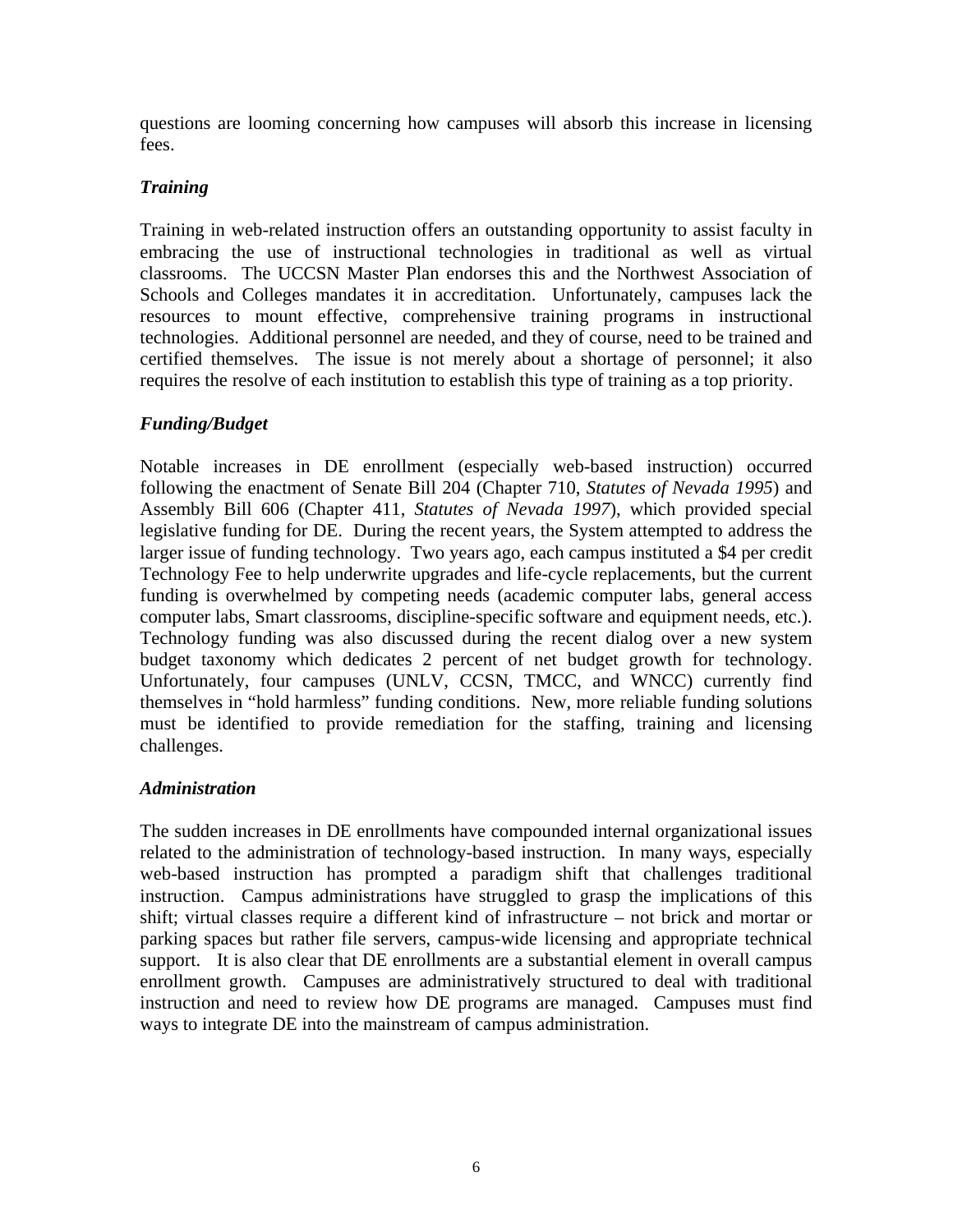### *Intellectual Property Rights*

The System lacks any specific policy on intellectual property rights addressing ownership of web-based content. The need for a consistent and comprehensive set of policies is essential in defining the rights of faculty and of the System. It is critical that an agreed to policy be in place before further growth in classes occurs.

### *Student Support Services*

Accreditation requires that a DE course be equivalent to a traditional course and further requires that a DE student receive an equivalent level and quality of student support services. In many instances, it may be beneficial to consider a more cost-effective method to coordinate these services among the campuses. Resources are required to address the relevant training needs for new student orientation, counseling and advising, financial aid, registrar services, fee collection, library services, textbook services and student government.

### *Retention*

During the 2001-2002 academic year, the following tables indicate the percentage of students who successfully completed a pure DE course (defined as students who received a passing grade in the course and did not withdraw as a percent of number of pure DE course registrations).

|             | <b>FALL 2001</b>                                        |                                                          |                |  |  |
|-------------|---------------------------------------------------------|----------------------------------------------------------|----------------|--|--|
|             | <b>Number of Pure DE</b><br><b>Course Registrations</b> | <b>Number of Successful</b><br><b>Course Completions</b> | <b>Percent</b> |  |  |
| <b>CCSN</b> | 4,356                                                   | 2,661                                                    | 61.1%          |  |  |
| <b>GBC</b>  | 1,289                                                   | 964                                                      | 74.8%          |  |  |
| <b>TMCC</b> | 1,250                                                   | 725                                                      | 58.0%          |  |  |
| <b>UNLV</b> | 1,130                                                   | 841                                                      | 74.4%          |  |  |
| $UNR*$      | 379                                                     | 346                                                      | 91.3%          |  |  |
| <b>WNCC</b> | 949                                                     | 703                                                      | 74.1%          |  |  |

|             | <b>SPRING 2002</b>          |                                       |                |  |  |
|-------------|-----------------------------|---------------------------------------|----------------|--|--|
|             | <b>Number of Pure DE</b>    | <b>Number of Successful</b>           |                |  |  |
|             | <b>Course Registrations</b> | <b>Course Completions</b>             | <b>Percent</b> |  |  |
| <b>CCSN</b> |                             | Data not available at time of report. |                |  |  |
| <b>GBC</b>  | 1,467                       | 1,185                                 | 80.8%          |  |  |
| <b>TMCC</b> | 1,848                       | 1,143                                 | 61.9%          |  |  |
| <b>UNLV</b> | 1,720                       | 1,230                                 | 71.5%          |  |  |
| $UNR*$      | 381                         | 365                                   | 95.8%          |  |  |
| <b>WNCC</b> | 884                         | 649                                   | 73.4%          |  |  |

<sup>\*</sup> The above figures do not include UNR Independent Learning's Web-based courses. The data cannot be determined in this format. However, in general for Independent Learning open enrollment courses, there is a 49% completion rate. This is consistent with national trends. The exception is UNR Independent Learning graduate level courses, which have a 98% completion rate. Three semester-based courses were offered in Fall 2001–Spring 2002. The completion rate was 69%. This higher completion rate for semester-based web courses is also consistent with national trends for Independent Learning programs.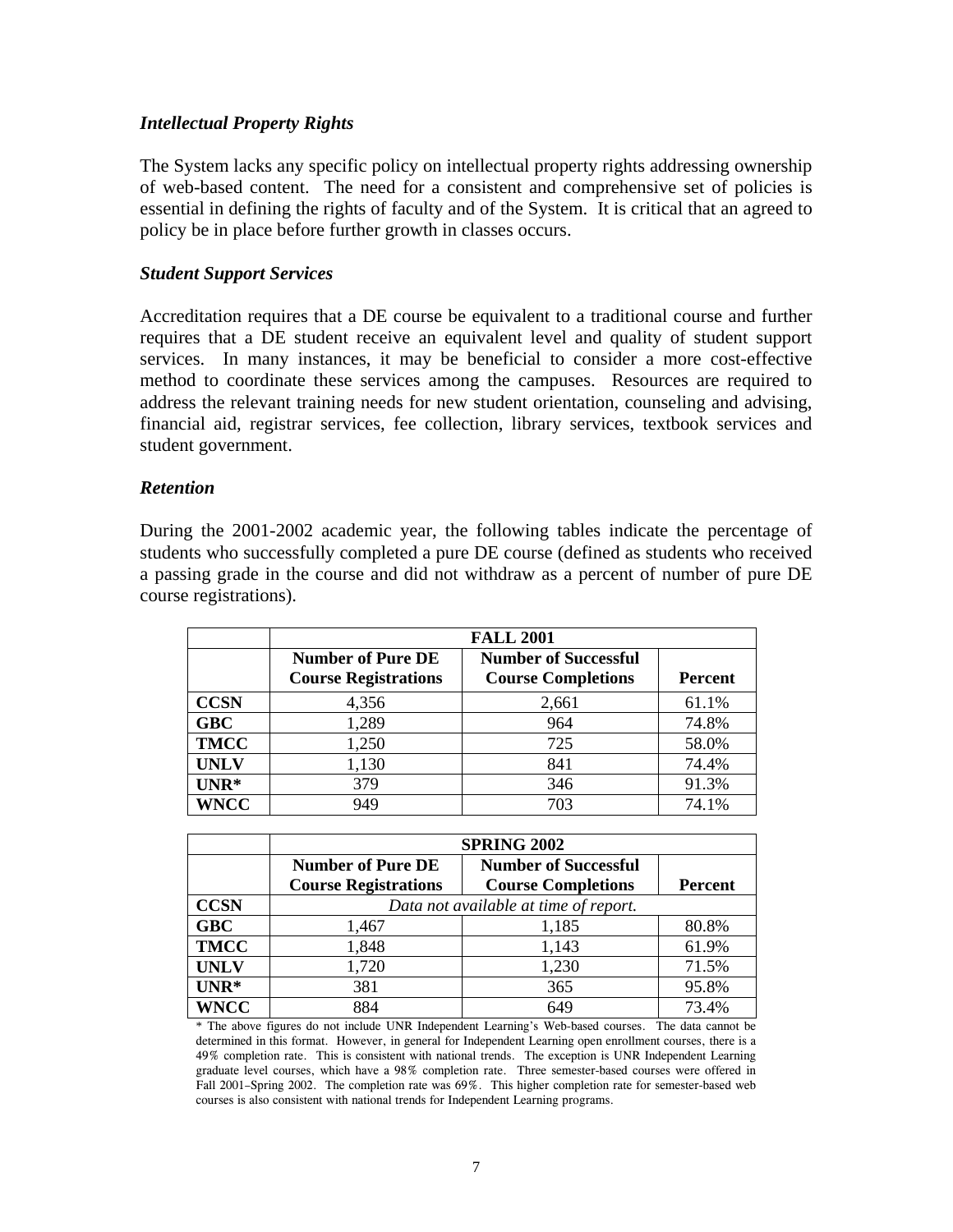National studies indicate that most DE programs experience a lower percentage of retention than traditional classes. Analysis of the issue suggests there are a number of reasons for lower retention rates in DE:

- Inadequate pre-screening of students;
- Poor training of faculty;
- Lack of adequate student support services; and
- Challenges related to working independently as a student.

Retention is of critical importance as all UCCSN campuses are committed to achieving a rate that is at least on par with traditional classes. It is important to recognize that campuses must be willing to secure adequate resources to effectively address retention issues in DE courses.

# *Infrastructure*

Campuses require additional server capacity, bandwidth, and technical support to sustain current web-based programming. If campuses are to continue to "grow" DE enrollments, solutions to current inadequate infrastructure must be addressed. Also, significant instruction continues on the aging NevadaNet interactive video network. NevadaNet has been highly successful in addressing the educational needs of rural Nevadans. Web-based instruction does not serve as an appropriate alternative given a relatively primitive communication infrastructure. There is a pressing need to address necessary equipment upgrades and replacements to stabilize NevadaNet and retain its educational benefits.

### *Accreditation*

All campuses have been subject to special on-site DE accreditation visits by the Northwest Association of Schools and Colleges. Each campus must be prepared to demonstrate that there is:

- Adequate administrative support;
- Sufficient funding;
- Appropriate staffing;
- Equivalent student support services; and
- Specific program planning.

It is advisable that each campus address any and all deficiencies in advance of an accreditation site visit/report.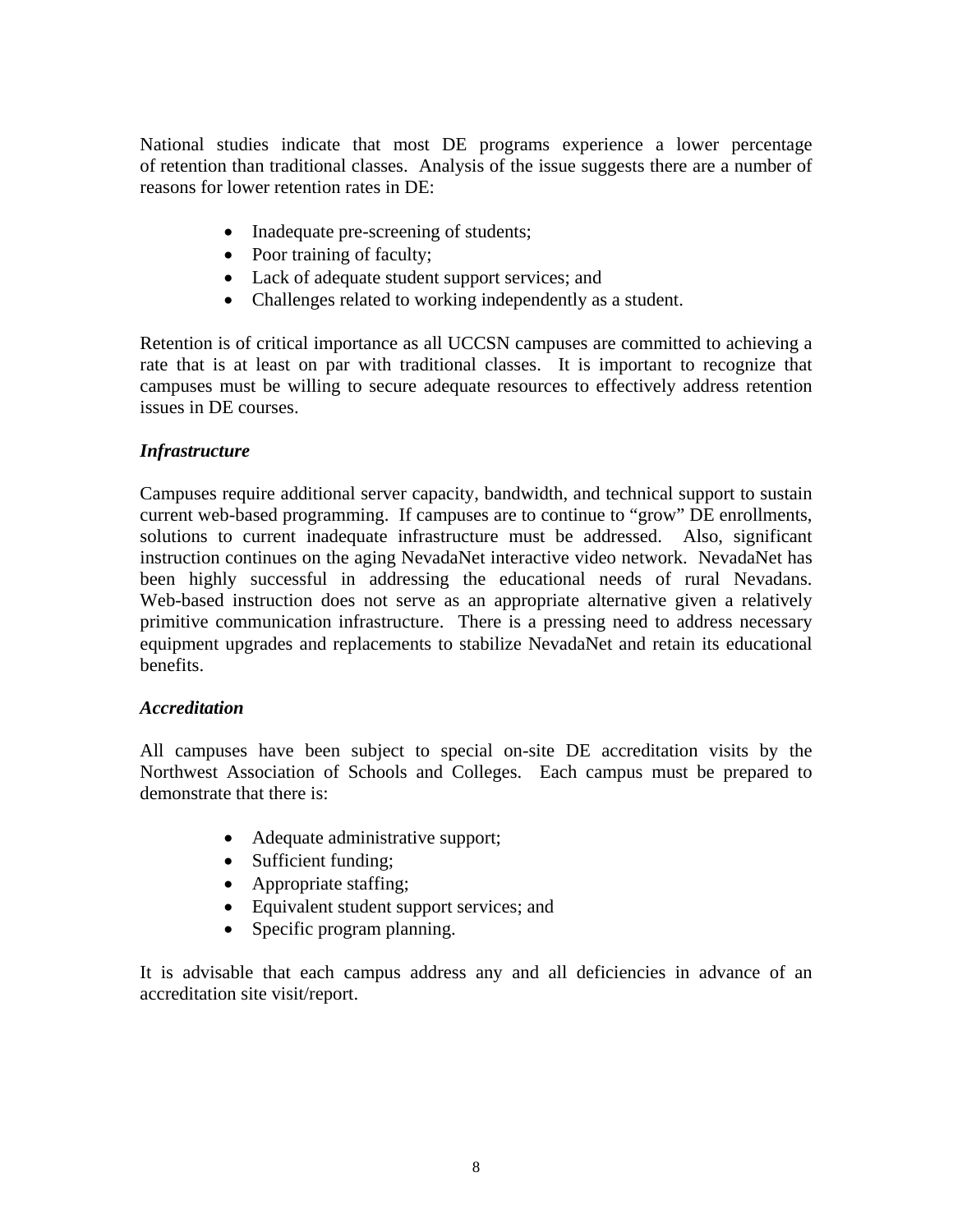### *Strategic Planning*

The UCCSN campuses and the System must determine the appropriate current and future role of DE. The potential exists to link the System's various DE programs, to coordinate statewide degree and certificate opportunities, to better serve traditional students and to embrace un-served students. Statewide efforts will require statewide planning and coordination. Further evolution of DE is impossible without a strong sense of commitment and resources both from individual institutions and from the System.

### *Conclusion*

The UCCSN campuses are at a critical juncture. Existing resources (staffing, budget, and infrastructure) are significantly strained. The continued success and growth in enrollments for DE programs in Nevada are inextricably tied to assigning additional resources (financial and personnel) and administratively embracing DE programs.

### **PART II THE CURRENT STATUS OF DISTANCE EDUCATION**

### **ENROLLMENT GROWTH IN DISTANCE EDUCATION**

As quickly as technology has advanced, so have the opportunities and demands for distance education. Following are a number of graphs that illustrate the enrollment growth in pure DE courses among the UCCSN campuses. These graphs show growth since Fall 1997, a critical time for DE in Nevada, when the Nevada State Legislature authorized funding for DE programs at the UCCSN through Assembly Bill 606 (Chapter 411, *Statutes of Nevada 1997*). Since 1997, these programs have received no state funding directly from a legislative appropriation, but have received funds from internal campus sources.

Despite the loss of program funding from the State, the following analysis illustrates that DE programs on all UCCSN campuses have worked to respond to growing student demands for DE courses over the past five years. The Community College of Southern Nevada, in particular, exhibited considerable growth over the five-year period, which is attributed, in part, to the program's pursuit of Web-based courses. It appears that in a state like Nevada, where much of the workforce (e.g. casino workers) have ever-changing work schedules, Web-based courses offer the flexibility needed for such individuals to successfully pursue course work. Other non-traditional students such as working mothers and family caretakers also benefit from the flexibility of these courses when attending scheduled courses is not feasible. This flexibility is the key to the success of many campus DE programs in Nevada and across the country.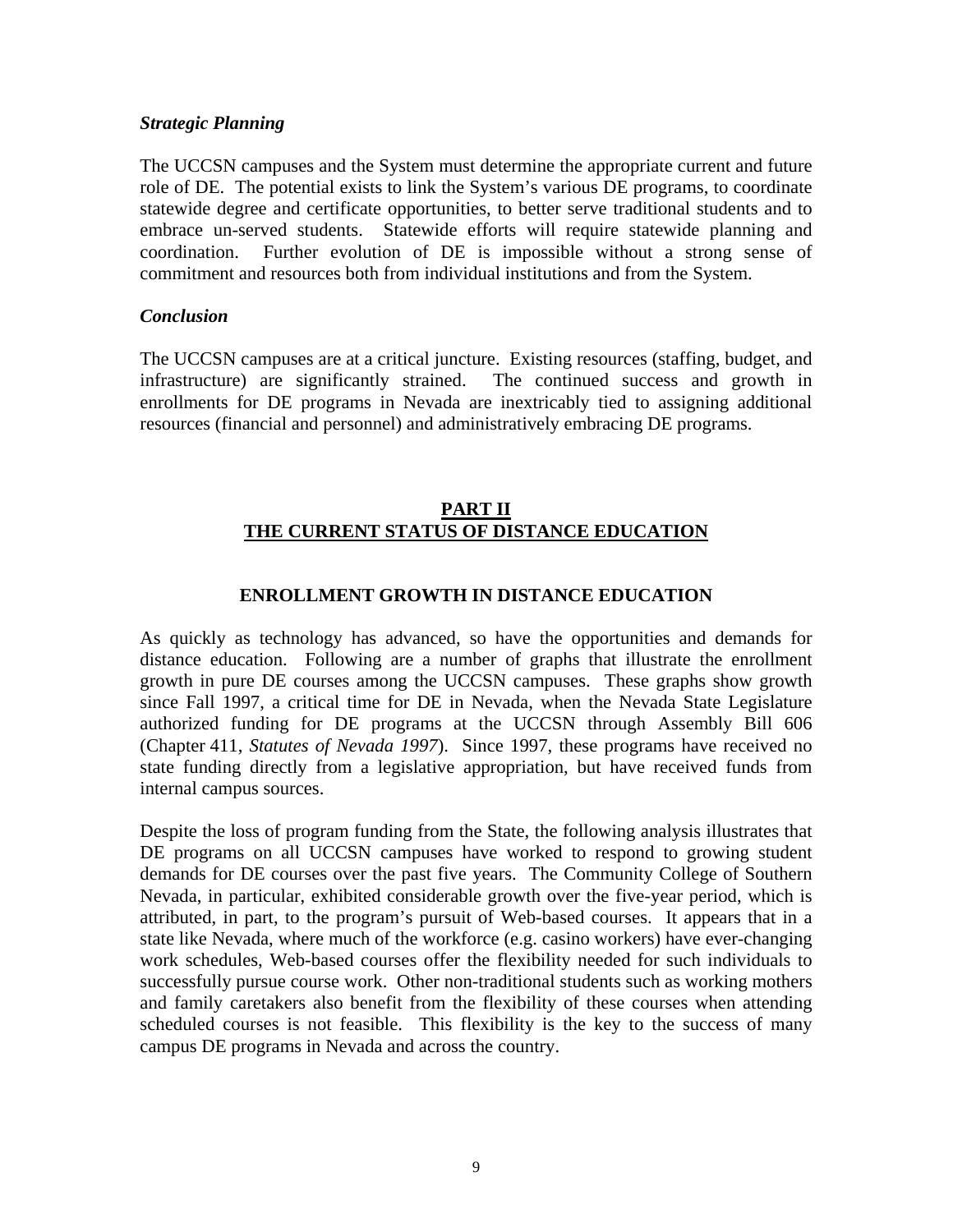The growth in distance learning among the UCCSN institutions is not unique; programs of this nature are growing across the nation. According to a 1999 report by the U.S. Department of Education, between 1994 and 1998 student enrollment in distance learning approximately doubled from 750,000 to 1.3 million students. It is likely that these numbers are considerably larger today. A recent survey by the International Data Corporation (IDC) found that 2 million students enrolled in online courses in 2001, and the U.S. Distance Learning Association projects that number to grow to 5 million by  $2006.<sup>1</sup>$  $2006.<sup>1</sup>$  $2006.<sup>1</sup>$ 

The following sections highlight the enrollment growth across the UCCSN institutions in terms of number of DE courses, headcount, and FTE between Fall 1997 and Spring 2001. The data used to create these illustrations are included in Appendix D.

# *DE Courses Held*

Each of the UCCSN campuses exhibited constant growth over the five-year period examined. The University of Nevada, Las Vegas increased its annualized average of courses held from 15 in 1997-1998 academic year to 58 courses in the 2001-2002 academic year (a 287 percent increase). Similar growth was exhibited among the other campuses, CCSN increased from 17 courses in 1997-1998 to 103 in 2001-2002 (a 506 percent increase). Over the five-year period reviewed, considerable changes in technology may account for some of the growth in DE courses offered.

In more recent years, record growth is also notable. For example, TMCC increased its annualized average of courses held by 104 percent between 2000-2001 and 2001-2002 academic years from 26 to 53 courses held.



<span id="page-13-0"></span> $\overline{a}$ <sup>1</sup> Boggs, and Webber S. (2000). Distance Learning in Higher Education: Market Forecast and Analysis, 1999-2004. International Data Corporation. Document Number 23539.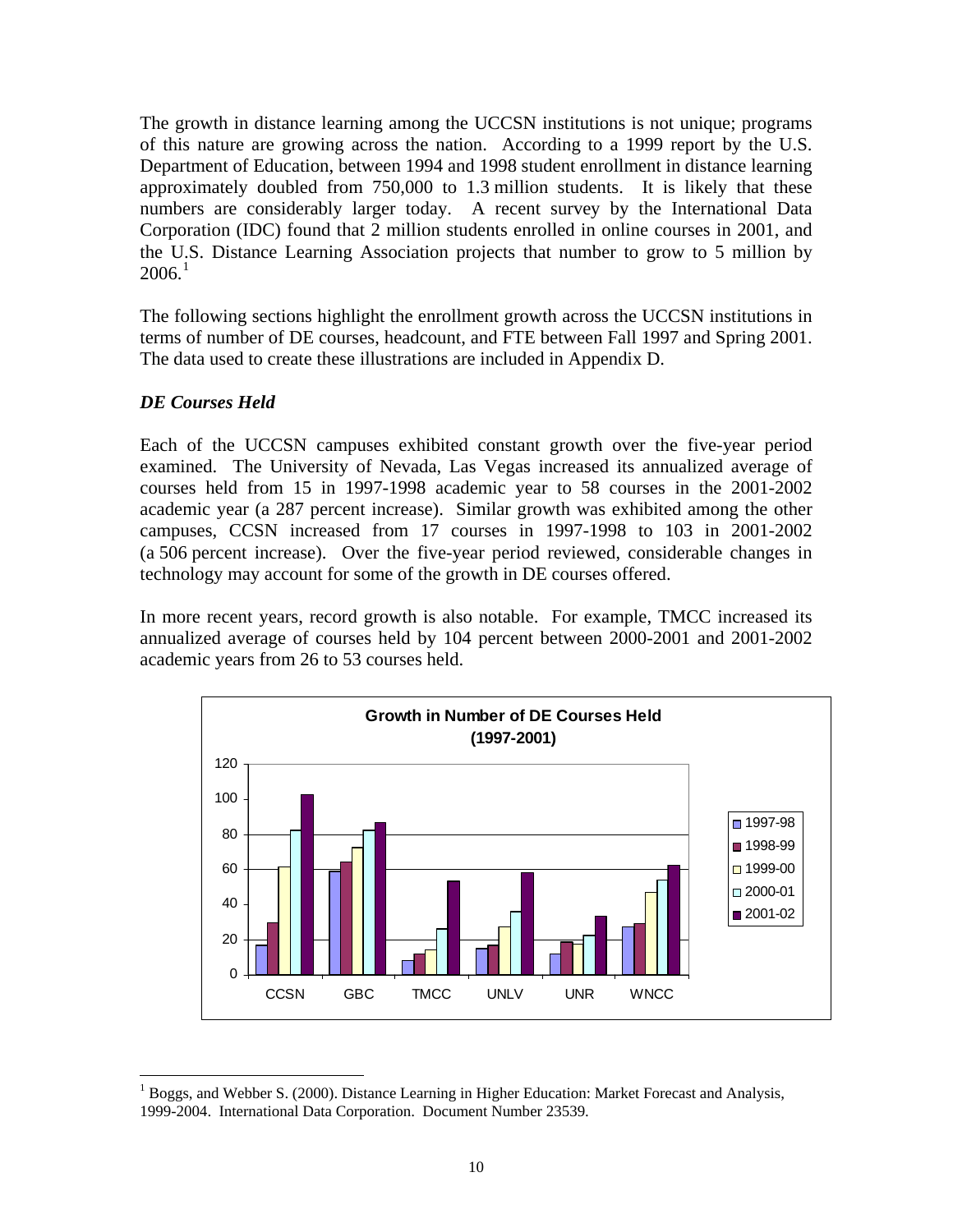For the System as a whole, the average number of courses held increased from 137 in 1997-1998 academic year to 396 in 2001-2002 (a 189 percent increase).

### *Unduplicated Headcount*

Unduplicated headcount is a measure of the number of students who enrolled in at least one pure DE course. The following graph illustrates that considerable growth also occurred in this area over the past 5 years. For example, Great Basin College increased its average unduplicated headcount from 728 in 1997-1998 to 1,375 in 2001-2002. Truckee Meadows Community College exhibited similar growth in average headcount increasing from 57 to 1,084 over the same time period. The Community College of Southern Nevada is yet another example of extreme growth in headcount, increasing from 365 in 1997-1998 to 3,118 in 2001-2002.



# *Average Annual FTE*

Average annual FTE is a measure of workload based on the number of credit hours taught. The following graph illustrates the growth in annualized FTE for pure DE courses across UCCSN institutions from Fall 1997 to Spring 2002. As with the other enrollment measures discussed, annualized FTE has grown considerably. For example, CCSN's annualized FTE increased from 92.64 during the 1997-1998 academic year to 978.98 in the 2001-2002 academic year (a 957 percent increase). Annualized FTE for UNLV grew from 32.83 in 1997-1998 to 322.70 in 2001-2002 (an 883 percent increase).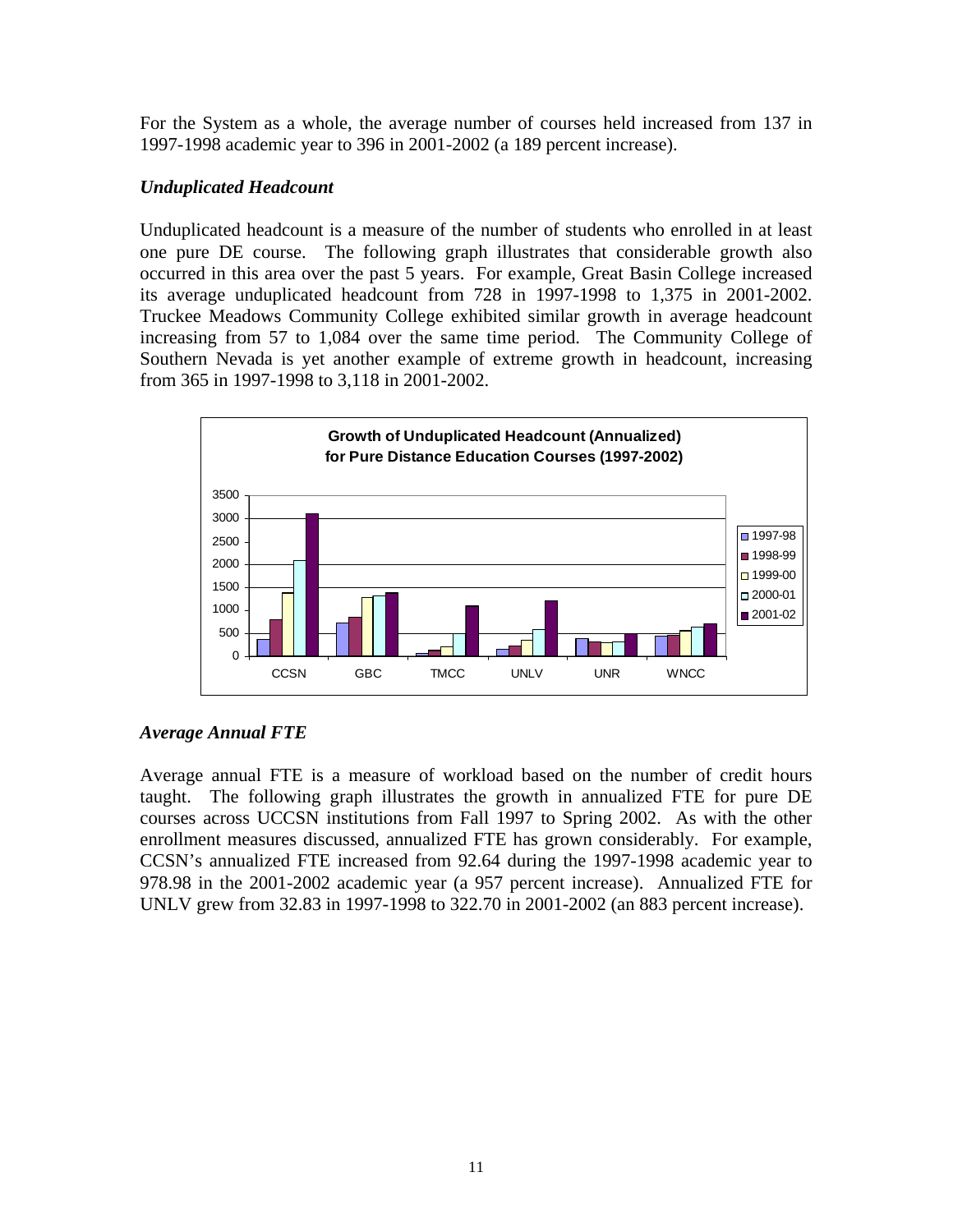

The following graph compares the System-wide annualized FTE for pure DE courses to the overall System's annualized FTE. From this graph it is apparent that growth in FTE for DE has outpaced the System's overall FTE. System-wide FTE for DE grew 392 percent between the 1997-1998 academic year and 2001-2002. During the same fiveyear period, the System's overall FTE grew 19 percent.



The following graph depicts the AAFTE for DE across the System as a percent of UCCSN's AAFTE. Since the 1997-1998 academic year, AAFTE for distance education has steadily increased as a percent of the System's AAFTE from 1.03 percent to 4.26 percent in 2001-2002.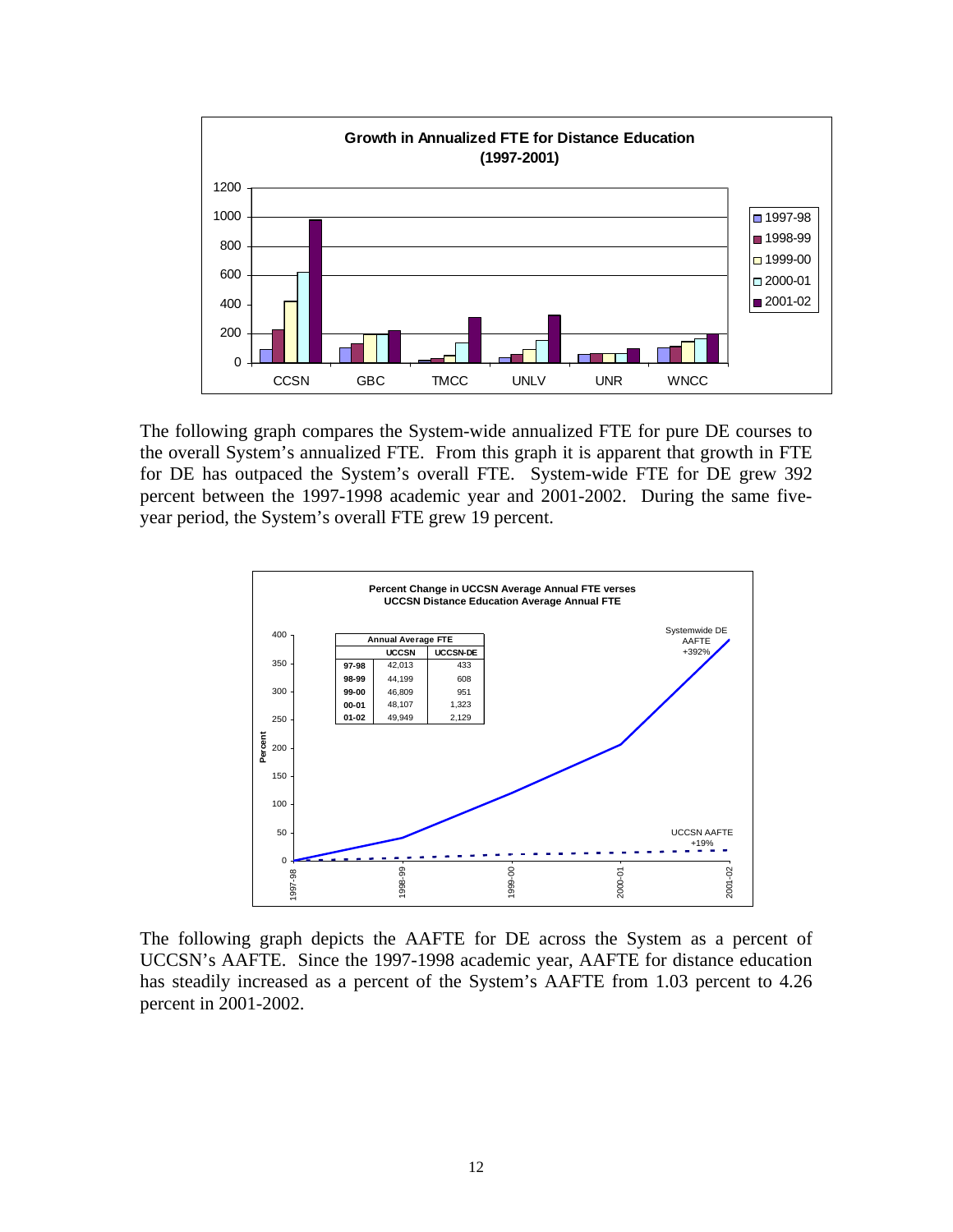

In sum, these graphs provide a clear indication of each campus's commitment to providing programs and services that address the unique educational goals of Nevada's highly diverse and non-traditional population. However, it is important to note that demand for DE courses on each of the campuses often exceeds course capacity. Following is a table with information concerning the number of "attempts" to register for a DE course. "Attempts" is defined to mean the number of attempts to register for a course after the course has been filled.

|             | <b>Number of "Attempts" to Register for Pure DE Courses</b> |             |              |  |
|-------------|-------------------------------------------------------------|-------------|--------------|--|
|             | <b>Fall 2001</b>                                            | Spring 2002 | <b>TOTAL</b> |  |
| <b>CCSN</b> | 9,053                                                       | 12,312      | 21,365       |  |
| <b>GBC</b>  | 112                                                         | 84          | 196          |  |
| <b>TMCC</b> | 960                                                         | 1,550       | 2,510        |  |
| <b>UNLV</b> | 1,028                                                       | 3,574       | 4,602        |  |
| <b>UNR</b>  |                                                             |             | $77*$        |  |
| <b>WNCC</b> | 99                                                          | 120         | 219          |  |

\* UNR's figures are for WebCT semester-based courses only. Students interested in enrolling in IAV courses have always been accommodated. Independent Learning courses do not have maximums.

### **DISTANCE EDUCATION EXTERNAL PARTNERSHIPS**

The UCCSN campuses recognize the value of forging partnerships outside of the System to facilitate delivery of DE courses. In a number of cases, these partnerships allow the various campuses to reach markets to which they otherwise might not have ready access. In addition, some partnerships have allowed community organizations to utilize UCCSN resources. Further, intra-system partnerships have been formed among a number of the campuses, as individual campuses know the importance of sharing resources. In all cases, these partnerships allow the campuses to deliver DE courses more efficiently and effectively.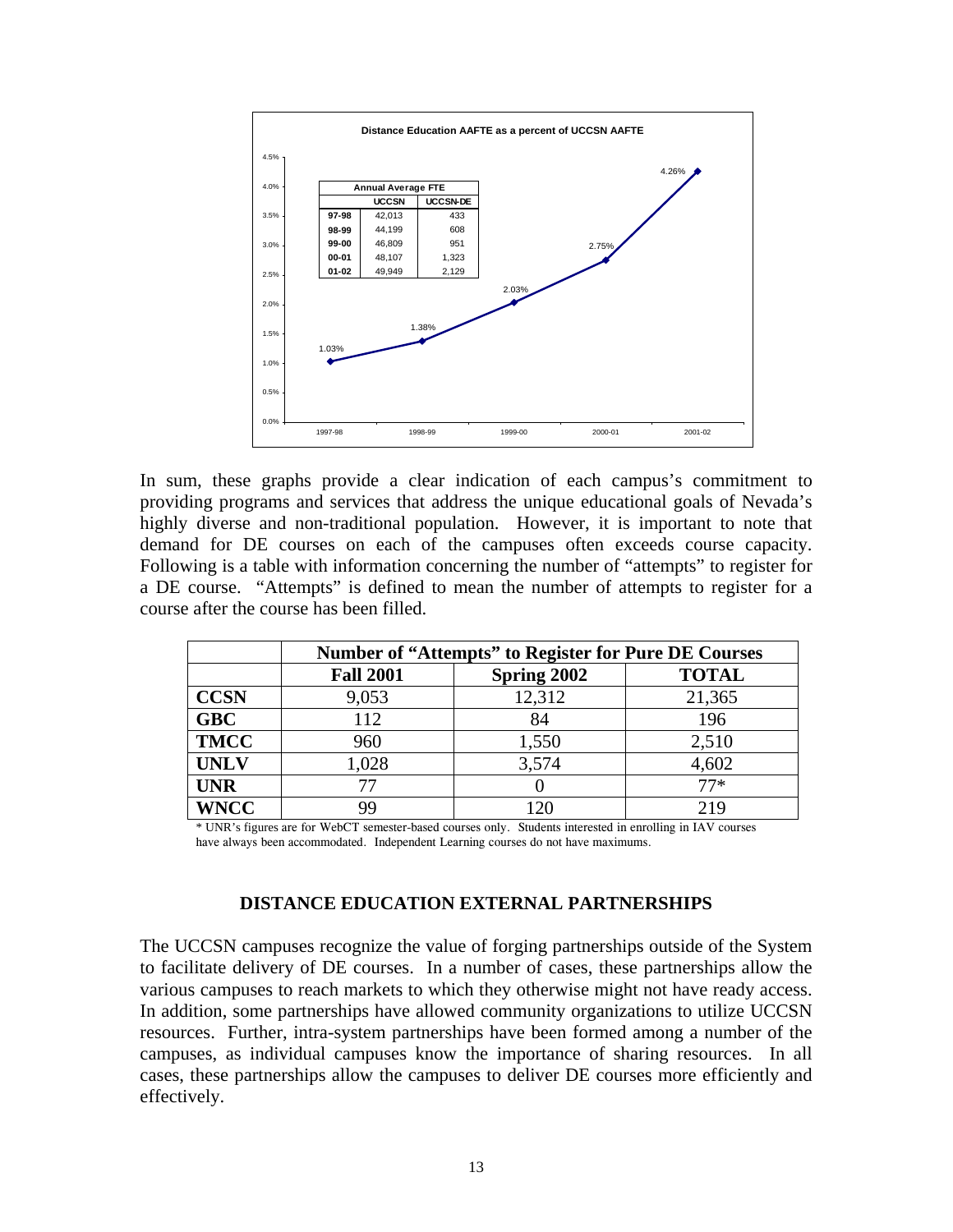The following are the DE external partnerships formed by respective UCCSN campuses:

# *Community College of Southern Nevada*

- Lincoln County School District
- National Institute for First Assisting
- ACT Center
- **ITC Learning Corporation**

# *Great Basin College*

- Elko County Public Schools
- White Pine Public Schools
- Humboldt County Public Schools
- Eureka County Public Schools
- Duck Valley Housing Authority
- Duck Valley Hospital
- Lander County Extension Service
- Community hospitals in Winnemucca, Elko, and Ely
- Peace Officers Standards and Training (POST)
- County Libraries in Elko, Lander, and Eureka
- Area Health Education Center
- Northeastern Nevada Technology Consortium
- Rural Emergency Medical Grant Partners

# *Truckee Meadows Community College*

- Reno/Sparks/Washoe County Public Safety Joint Training Center
- Washoe County School District
- Sierra Nevada Job Corps
- Washoe Medical Center
- Paiute Nation (selected courses)
- Charter Cable Systems
- Sierra Nevada Community Access Television (SNCAT)
- Channel 5/KNPB Public Broadcasting
- System Computing Services (SCS)
- California Virtual College/Professional Development Center
- Nevada State Health Division/Center for Disease Control Education programs
- Association of Product Inventory Control Specialists
- Nevada Opticians Association
- Nevada Dental Hygiene Association
- Nevada Division of Aging Services
- Nevada Rural Health Project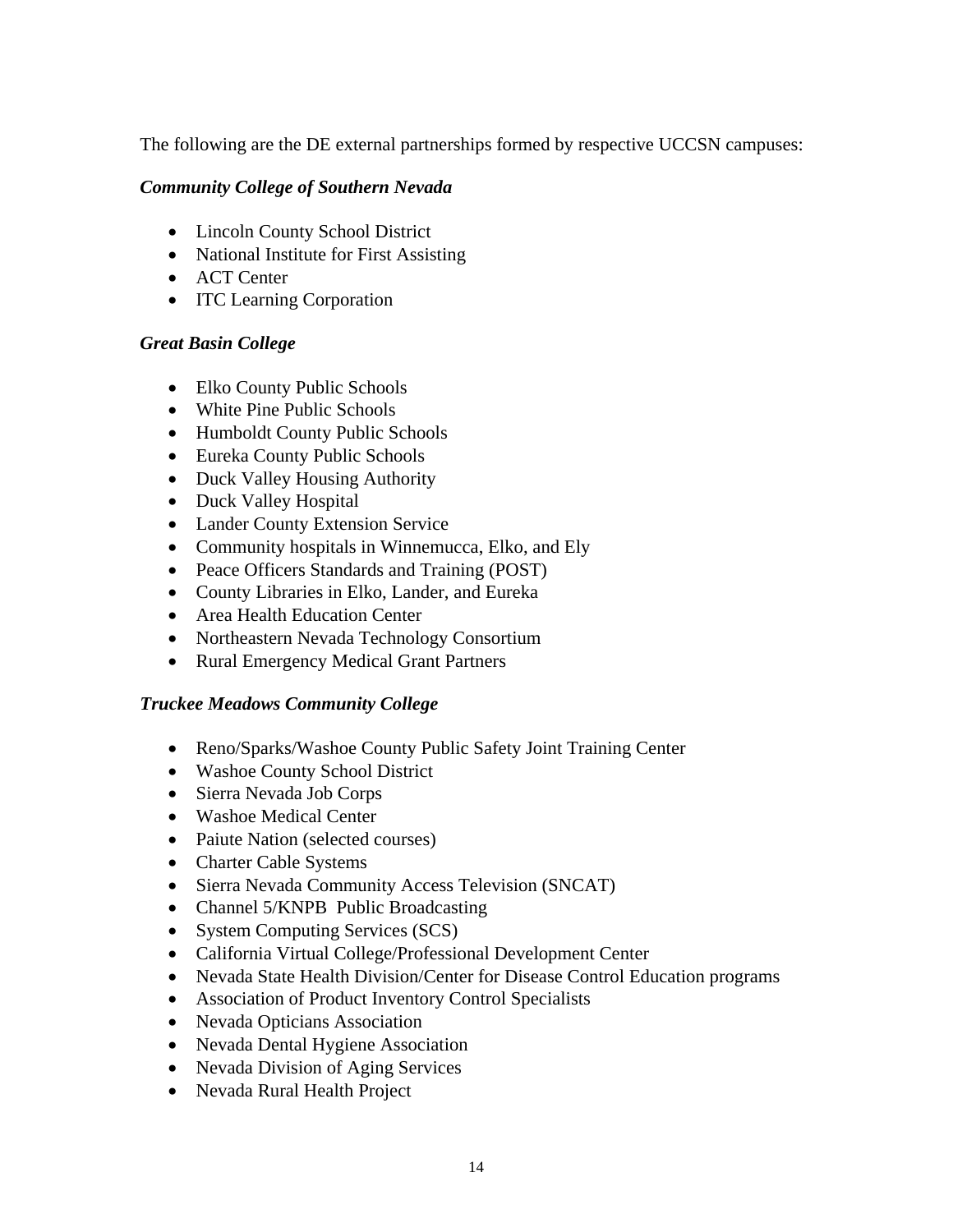# *University of Nevada, Las Vegas*

- Clark County School District
- Pahrump Valley High School
- Mineral High School
- National Association of State Directors of Special Education
- Borderless Access to Training and Education (BATE) (in cooperation with the University of Montana and the University of South Dakota)
- Economic Opportunity Board of Clark County

# *University of Nevada, Reno*

- Churchill County School District
- Douglas County School District
- Lyon County School District
- Washoe County School District
- Nevada State Library and Archives
- Humboldt County Hospital
- Mt. Grant Hospital (Hawthorne)
- Pershing General Hospital
- Elko County School District
- Lund High School
- Nye County School District
- QuadraVision Wireless Cable
- National Judicial College
- Nevada Public Libraries
- State of Nevada Attorney General
- CYFERnet (national Extension/Land Grant University web site)

# *Western Nevada Community College*

- Carson City School District
- Douglas County School District
- Lyon County School District
- Mineral County School District
- Pershing County School District
- Lyon County
- Nevada Commission on Economic Development
- Nevada Department of Prisons (Staff Development)
- Nevada Department of Training and Rehabilitation
- Nevada Emergency Medical and Trauma Services
- Harley-Davidson Financial Services
- Bently Nevada Corporation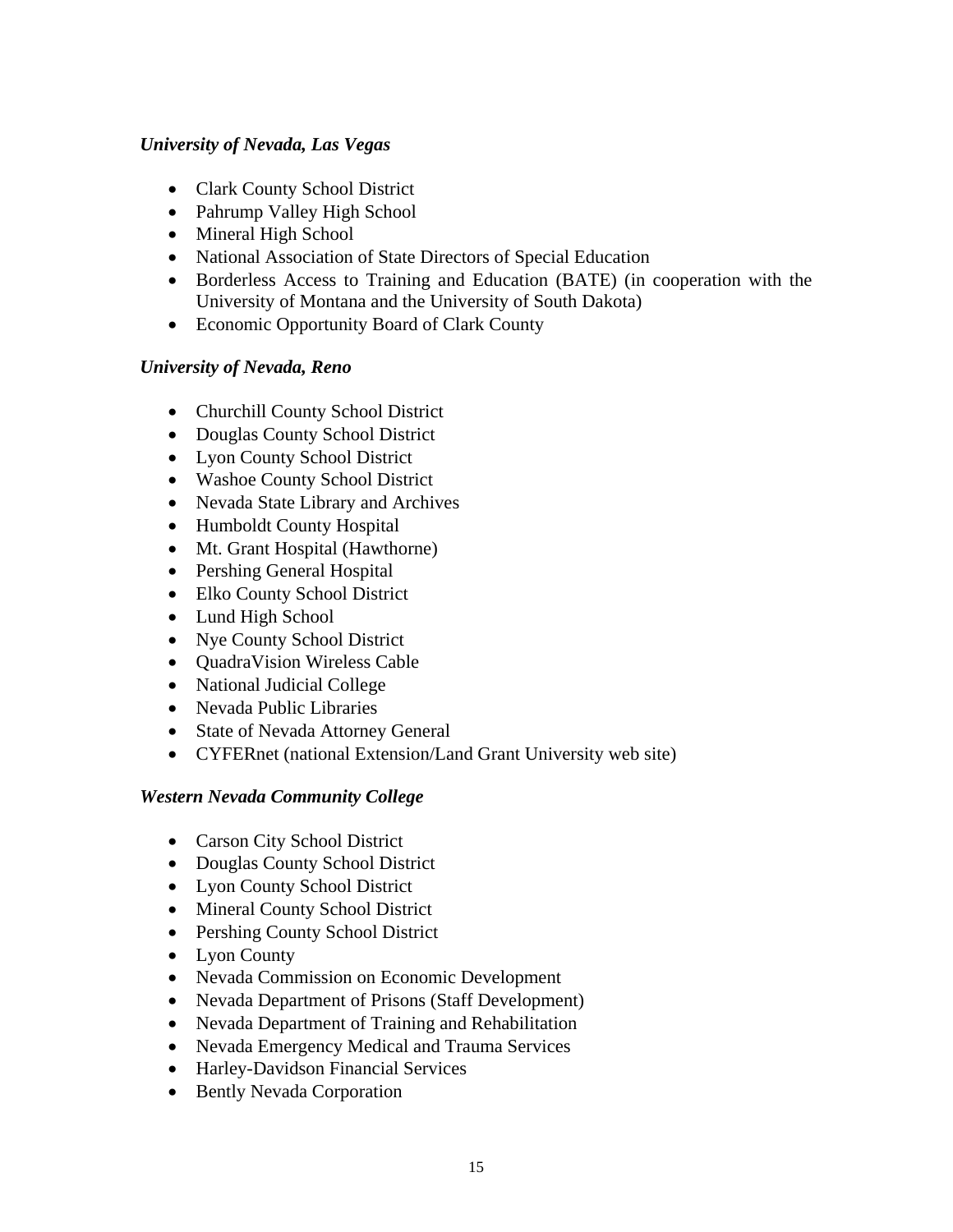It is apparent that the institutions of the UCCSN have devoted considerable efforts to establishing and maintaining partnerships with the community. These partnerships enrich the lives of Nevada citizens, and will continue to do so into the future.

# **DEGREE PROGRAMS AND COURSES**

As technologies for delivering DE evolved, so have the DE programs and courses offered by UCCSN institutions. A number of the campuses offer degree programs where students may earn a degree after taking the required DE courses within specific discipline.

# *Degree Programs*

The University of Nevada, Las Vegas, offers a Bachelor of Arts in Social Science Studies tailored to students seeking a wide range of knowledge applicable to a variety of careers. This degree completion program is intended primarily for students who have completed, or nearly completed the equivalent of the first two years of college and are unable to complete the degree because they cannot attend classes on campus.

Similarly, TMCC offers an Associate's Degree (AA) with emphases in Business, Psychology, History, and/or English, which may also be obtained through completion of the required DE courses. The Community College of Southern Nevada offers an AA in English and General Studies, and an AS in Social Science. Western Nevada Community College currently does not offer a degree that may be earned taking DE courses only, but its goal is to offer an Associate of General Studies (AGS) through DE credits by Fall 2005.

Students at GBC may complete the requirements for a Bachelor of Applied Science degree through a combination of IAV and Internet based courses, through a DE completion program. However, due to some intermittent scheduling of certain courses, it may take a student longer than two years to complete the degree requirements.

The University of Nevada, Reno is near completion of its third iteration of a distance education cohort Masters of Business Administration in Elko. Each course is delivered in part via IAV, with the instructor traveling to Elko for the off-TV sessions. In this manner, accreditation requirements and program quality issues are addressed while providing maximum convenience to students. The University also offers a Bachelor of Science in Nursing completion program for RNs via WebCT. Courses are offered via WebCT and IAV for students in the Bachelor of General Studies degree program.

### *DE Courses*

The UCCSN institutions are working together to improve access to higher education through DE programs. In recent years the campuses have worked together to create an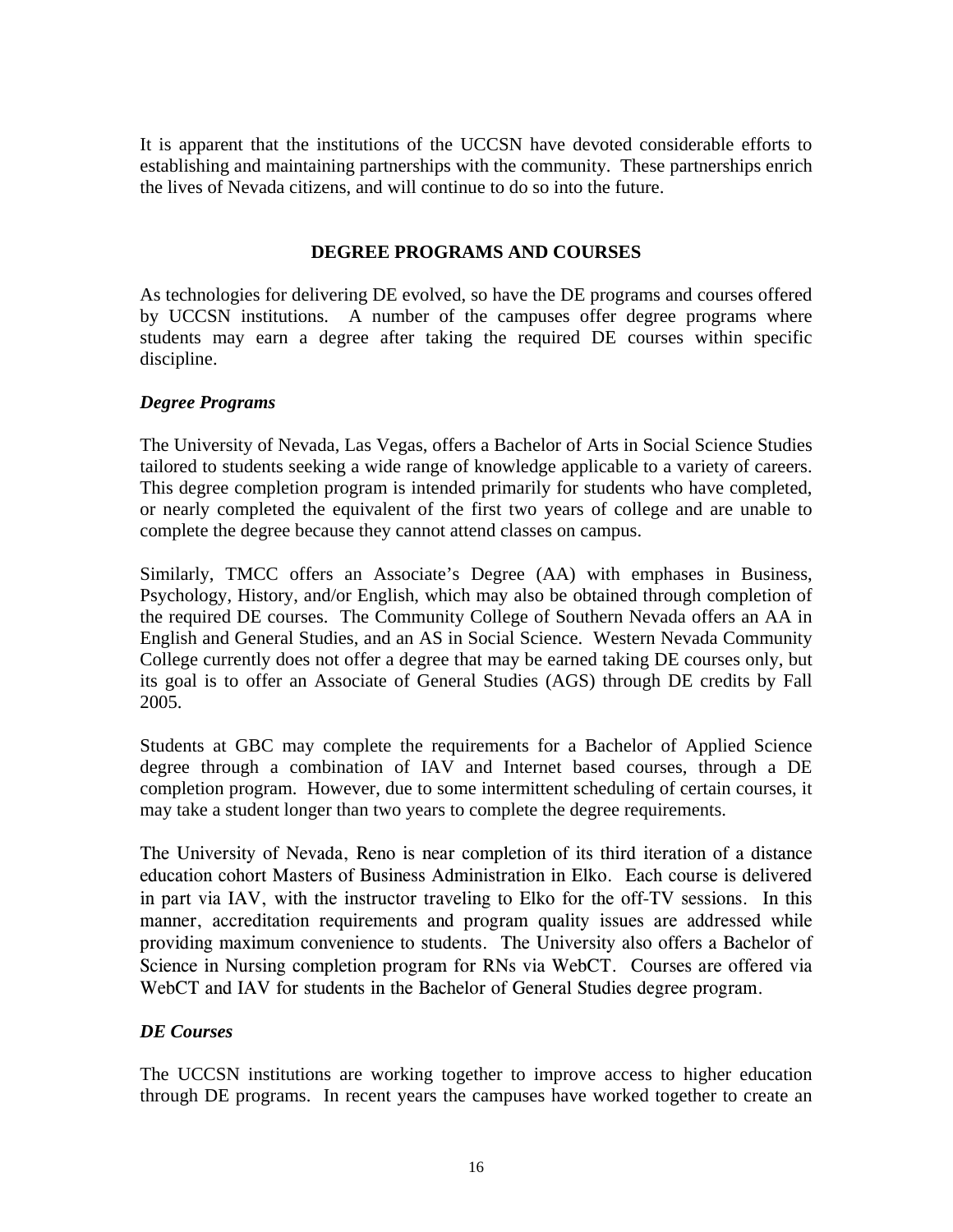online directory of DE courses, where students can scan the available courses from all six institutions at once. The on-line directory is located at [www.scsr.nevada.edu/disted/.](http://www.scsr.nevada.edu/disted/) This online resource showcases the variety of credit and non-credit DE courses from which students may select. Appendix C includes a list of credit and non-credit DE courses offered by campus during the 2001-2002 academic year. This list is intended to provide a sense of services/courses provided, and is not an unduplicated list of courses.

In addition to credit and non-credit DE courses, hybrid or enhanced courses are also offered at each campus. A hybrid course is one in which traditional student/teacher contact in the classroom is augmented with work on the Internet or with interactive video. The following table provides information on the number of hybrid/enhanced courses held during the 2001-2002 academic year.

|             |                                     |             | <b>Number of Students Served</b> |                  |             |              |
|-------------|-------------------------------------|-------------|----------------------------------|------------------|-------------|--------------|
|             | <b>Hybrid/Enhanced Courses Held</b> |             |                                  | (unduplicated)   |             |              |
|             | <b>Fall 2001</b>                    | Spring 2002 | <b>TOTAL</b>                     | <b>Fall 2001</b> | Spring 2002 | <b>TOTAL</b> |
| <b>CCSN</b> |                                     |             | 300                              |                  |             | 9,000        |
| <b>GBC</b>  | 14                                  | 19          | 33                               | 433              | 685         | 1,118        |
| <b>TMCC</b> | 10                                  | 20          | 30                               | 325              | 602         | 927          |
| <b>UNR</b>  | 162                                 | 141         | 303                              | 6,158            | 3,366       | 9,524        |
| <b>UNLV</b> |                                     |             | 892                              |                  |             | 16,304       |
| <b>WNCC</b> | 23                                  |             | 44                               | 345              | 252         | 597          |

Due to system constraints, UNLV is unable to provide this information by semester, thus totals only are indicated. The numbers provided by CCSN are estimates only, the campus is not able to provided exact figures for each term.

### **PART III THE FUTURE OF DISTANCE EDUCATION**

### **NEW AND PROPOSED DISTANCE EDUCATION PROGRAMS**

The following discussions of new and proposed distance education programs were provided by each institution's respective DE director:

### *Community College of Southern Nevada*

The growth rate in DE at CCSN has been phenomenal. As the College continues to grow, focus has been placed on meeting the student demand and serving the community. To this end, several collaborations and programs through DE are projected to emerge in the future.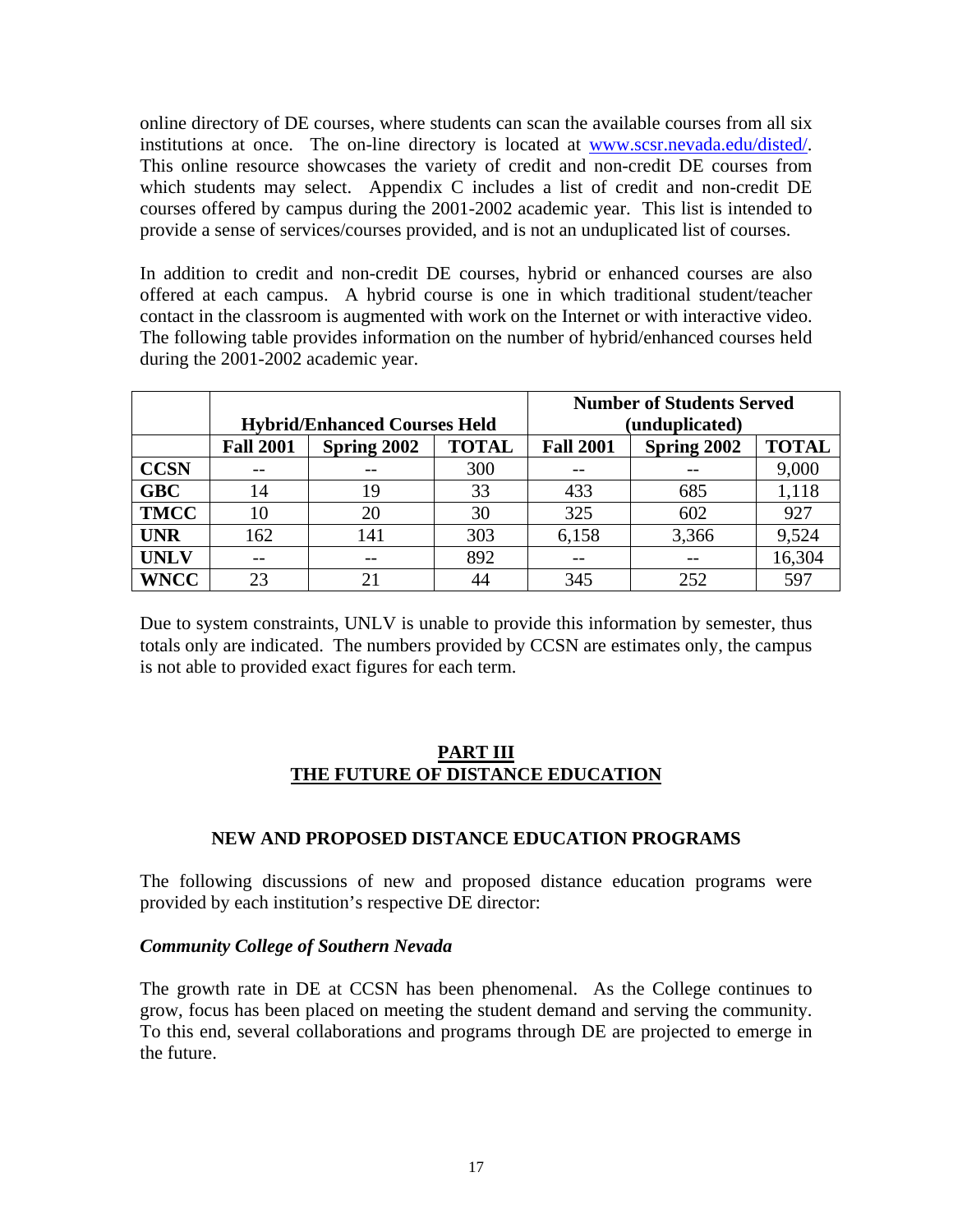As new programs begin to materialize, the College will be dedicated to coordinating efforts with all of the higher education institutions within the state of Nevada. The goal is to build the current foundation that exists in DE at CCSN and develop a greater array of degrees and certifications online to serve the needs of the students, the community, and the state. To that end, much of the future will focus on students, faculty, staffing, and programs.

# Students

Students who have successfully completed distance education courses have higher rates of persistence than their on-site counterparts, thus the focus will be placed on simplifying the initial entry process for new students. To clarify the online entry process for students new to DE, several practices have been set into place and will be refined as we move forward in the next three years.

The measures that will be taken are training counselors, admissions and records staff, lab technicians, secretaries, and help desk personnel in advising new DE students. Streaming online student orientation will be refined and training will include an online boot camp "How to Be Successful" for new students. A key element will also be to create a stronger support structure leading to increased retention. Student services for online students are currently being strengthened and online student union created to build a sense of community in the online environment.

### Faculty

To foster the growth of these programs, CCSN will build multiple layers of support for faculty through professional development and training to improve quality in instruction and also to recruit new faculty to DE. We plan to do this by offering a greater array of workshops and training courses for full-time and part-time faculty. Workshop offerings will emphasize current and upcoming teaching technologies, integration into pedagogy, and the laws concerning online courses such as copyright and disability issues. Moreover, CCSN will provide workshops to on-site faculty to enhance in-class instruction and building a bridge to offer the full spectrum of enhanced on-site, hybrid, and complete online courses.

Additionally, all new faculty will be required to participate in and complete a four-week training course. Upon completion of this course they will be officially matched with a mentor to provide support between experienced faculty and new faculty. This will facilitate peer review between mentor and the new faculty member resulting in one more of the evaluation mechanisms designed to improve quality. One more source of professional collaboration and support will be implemented in the online faculty forum that will have an online faculty handbook, chat rooms, message boards and a shared catalog of resources materials.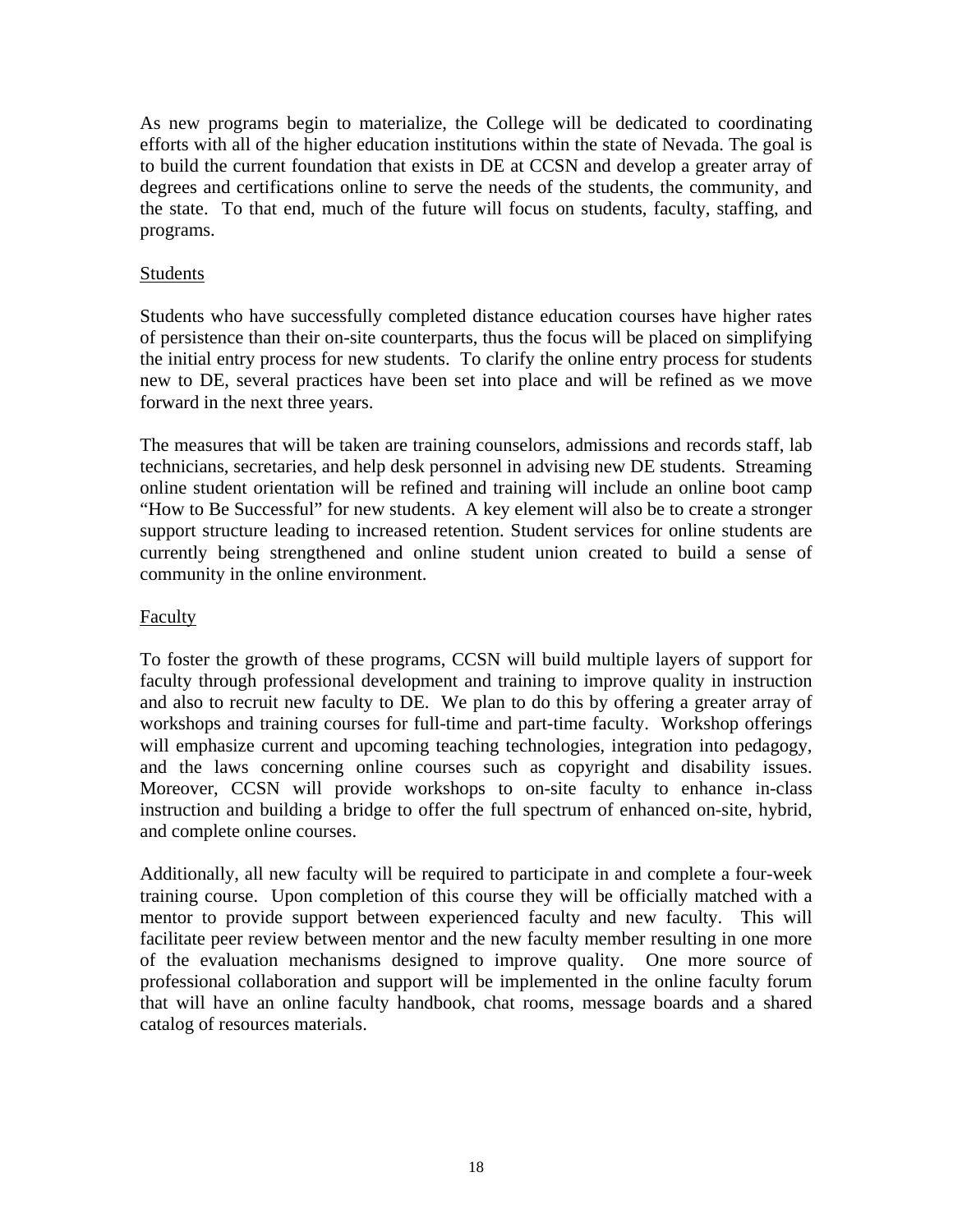# Staffing

The student growth has gone from 100s of students to several 1000s in this program. As of September 2002, CCSN has 6744 students enrolled in Distance Education; however, the size of the staff to support this infrastructure has not grown. It will be necessary to create new positions to serve the faculty and the students and prepare for the anticipated growth.

Overseeing a program of this magnitude requires the commitment of a Dean or Executive Director. To keep up with the increased demands of technology and maintaining high levels of quality, a Director of Technology is needed who will oversee a Software Specialist, a Media, Audio & Visual Specialist, and Technical Support Helpdesk. A Curriculum Specialist; who is both technologically savvy, but also has an understanding and experience with pedagogy, will oversee a course and web-development professional. To provide general support for the increased student population and clerical tasks, an additional Management Assistant and a student worker will be necessary. In order to properly serve the students these positions will be vital to achieving optimal success.

### Programs

Ongoing program development will include the following:

- Title I Teacher Assistant Certification;
- $2 + 2$  bridges between in-state institutions;
- Articulation,  $2 + 2s$  with online universities;
- Outreach to community programs and industry; and
- K-12 partnerships within the state.

Expansion of current programs and development of new programs are also on the horizon.

### *Great Basin College*

Great Basin College increased the number of IAV rooms by four in the past year. In addition, the public schools added 11 IAV rooms in their respective school districts. Many of the new IAV rooms are in small communities where GBC previously has not been able to offer classes, but now hope to enroll students. The new IAV rooms will help GBC achieve its mission of bringing the availability of a college education to everyone in our geographic service area.

Students in GBC's service area who are near an IAV site can complete a degree through a combination of IAV and Internet classes. Since not everyone is within easy driving distance to an IAV site, GBC is working towards the offering of a complete AA or AS degree via Internet. We hope to achieve this goal within the next year. The college's computer and office technology department is also actively developing an online AAS degree program with a two-year timeline.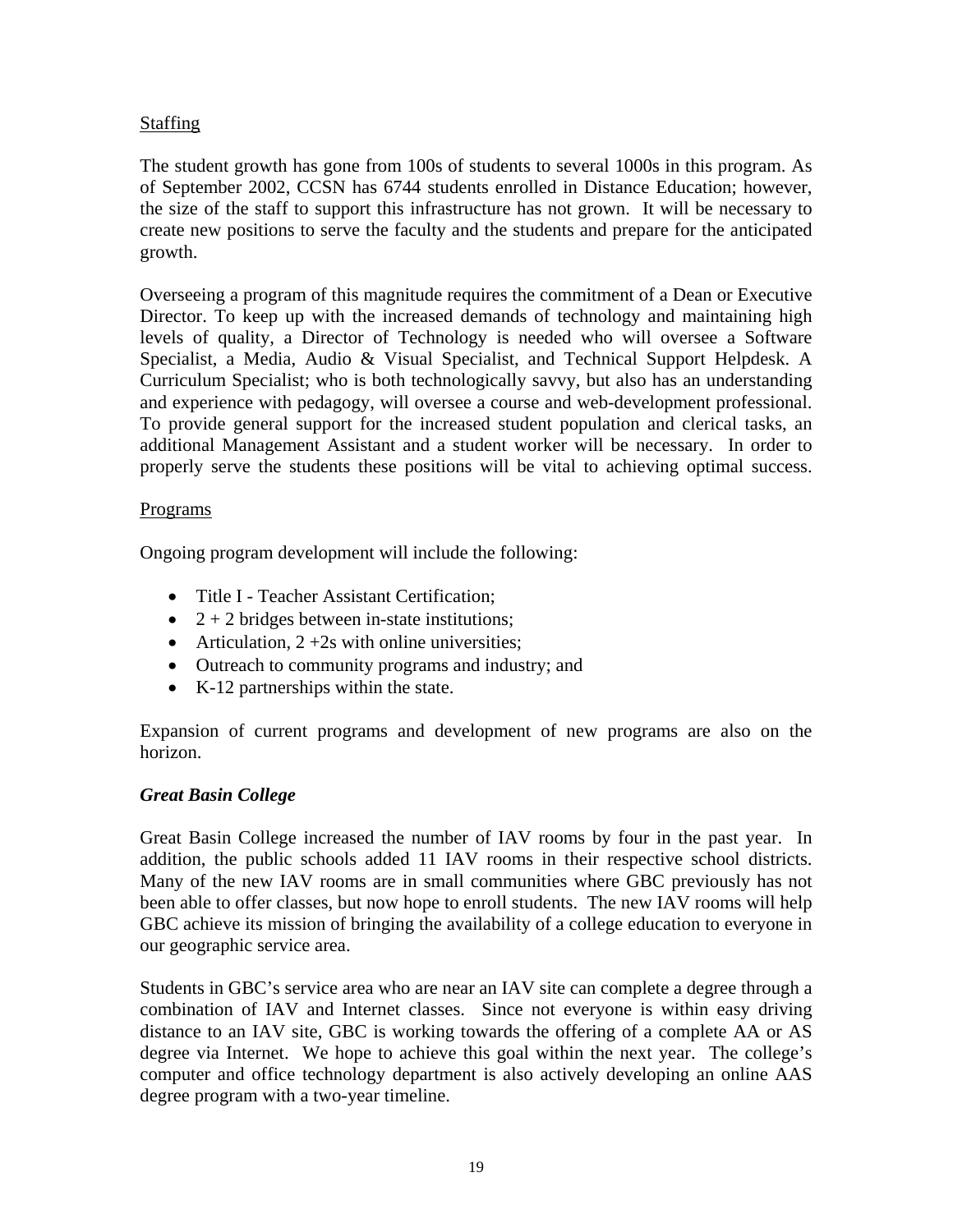Great Basin College offers a Bachelor of Applied Science (BAS) degree program via IAV courses, making the degree accessible to students in communities with an IAV room. Also, GBC is working with TMCC and the other community colleges to develop a BAS in Fire Science to be delivered at TMCC by Fall 2003.

Great Basin College is partnering with the Peace Officers Standards and Training (POST) program to offer their intermediate and advanced certificate courses via the Internet. The POST program collaborated with GBC last year to have the POST certification tests placed on-line, reducing the travel expenses of POST test proctors.

Over the next year, GBC will develop and offer a series of on-line professional development courses for our part-time faculty. These courses will achieve two goals. First, they will provide GBC's part-time faculty expertise in methods of teaching and assessment. And secondly, faculty's knowledge of the Internet as a teaching medium will increase, providing such instructors with some insight as to what it is like to be a student taking an Internet course.

# *Truckee Meadows Community College*

From its inception, TMCC's web-based instruction and cablecast classes targeted the needs of working Nevadans and students who are homebound (e.g. taking care of small children, lacking transportation, already work from home, etc.). Truckee Meadows Community College's web-based instruction already provides for the opportunity to earn an Associate's Degree (AA) with emphases in Business, Psychology, History, or English. During the next one to three year planning horizon, TMCC will expand the number of emphases available to include Nursing, Public Safety, as well as additional emphases in Liberal Arts and the Humanities.

Further, TMCC will work with UNLV to expand the existing " $2+2$ " partnership to provide more choices for online Bachelor's degrees. The college will also explore possible partnerships with other institutions.

For TMCC's cablecast classes, efforts are underway to secure a 24-hour dedicated educational channel with the local Charter Cable System. With more than 130,000 subscribers, cable delivery of instruction offers unbridled opportunities to make higher education more accessible. The one to three year planning horizon will allow for the development of an Associate's Degree available through cablecast classes as well.

### *University of Nevada, Las Vegas*

As stated in the proposed master plan, *University of Nevada, Las Vegas, The Engaged Research University: Extending the Agenda, 2002-2007*, UNLV will continue to develop instructional programs that are less restricted by time and place than courses and programs delivered by traditional means. The purpose for so doing is to: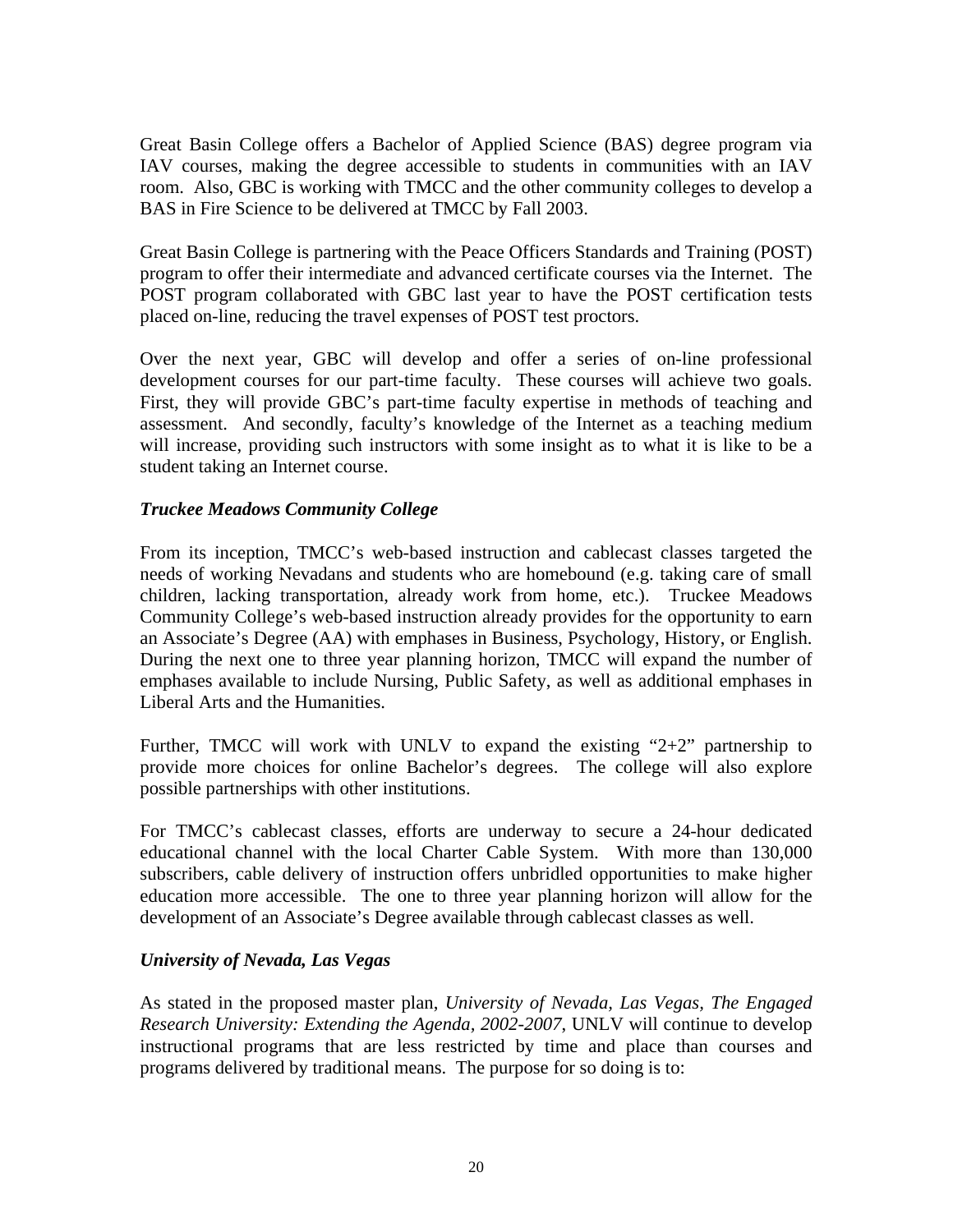- Increase educational access for students unable to attend classes on campus;
- Fully utilize the resources of the university; and
- Enhance instruction by integrating technology into the curriculum.

To this end, the primary focus will be to expand offerings in the Social Science Degree Program. Admissions to this program have increased from 20 to 147 this past year. While the majority of those admitted to the program are on campus, many of them require some distance education classes to make earning the degree viable. And the off-campus students in the program are entirely dependent on distance education classes.

Interest from former UNLV students who previously dropped out of college and now wish to return is expected to increase interest in the DE program. A concerted effort will be made to keep up with the demand and to provide sufficient classes for this purpose. A dialogue between UNLV and the community colleges has begun with respect to collaboration on a "2+2" Social Science Studies Degree program to help meet the growing demand.

There are other disciplines in which there is expressed interest in degree programs. Therefore, UNLV intends to develop sufficient new classes in the following disciplines to support degree programs:

- Criminal Justice.
- Tourism and Convention Administration,
- Special Education,
- Educational Administration,
- Early Childhood Education, and
- Teacher Education.

Additionally, UNLV will continue to develop ad hoc distance education classes to meet specific enrollment management needs. The sustained growth in distance education on the campus makes it apparent that distance education classes are a good tool for enrollment management. The flexibility available for both students and faculty enables the university to maximize efficiency with respect to scheduling the number of sections required for some courses and the facilities required to support these sections.

Finally, UNLV will pursue increased use of the web for academic and administrative functions. The migration of its classroom management software, WebCT, from the Standard Edition to Campus Edition and then to Vista will increase the efficiency of the campus by more thoroughly integrating the academic and the administrative functions of the campus. More importantly, it will make possible evaluative and pedagogical strategies impossible without such software upgrades.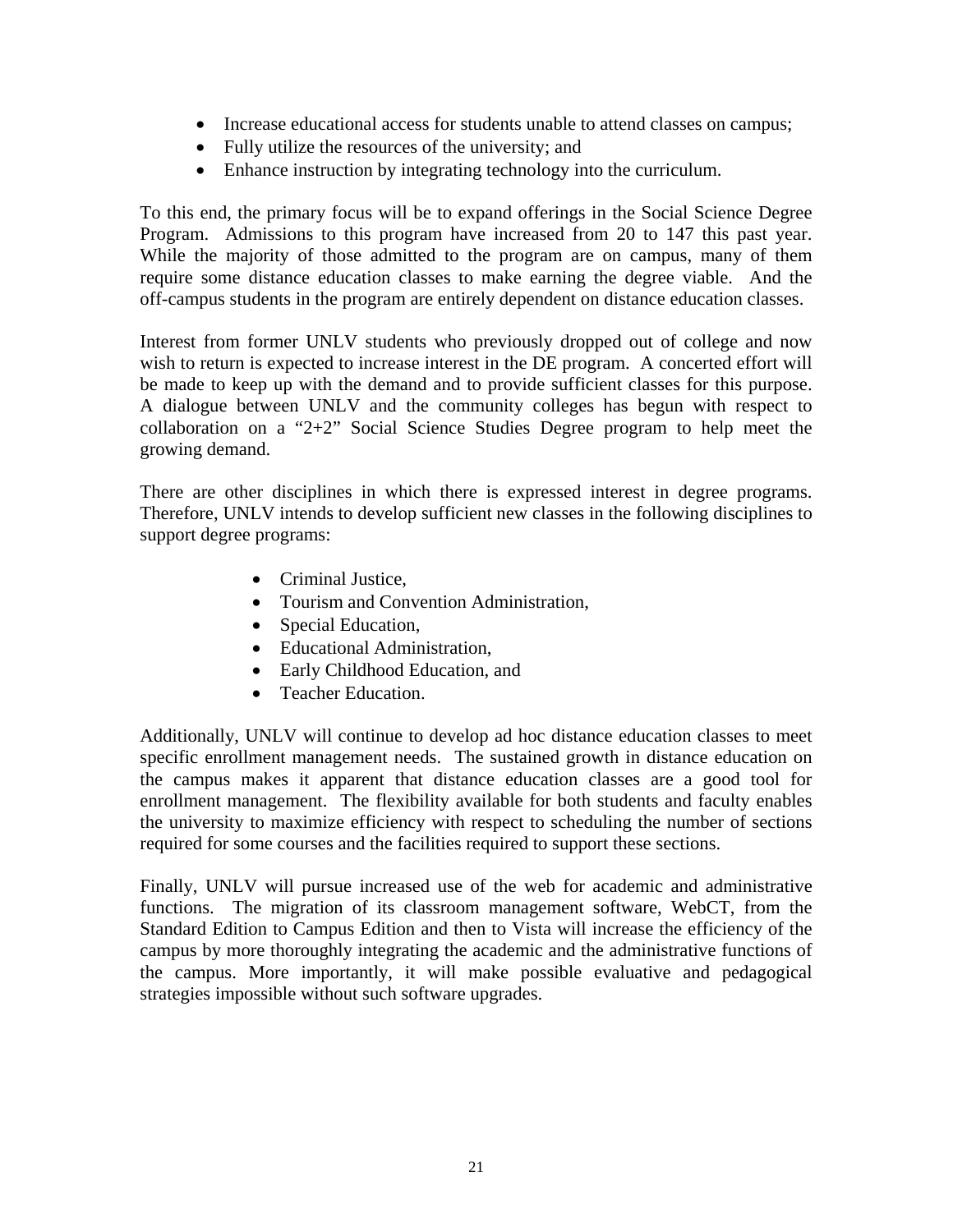# *University of Nevada, Reno*

In coming years, the University of Nevada, Reno will build upon its 15 years of experience with electronically-delivered DE to further enhance both access to, and the effectiveness of, post-secondary education for citizens of Nevada.

Web-based learning is an increasingly important service for students and faculty at the University of Nevada, Reno. Over the past four years, growth in the use of WebCT has evolved from humble beginnings to become a ubiquitous service for students and faculty. Currently, hundreds of courses at Nevada utilize WebCT, and the tool is available for all instructors who wish to utilize the service. Instructors employ WebCT primarily to enhance face-to-face classes, though an increasing number also use Webbased learning to replace some, if not all, face-to-face classes. WebCT at UNR has matured to a level where some faculty offer completely Web-based classes as standard course offerings through their college. The Orvis School of Nursing uses Web-based learning to offer students a Bachelor of Science degree program completely online. Web-based learning at UNR will enjoy continued growth, and, in the near future, will be a service used to enhance practically every class section. The utility of extended Web learning environments ranges from supplementing standard classes to being the core mode and framework upon which alternative delivery courses are designed.

The Independent Learning Program is rapidly developing Web-based versions of its entire 123-course catalog, including nine courses offered for UNLV credit. Courses support a number of UNR degree programs and include full online minors in Criminal Justice, Basque Studies, and Addiction Counseling and Prevention Services. Nearly 50 courses are presently available on the Internet, with 20 more scheduled to be added annually.

Last year, Washoe County School District ended its high school correspondence study program and is now referring its students to the University of Nevada, Reno's High School Independent Learning Program. This greatly increased participation in these open enrollment courses. The university offers 32 high school Independent Learning courses. It is anticipated that Web-based versions will become available at the rate of approximately eight during each of the coming four years.

After using a couple of Web-based courses last year to work through the administrative adjustments required to offer semester-based WebCT courses, the Independent Learning Program plans to add more semester-based courses to its catalog. This is in keeping with national trends. It is imperative that UNR and other UCCSN institutions continue to embrace, support, and fund Web-based learning, as this learning option has clearly become 'the' extended learning environment worldwide.

Turning to Interactive Video, the University of Nevada, Reno hopes to implement a 3 + 1 Bachelor of Social Work (BSW) degree with Great Basin College. The final year of this program will be delivered via IAV. The university would like to consider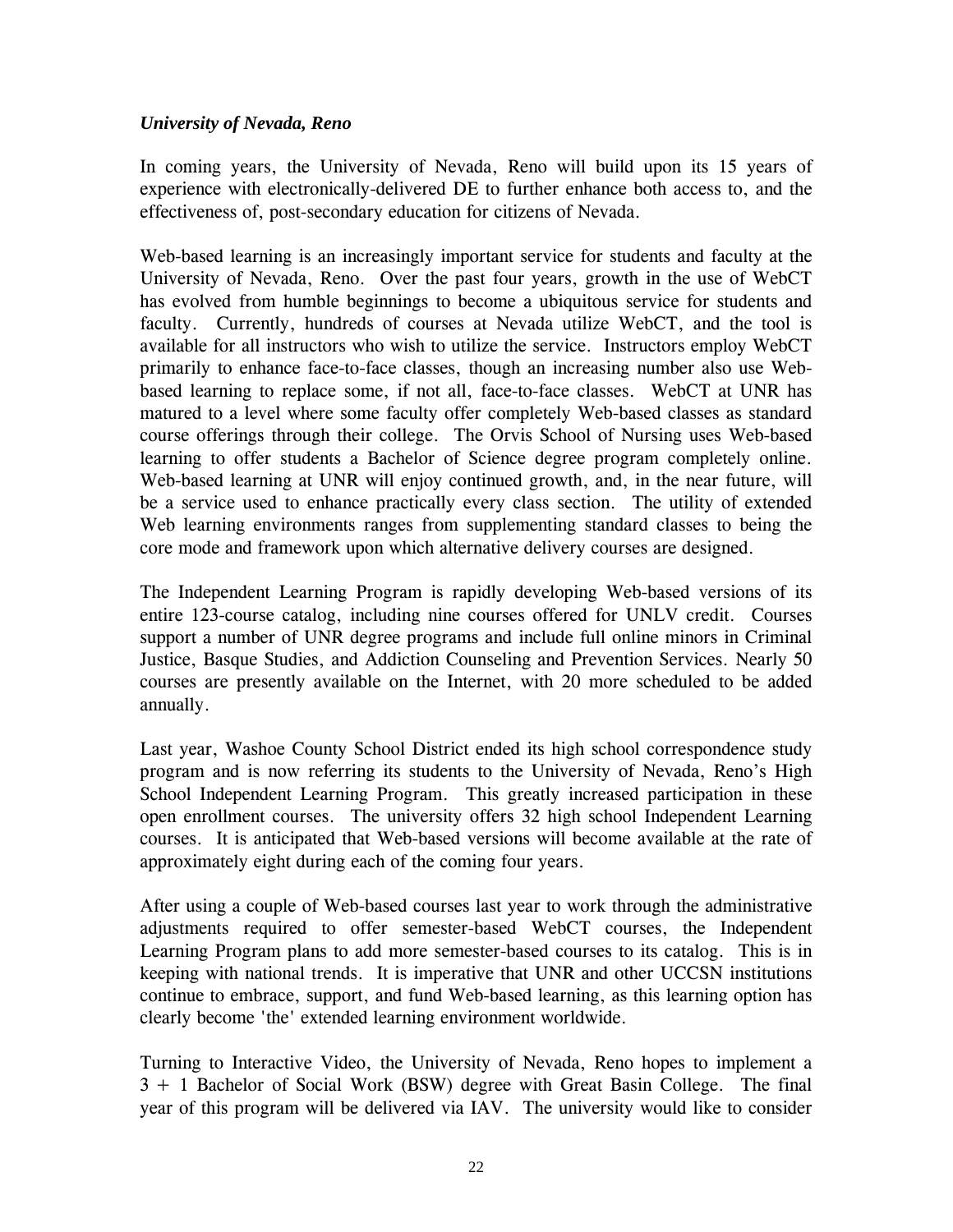following the BSW program with a Master of Social Work (MSW) program to be delivered via a combination of IAV and WebCT. There is a pressing need for MSWs in northeast Nevada.

Discussions have begun about a fourth round of UNR's popular MBA cohort program, possibly adding an IAV site to form a Carson/Douglas group in addition to the Elko group.

And finally, fifteen years of experience administering and delivering electronic distance education across northern Nevada was put to the test – and passed with flying colors – with implementation in Fall 2002 of the University of Nevada, Reno's portion of the \$26.1 million Nevada Reading Excellence Act Program (NREA). Among the requirements of the grant is for the University of Nevada, Reno College of Education to deliver a Masters in Elementary Education (emphasis in Literacy) to K-3 teachers at 21 participating northern Nevada elementary schools. A combination of technologies is being used. Approximately half of each course in the degree program will meet over IAV delivered to 172 teachers at twelve sites (Elko, Fallon, Fernley, Gardnerville, Jackpot, Lovelock, Minden, Reno, Sparks, West Wendover, Winnemucca and Yerington). Remaining course meetings are at the local school sites where instruction will include a variety of WebCT components. Teachers will complete their master's degrees in Fall 2005. Implementation of this program in northern Nevada would not be possible without the IAV network and WebCT.

# *Western Nevada Community College*

Since opening it doors in 1971, WNCC has been dedicated to providing a wide range of educational opportunities to the people of Western Nevada. Campuses in Carson City, Fallon, and Minden, as well as seven instructional centers located throughout the college's seven-county, 18,000 square mile service area, offer a diverse curriculum which is flexible and tailored to meet individual needs.

To provide educational services in the rural areas of the vast WNCC service area, the college began offering courses via IAV in 1993. Web instruction was introduced in 1998. This mode of course delivery not only gave rural students additional educational opportunities; it assisted those who were homebound to obtain a post-secondary education.

Over the next three years, WNCC will continue to enhance degree course offerings and provide student access. This will be accomplished by achieving the following:

- Strengthen the academic integrity and testing methodology for Web-based instruction.
- Emphasize faculty and curriculum development of Web-based instruction and the utilization of technology to strengthen the traditional classroom.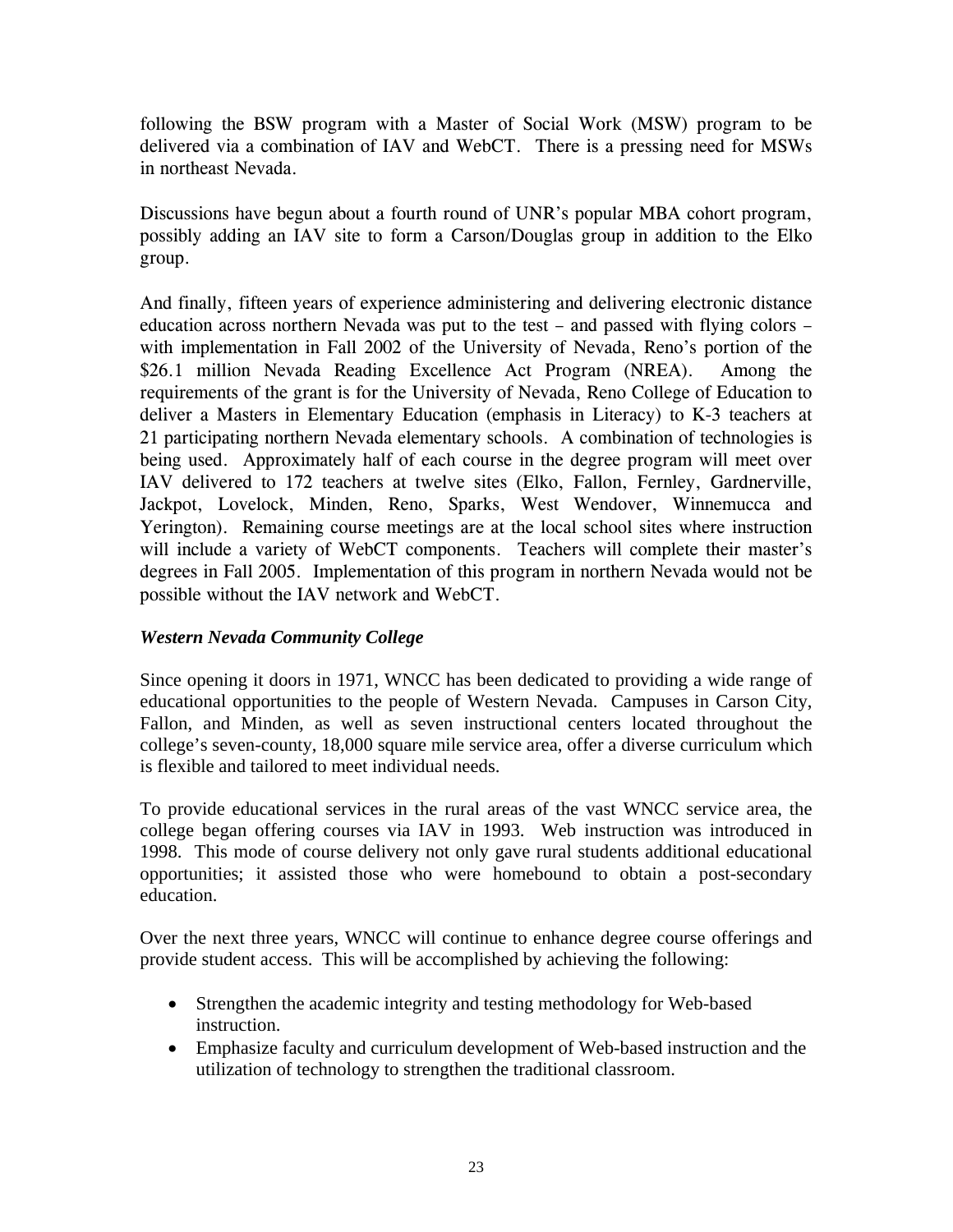- Improve coordination of IAV scheduling among campuses and centers to increase the success of offering degree required courses on a regular basis.
- More fully utilize telecourses to reach potential homebound students by partnering with local cable access television stations.
- Through maximizing the use of Web-based courses, offer two full degree programs through web-based instruction (AGS, AA).
- Explore the feasibility of offering occupational degree and certificate programs exclusively through distance education.
- Explore state, federal and private funding to replace IAV equipment, provide Web and IAV faculty development, and increase distance education curriculum development.
- Monitor and improve course retention in all distance education technologies (interactive video, web-based, telecourses).

# *Desert Research Institute (DRI)*

In future years, DRI would like to build on its experience using IAV for instruction of graduate level courses in hydrology in partnership with UNR and UNLV. Interactive video has been used by DRI in the past to offer special classes in hydrology and increase the overall efficiency of DRI teaching by providing developed class materials to more students. In addition, IAV may permit DRI faculty to present classes on special topics to students at Nevada State College at Henderson as well as UCCSN community colleges. DRI also will explore opportunities to use interactive video in the Atmospheric Sciences Graduate Program, a cooperative effort between DRI and UNR, as well as K-12 educational programs. The UCCSN has the required equipment, and DRI faculty have experience in utilizing this educational format.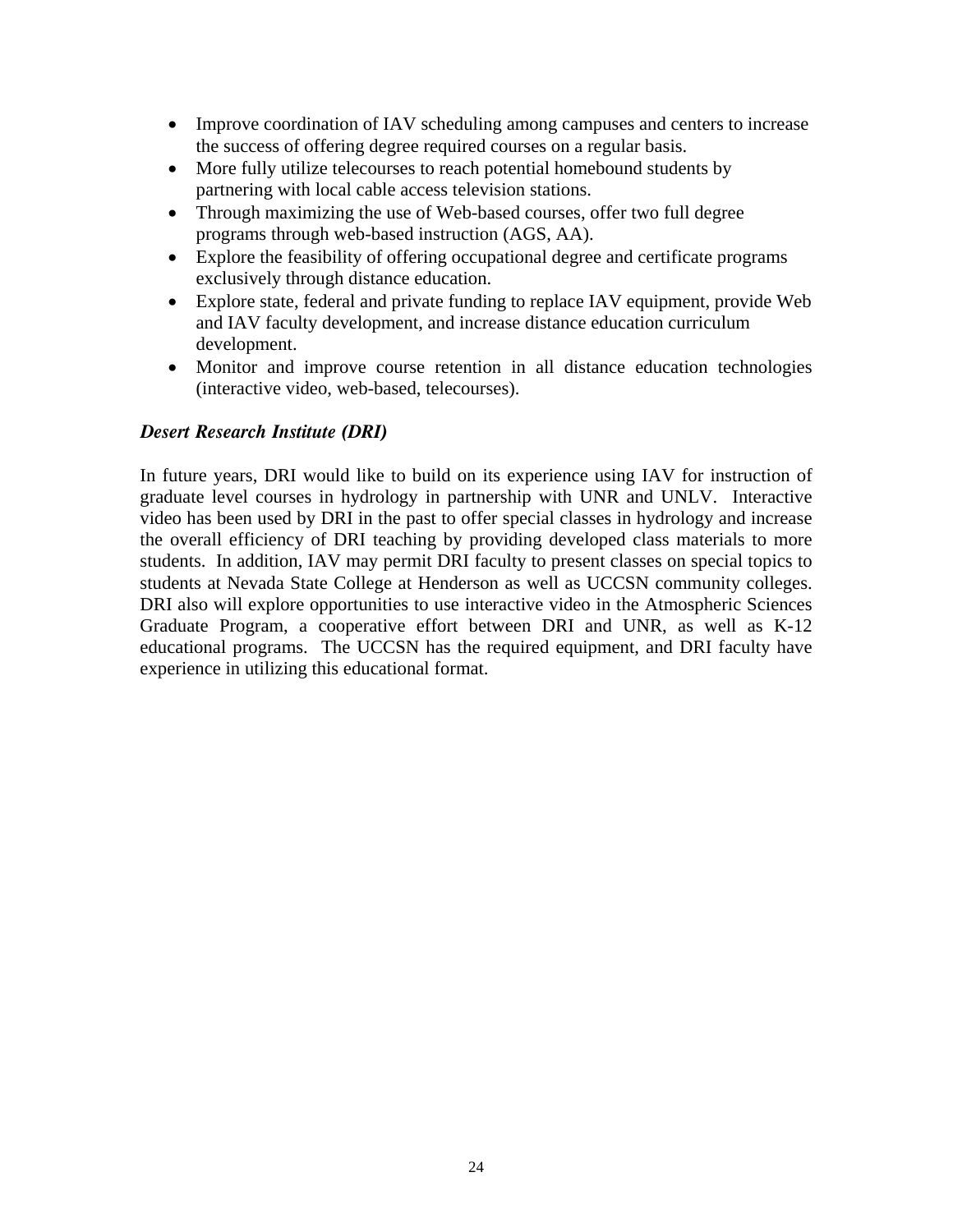# **APPENDIX A**

Report on the University of Nevada Cooperative Extension Program

Provided by the Office of Academic Credit Programs Continuing Education UNR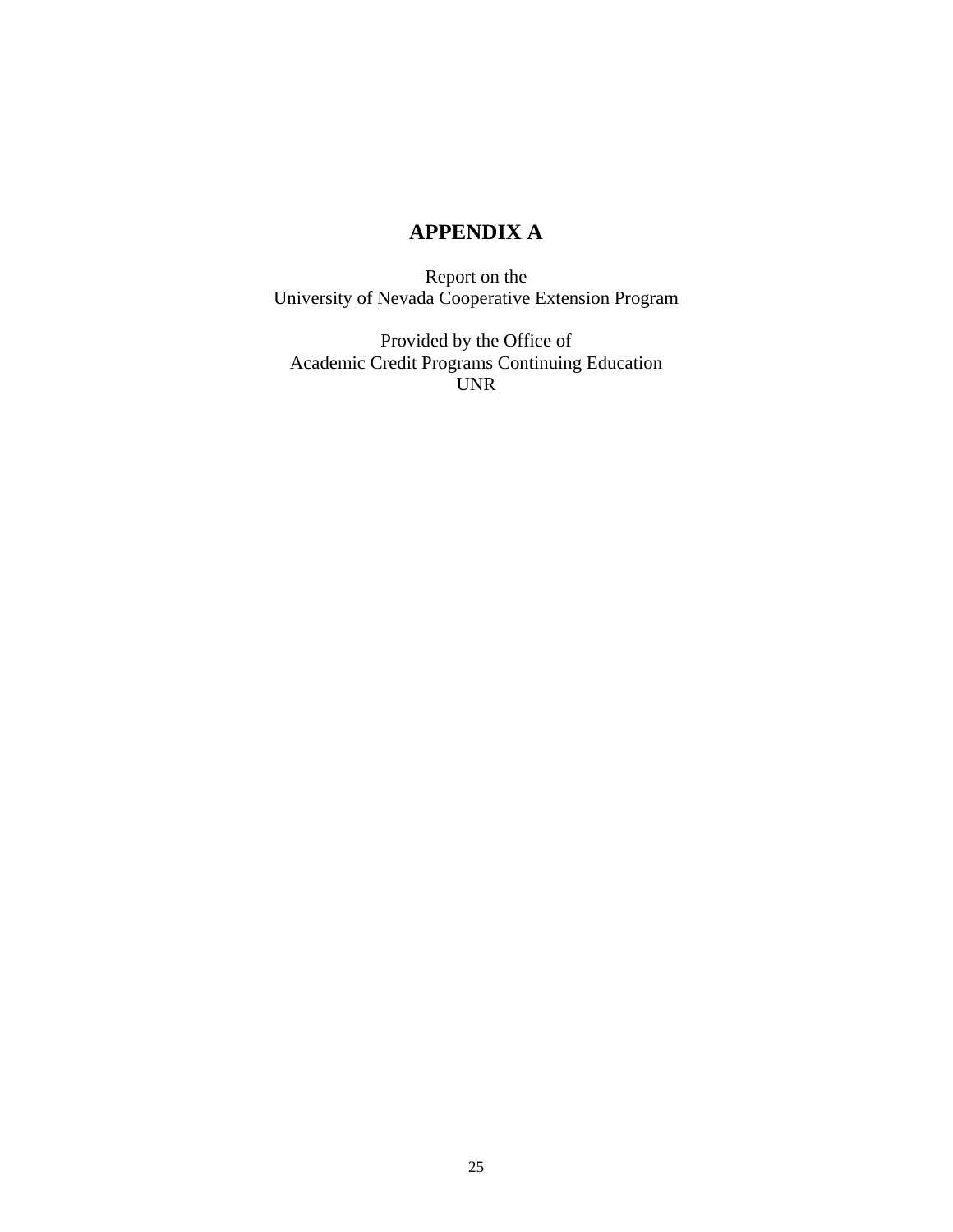# **Distance Education Report University of Nevada Cooperative Extension July 2002**

University of Nevada Cooperative Extension (UNCE) takes knowledge from the University of Nevada and puts it to work in homes, workplaces and communities. Some of our faculty work on campus, but most live and work in communities statewide. Nondegree educational programs are delivered in all 17 Nevada counties based on local needs assessments. Cooperative Extension's purpose, as stated in the *Nevada Revised Statutes* (NRS 549.010), is to "conduct educational, research, outreach and service programs pertaining to agriculture, community development, health and nutrition, horticulture, personal and family development, and natural resources in the rural and urban communities of Nevada."

In today's high-tech world, a learning atmosphere can be anywhere you want it to be  $- a$ college classroom, a learning center in your community or home at your own computer. UNCE's statewide use of live, interactive videoconferencing for educational programs and planning meetings increased more than 30 percent in 2001. These community learning centers help instructors and participants save travel time and dollars. Technologies such as compressed video and the Internet are extremely effective at reaching isolated rural communities, as well as maximizing resources in urban settings.

"Compressed video allows citizens to increase their knowledge and skills without having to travel far from home," says Meggin McIntosh, Director of UNR's Excellence in Teaching Program. "Participants also hear ideas from other people who don't 'live down the street."

Here are just a few examples of successful 2001 videoconferences:

- Nutritionists in five states focused on educational strategies in a two-day training conducted by UNCE's Madeleine Sigman-Grant that resulted in improved knowledge, awareness, motivation and skills.
- More than 100 cattle producers at five sites learned how to economically improve the reproductive efficiency of their herds in a course taught by UNCE's Ron Torell and other university instructors.

"The use of this technology allows educators to react quickly to emerging issues," Torell points out, "such as a disease outbreak during calving. In this instance, we would connect ranchers with our state veterinarian."

Youth, too, benefit from the educational adaptation of new technologies. Experts indicate today's youth use the Internet as their main source of communication. UNCE's Marilyn Smith uses high-speed Internet access as the primary educational delivery method in after-school programming at the Duck Valley Indian Reservation. Smith obtained outside funding for a computer center to help ease young people's feelings of isolation. A group of teens is training to teach seniors how to use the Internet as well.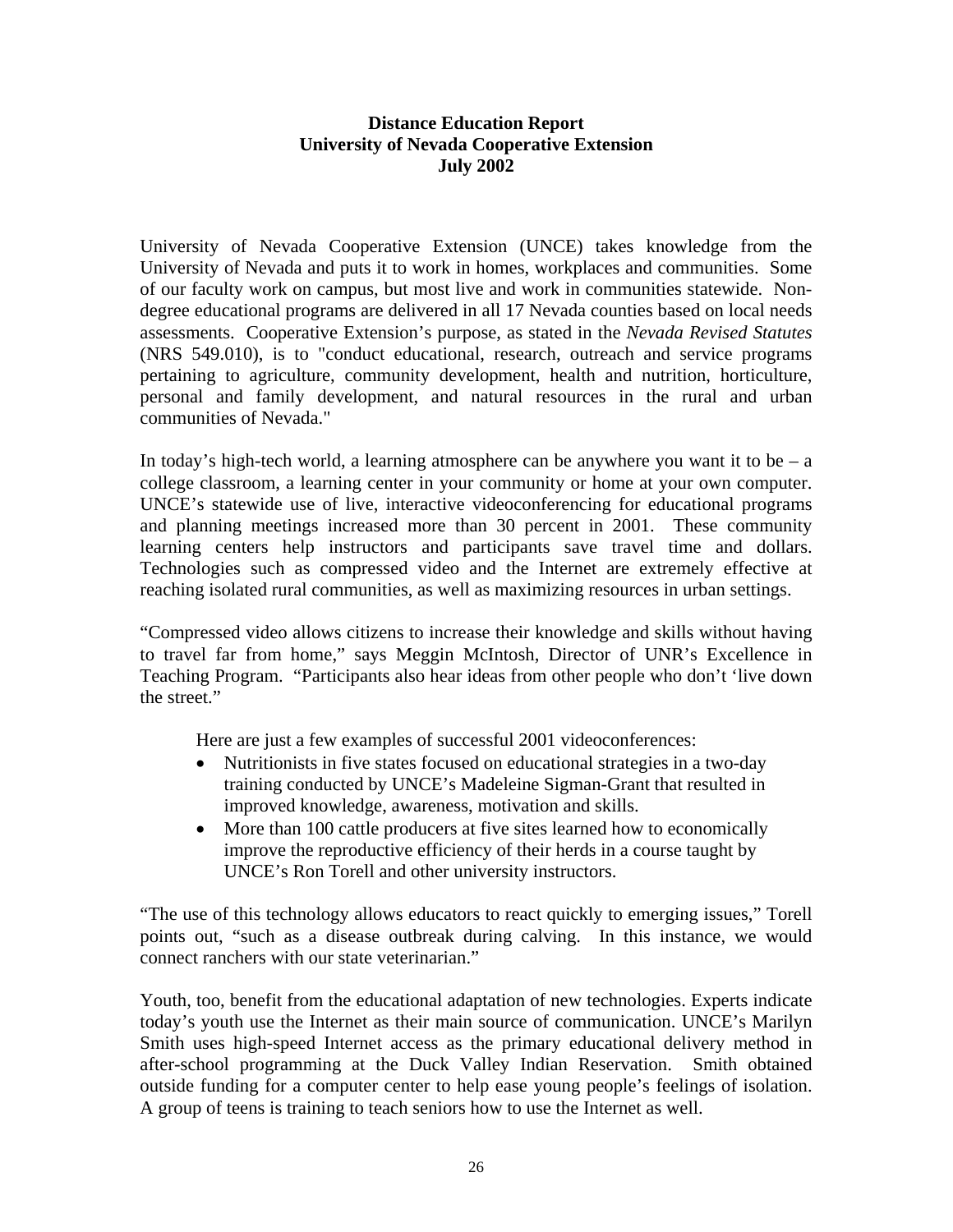### **Forms of Distance Education**

Through the **Internet**, UNCE's web site offers curriculum and teaching modules such as *Child Abuse and Neglect and Strengthening Families*, as well as Fact Sheets and Special Publications, such as the *Tahoe Landscape Guide* and *Small Ranch Manual.* Television stations link to the site for publications such as *Living with Fire*. Cooperative Extension's Web page receives an average of 8,000 to 10,000 hits per month.

**E-mail** is used to provide subject matter information to individuals as in the "Coffee Shop," where cattle producers ask and receive information regarding animal reproduction, management and other topics. More than 100 individuals subscribe to this program. Additionally, citizens' questions are often answered through e-mail, especially those related to gardening and landscaping.

**Satellite receivers** in 16 offices provide the capacity to downlink both analog and digital signals and to access programs that are used for both public education and staff training.

**Compressed video** offers an opportunity for participants to interact through trainings, conferences, workshops and meetings. This interactive teaching tool provides real-time instruction at as many as eight sites statewide at once. Approximately 2,800 individual contacts were made using compressed video from January through June of 2002. This translates to an estimated yearly contact figure of approximately 5,600 using this technology. The following list shows examples of classes and meetings for the first six months of 2002:

### **Programs and Meetings Delivered Via Compressed Video (Jan. – June, 2002)**

Governor's Sage Grouse Task Force State 4-H Camp Advisory Council Market Steers Strategic Planning Forum with President Lilley Conference Planning Committee Selecting & Feeding 4-H Market Swine 4-H Statewide Staff Meeting Child Care Training UNCE/NAES Joint Planning Meeting 4-H Centennial Committee Fiscal Training Extension Governing Board Nutrition Team Partners Teacher Training Energy Committee Policies & Procedures Committee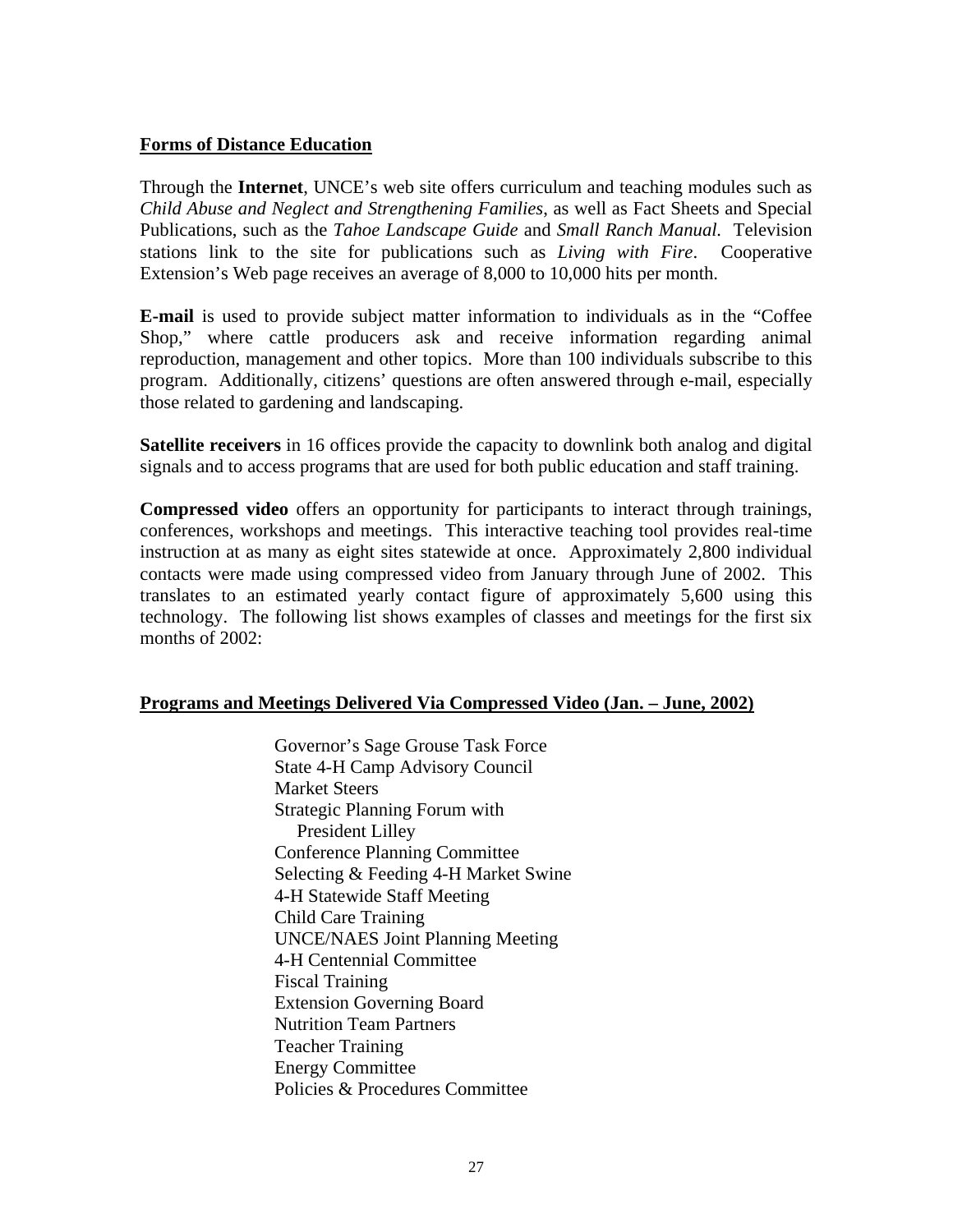Nevada Shade Tree Council Administrative Meetings 4-H Statewide Staff Brown Bag Discussions 4-H State Dog Rules Committee 4-H Ambassadors 4-H Horse Committee 4-H Expo Integrated Pest Management Advisory Board State Master Gardeners Eastern Nevada Landscape Coalition Urban Integrated Pest Management Weed Warriors Living with Fire Committee Nevada Fire Safe Council Kids Count Pesticide Applicator Training 4-H Plus Training 4-H Survey Riparian PFC Cadre University Center for Economic Development Nevada Veterinary Medical Association Landscape Management Training for Latinos NDOT Weed Project Family Storyteller/Prison Literacy Tall Whitetop Task Force Board of Directors-NV Veterinary Medicine Association Indian Summit Planning Committee Nevada Checkup-Child Care Training Project Magic 4-H Market Hog 4-H Market Sheep Reproductive Management for Beef Cows Small Business Development Center Water Operators Workshop Child Abuse & Neglect Training Economic Development Committee NNTC Governance Board Governor's Task Force on Alternative Fuels Family Resource Center NNPPDP Mentoring 4-H Shooting Sports Leaders Master Gardener Class Mail Handling Training Web Policies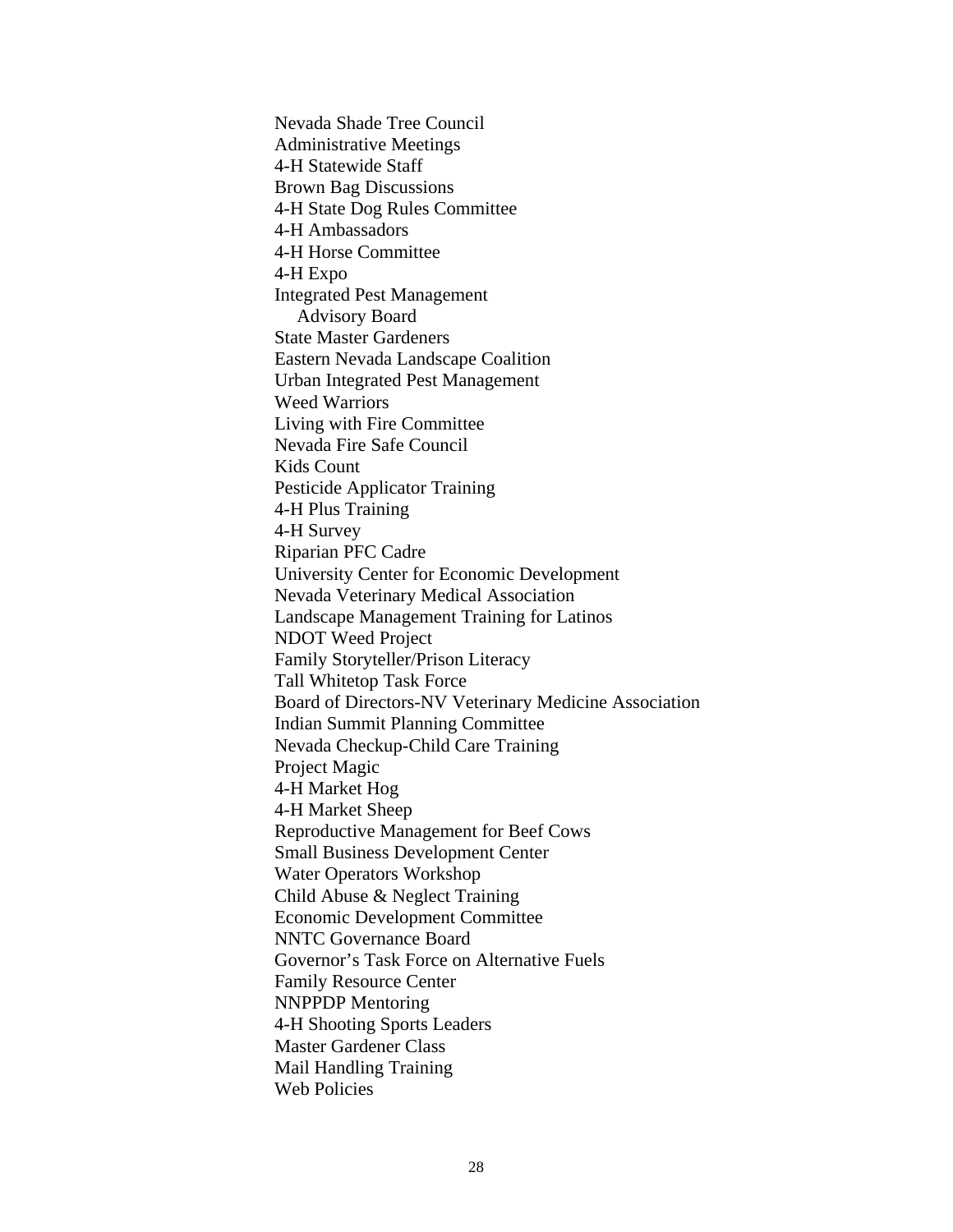Eureka County School District Board of Trustees Eureka County School District Fiscal Committee Eureka County School District Math Training Eureka County School District Educational & Evaluation Programs Eureka EMS Certifications of volunteers Eureka Economic Development Program Nevada WIC Nutrition Educators Conference

### **Compressed Video Sites Utilized for UNCE Programs and Meetings**

Cooperative Extension Offices – Carson City, Eureka, Las Vegas (Red Rock and Lindell buildings), Pahrump, Winnemucca, and Reno University of Nevada School of Medicine – Elko, Ely, Lovelock, Yerington Lincoln County School District– Caliente Elementary School Nye County School District Administration – Tonopah White Pine High School - Ely System Computing Services – Las Vegas, SCS 304 University of Nevada Reno – Getchell Library, Room 9 Community College of Southern Nevada – Las Vegas at CCSN Cheyenne Great Basin College – Elko Western Nevada Community College - Fallon, Lovelock, Yerington

#### **Examples of Partners in Distance Education Programming**

Nevada Division of Wildlife Nevada Department of Transportation State Department of Agriculture Nevada Community Colleges University of Nevada School of Medicine UNR Extended Studies Nevada County Governments Nevada School Districts Cattlemen's Association Nevada Farm Bureau Nevada Bureau of Health Protection Services Nevada Division of Environmental Protection USEPA, Region 9 Rural Community Assistance Corporation Truckee Meadows Water Authority Sun Valley General Improvement District NV Rural Water Association California/Nevada Section of American Waterworks Association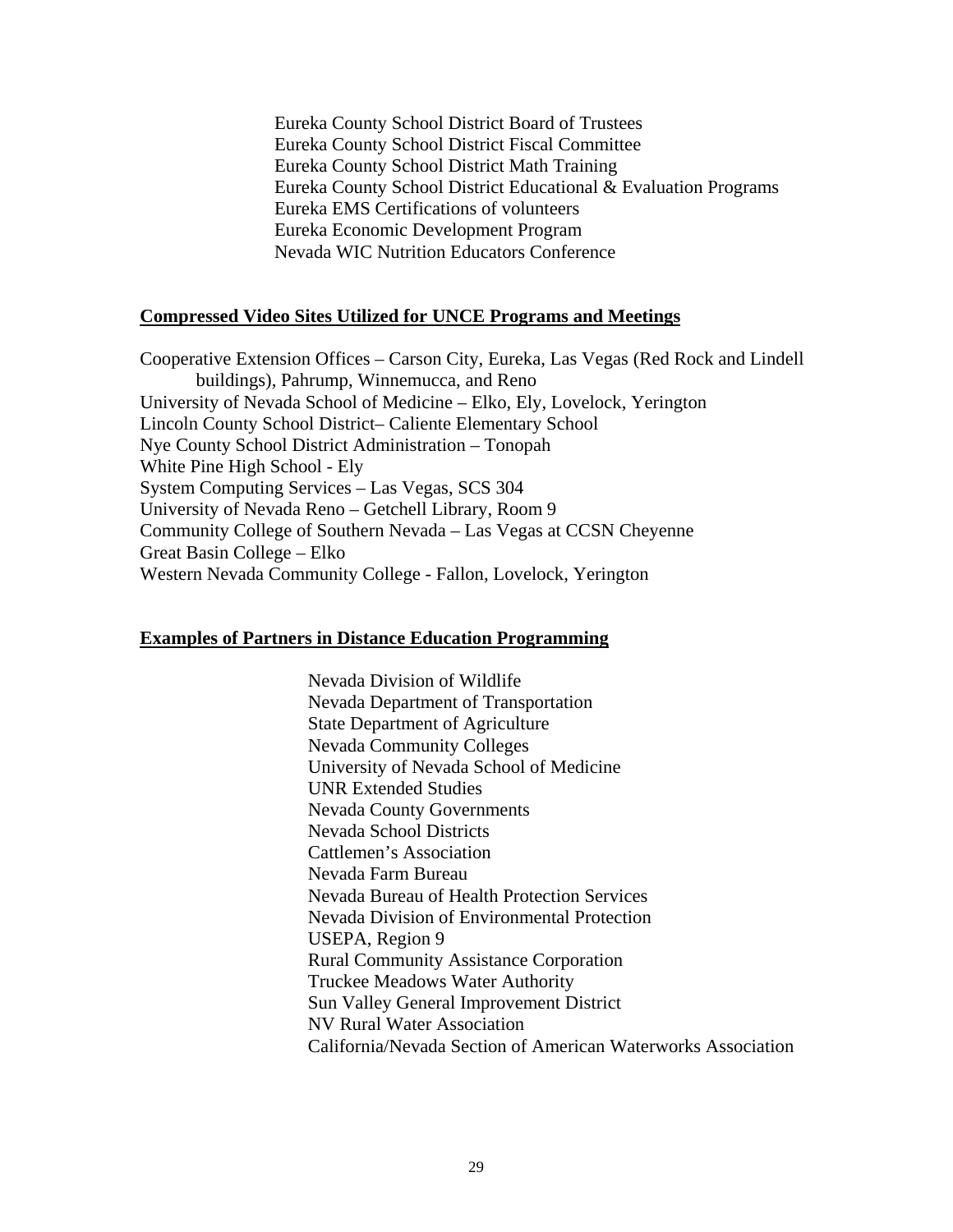# **Ongoing Expansion of Sites**

In the Spring of 2002, UNCE applied for a Rural Utilities Distance Learning Technology Grant. If funded, this would expand compressed video capabilities to UNCE offices in Gardnerville, Fallon, Yerington, Lovelock and Tonopah. A decision on the grant is still pending.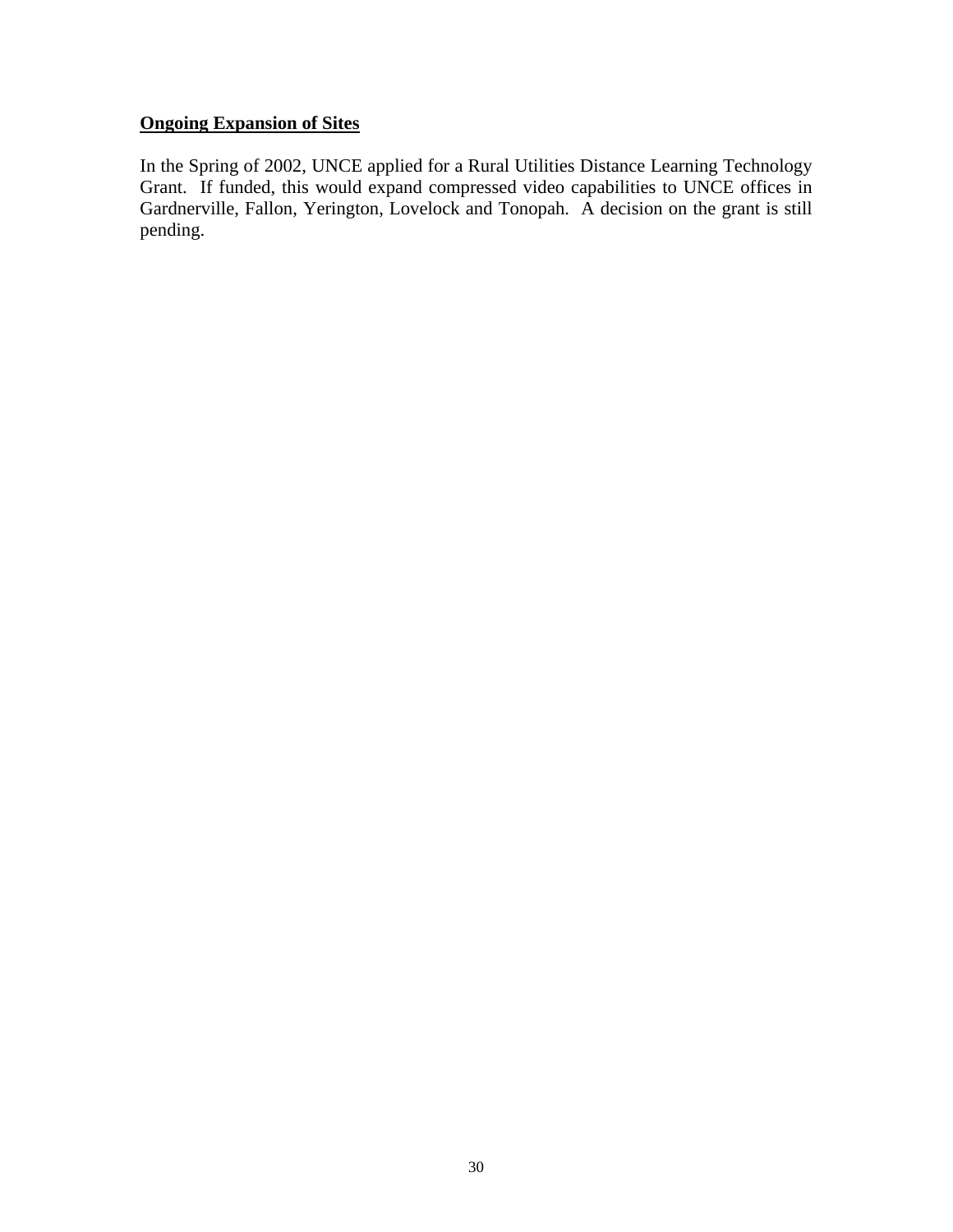# **APPENDIX B**

Report on the University of Nevada, School of Medicine Distance Education Programs

Provided by the Office of Academic Credit Programs Continuing Education UNR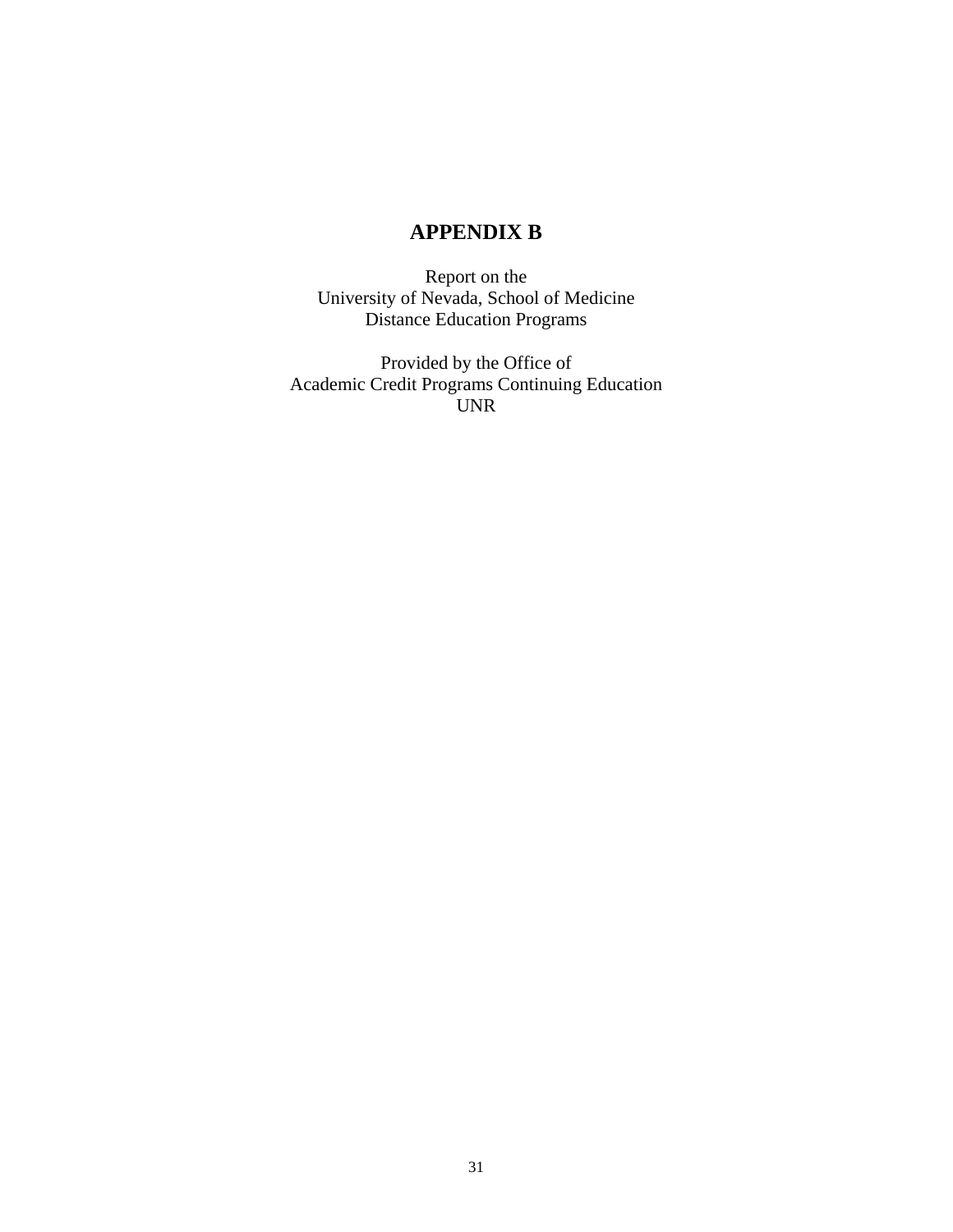### **Distance Education Report University of Nevada, School of Medicine July 2002**

### **Overview and Programs**

The School of Medicine's Center for Education and Health Services Outreach (CEHSO) is home to the school's outreach programs and activities. The purpose of the Outreach Office and its programs is to: 1. strengthen rural and urban underserved health care; 2. recruitment and retention of health care professionals; 3. provide access to learning resources; 4. provide continuing education opportunities to rural and underserved health care providers; 5. recruitment of rural and urban elementary students, junior high students and high school students into health careers; and 6. serve as a bridge between the academic medical environment and the community. The programs accomplishing these activities are housed in the Outreach Office. These programs are the Nevada State Office of Rural Health, Nevada Area Health Education Centers, Nevada Geriatric Education Center, AIDS Education and Training Center and The Office of Continuing Medical Education. The major programs provide both on-site and distance learning opportunities. The Office has staff in Reno, Elko and Las Vegas.

The Nevada Area Health Education Centers have been involved in distance education since their beginning in 1988. In the early days the staff of the Centers would work with rural health care providers to identify needs and provide instructors on-site to address educational needs and issues. Delivery of distance education in this format was provided to larger rural communities 3-4 times per year and to smaller communities 1-2 times per year. Finding urban instructors willing to travel for a day or more to teach a 3-5 hour class was often extremely difficult.

With the advent of distance education the programs of the School of Medicine were able to offer timely and targeted educational programs, conduct statewide meetings, provide technical assistance on issues and even provide medical consultations to patients and health care professionals with urban-based specialists. Course and meeting offerings to rural Nevada have increased from 3-4 a year to several times a week. Compressed video and Internet access has been installed into each rural hospital in the state. In addition for smaller communities compressed video and Internet access have been installed into medical clinics. These hospitals and clinics have not only become the hub for medical related issues but have also become the hub for College and University Courses offered in the communities.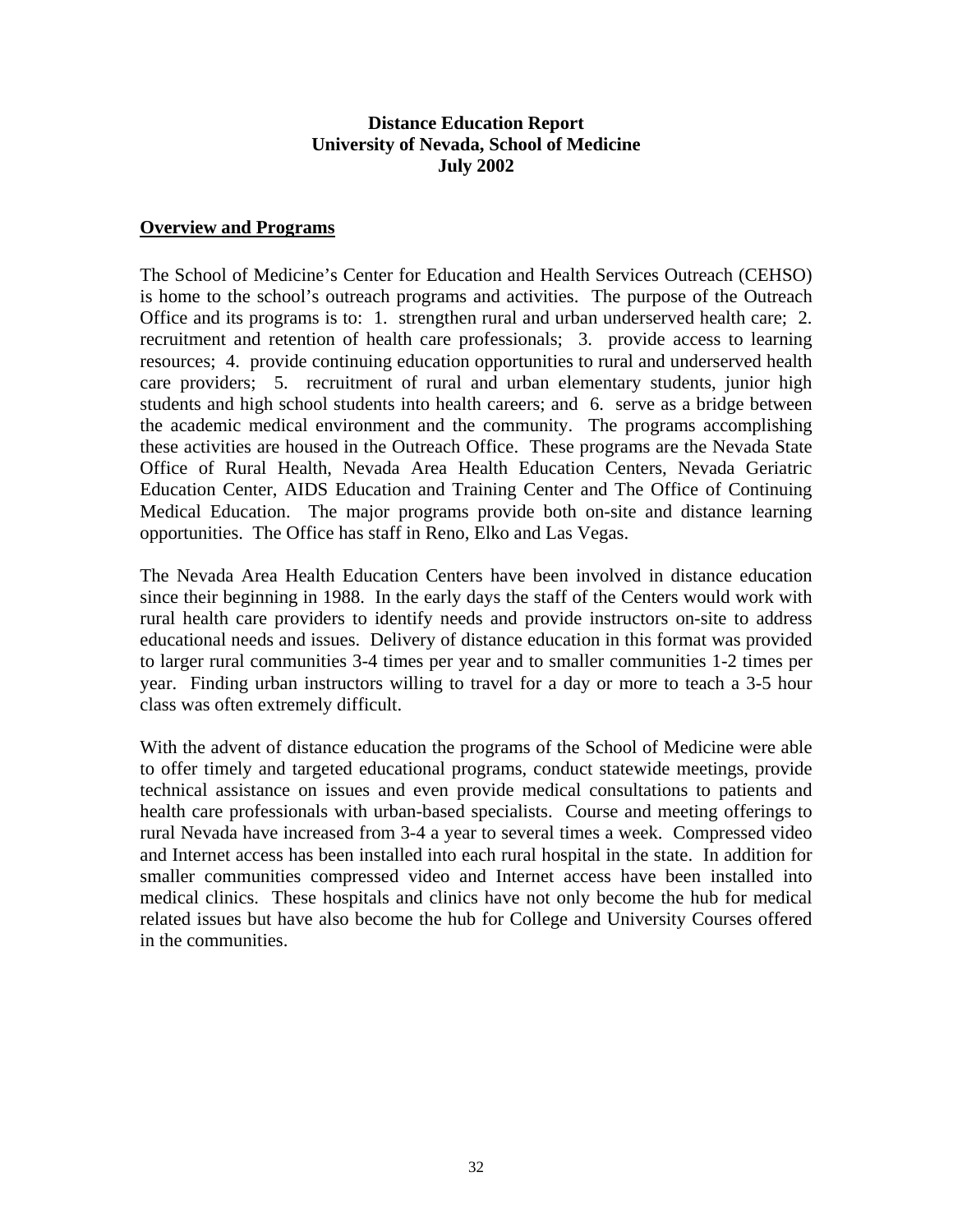# **Highlights of Distance Education Development and Projects**

# *Third Year Practice of Medicine Clerkship and Statewide Meetings*

The School of Medicine utilizes compressed video to conduct meetings between sites in Reno, Las Vegas and Elko. The system is heavily utilized by the Dean, Chairman and committees for business. In addition, the School of Medicine utilizes the compressed video system for a 20-week third year clinical rotation. Students spend those 20 weeks training with Adjunct clinical faculty in Elko and attend classes with students located in Las Vegas and Reno.

# *Digital Divide Project*

The School of Medicine just completed a \$1 million project funded by the Federal Office for the Advancement of Telehealth. The purpose of this project was to conduct comprehensive technology assessment for the smallest of Nevada communities and to implement those plans in 3-6 of those communities. These technology plans addressed not only health care, but education and library access. As a result of this project the School of Medicine completed those assessments and is providing technology funding for the communities of Austin, Amargosa Valley, Round Mountain, Owyhee and West Wendover. The community of Owyhee is an excellent example of the partnership with the School of Medicine and technology. Funding for this project came from the Tribal Council, Digital Divide, University Extension, University of Washington (Gates Foundation) and Elko County School District. As a result, a community that was isolated from technology now has high speed internet access and video access at the high school and hospital.

### *Video Usage*

From September 1, 2001 through June 31, 2002, 1485 people attended 86 classes and 185 statewide meetings for 595 total hours of usage. The classes that people attended ranged in topics from Bio-terrorism Training to Obstetrical Updates. The meetings range from fiscal technical assistance with rural hospitals to statewide quality assurance trainings. It should be noted that the School of Medicine offers courses and meetings throughout the year and also these statistics are rural trainings only and do not include activities between Reno and Las Vegas. Compressed Video Topics for September 1, - June 30, 2001.

### ADHD

Advances in Screening Alzheimer's An International Perspective on Infectious Disease Anthrax Anthrax--2 classes Artificial Reproductive Technology Back to Beta Blockers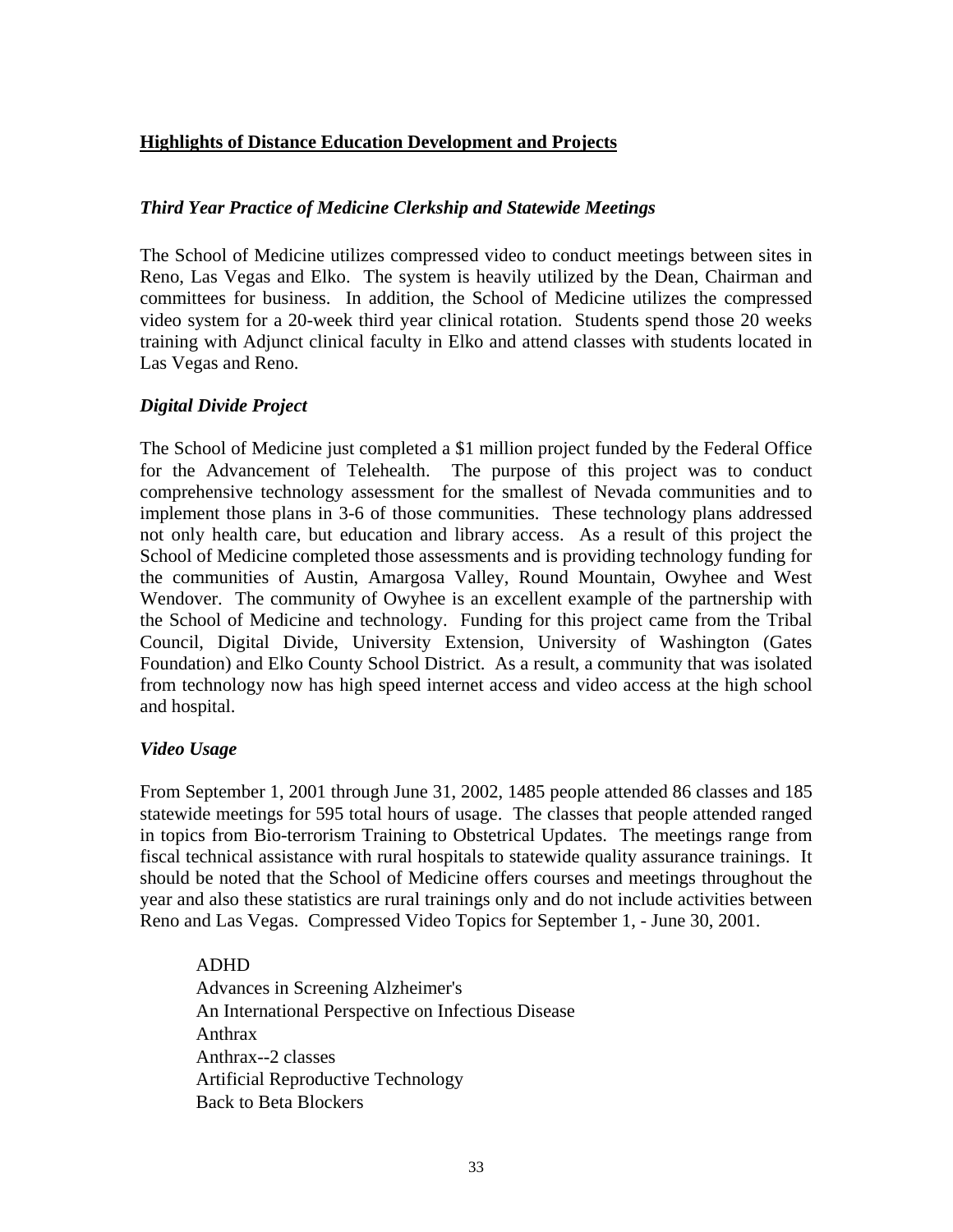Bio-terrorism Class Cardiology Update Changing Concepts in HIV Therapeutics Chemotherapy Certification Clinical Breast Exam: Proficiency & Risk Mgt Communicating with the Elderly Covering Kids Rural Coalition Death, Dying and Grieving Process Diagnosis & Management of Diabetes Mellitus Elder Abuse and Exploitation EMS Basic and Intermediate Certification From Macrolides to Ketolides Functional Assessment of the Elderly Hospice Conference ID, Assessment & Treatment Issues of Abused Children Lady with Lytic Bone Lesions MEDEX Orientation Mental Health Issues Mental Health Issues Mgt of Childhood & Adolescent Disorders (ADHD) New Directions in Protecting Renal Function... Nutritional Issues in the Care of Immune Compromised Pts. Peculiar Neurologic Symptoms in Gold Miners Promoting Healthy Aging Psychology of Aging Smallpox: What Every Clinician Should Know Sociology of Aging Suicide Prevention The Challenge of Lipid Management The Epidemic of Obesity Update on Colorectal Cancer

### *Internet Access*

Internet access allows health care professionals direct access to resources on a national and local level. Most rural hospitals and clinics do not have access to current journals and periodicals and so the Internet has provided linkage for quick access to current literature for the treatment of cases.

### *Medical Consultations and Telemedicine*

In addition the digital technology based at the rural and urban hospitals has also allowed for medical consultations, radiology image transfers and other applications to support and improve the health care status of rural and urban underserved Nevada.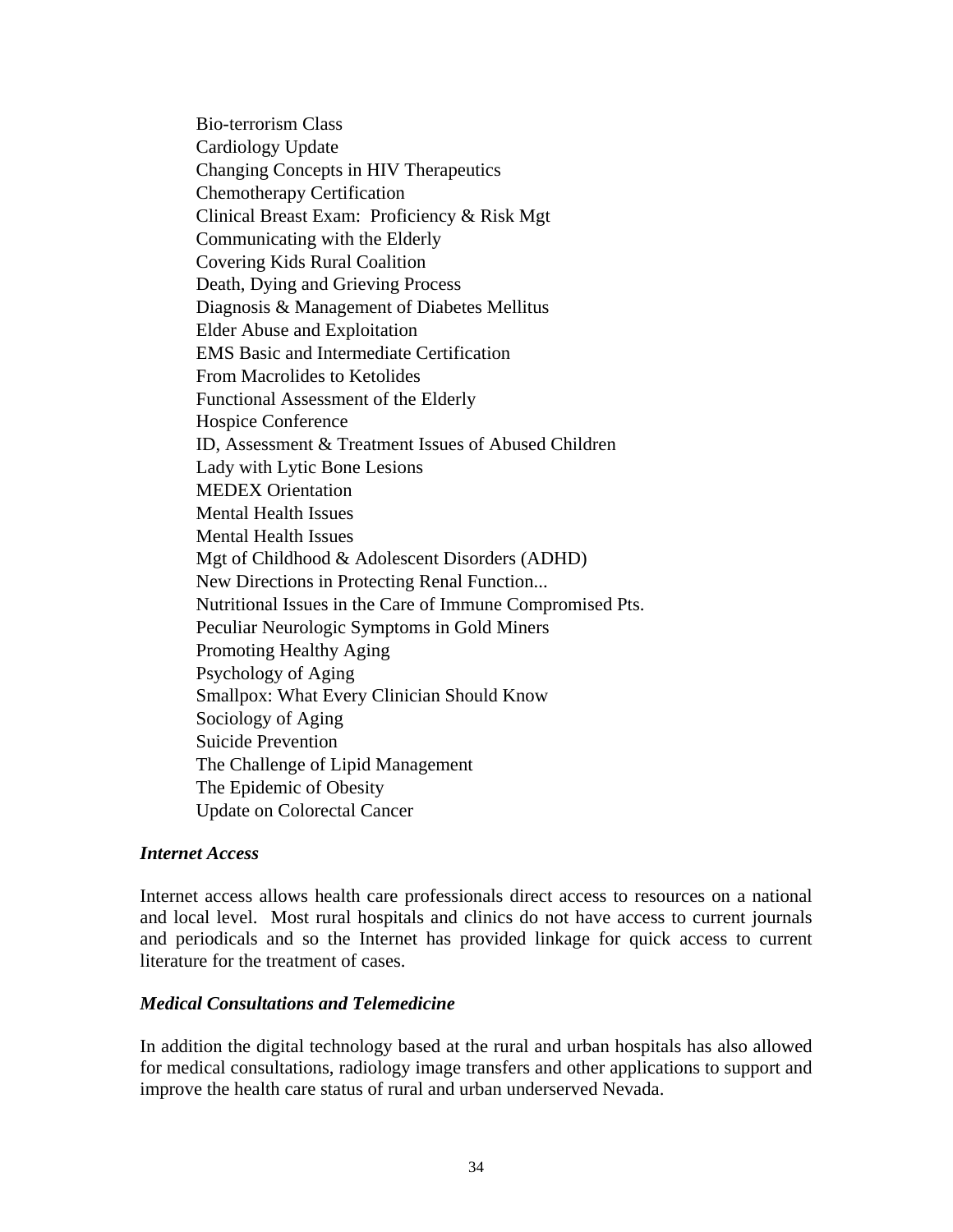### **Special Topics and Needs**

#### *Homeland Security*

With the tragedy of September 11, increased focus has been pointed towards the training and coordination of issues relating to homeland security and bio-terrorism. The University of Nevada, School of Medicine has provided statewide training to health professionals and volunteers throughout the State of Nevada. In the new proposals by the State of Nevada, the School of Medicine and the University of Nevada, Reno sites play a major role in the effort to train and organize Nevada to respond to the new and emerging threats of terrorism.

### *Emergency Medical Services*

In addition to the above topics the Office of Rural Health and AHEC program have also been focusing on special topics.

In March, 2000, the Office of Rural Health was awarded a grant from the Federal Office of Rural Health Policy to assist small rural hospitals for conversion from Prospective Payment to Cost Based Reimbursement. The purpose of this project was to increase the fiscal viability of small rural hospitals in fiscal crisis. Compressed video has played a major role in the implementation and success of this project. Statewide meetings, trainings, fiscal meetings, technical assistance, as well as target programs, have utilized distance technology to successfully assist all small rural hospitals and to strengthen the long-term fiscal outlook. In addition to the fiscal impact, this program is also looking specifically at telemedicine development and the support of a fragile Emergency Medical System. When the EMS training program began in 2000, several small volunteer EMS services were in jeopardy. Because of the volunteer nature of the services, people are required in many instances to leave their communities and travel to become certified and to remain certified. The services were running out of staff and in jeopardy of closing. In conjunction with the State EMS Office, a targeted project was established to train and upgrade skills to the hundreds of volunteers maintaining EMS services throughout Nevada. The following is a list of topics and attendees for this program.

| <b>Topic</b>                 | <b>Number of</b><br><b>Attendees</b> |
|------------------------------|--------------------------------------|
|                              | 20                                   |
| PALS/EMS-C                   |                                      |
| <b>Public Safety Summit</b>  | 39                                   |
| <b>EMT</b> Intermediate      | 31                                   |
| <b>EMT-B Refresher</b>       | 11                                   |
| <b>EMS Billing Solutions</b> | 86                                   |
| Shock                        | 73                                   |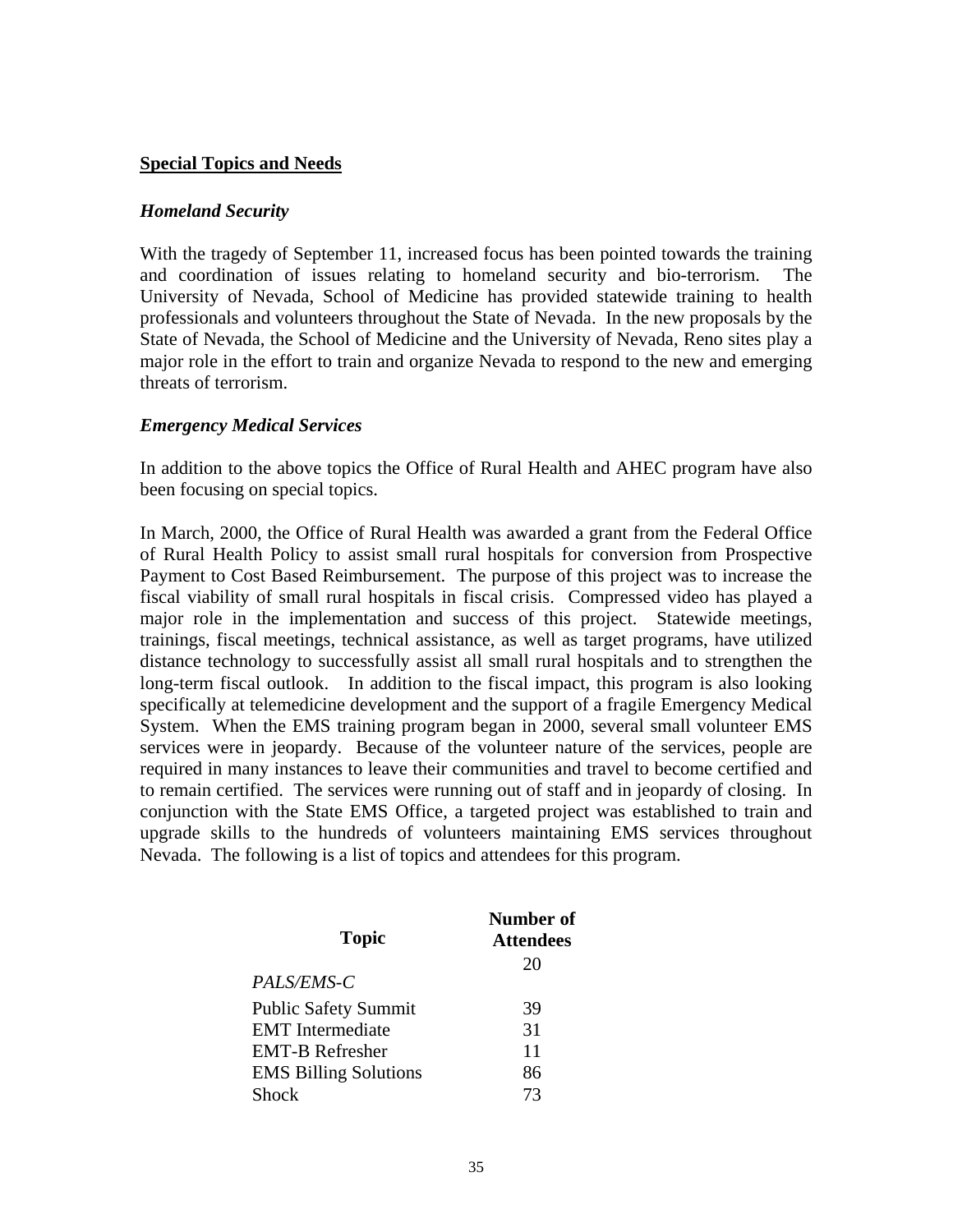| <b>Crime Scene Prevention</b>     | 76             |
|-----------------------------------|----------------|
| The Neurological Patient          | 22             |
| The Neurological Patient          | 43             |
| Wilderness Medicine               | 57             |
| <b>Cardiac Assessment</b>         | 28             |
| <b>BTLS</b>                       | $\overline{7}$ |
| <b>Patient Assessment</b>         | 34             |
| Burns & Amputations               | 30             |
| <b>First Aid for Baby Sitters</b> | 23             |
| <b>Burns &amp; Amputations</b>    | 32             |
| <b>Behavioral Emergencies</b>     | 26             |
| <b>EMT Basic Class</b>            | 48             |
| Let's Get Healthy                 | 50             |
| Intro To Club Drugs               | 27             |
| <b>Bioterrorism Class</b>         | 50             |
| <b>CPR Cert. Class for Elko</b>   | 10             |
| <b>OB</b> Emergencies             | 30             |
| <b>Emergency Driving</b>          | 68             |
| <b>EMT</b> Intermediate Class     | 48             |
| Ground Zero                       | 17             |
| <b>Pearls of Pediatrics</b>       | 57             |
| Tricks of the Trade-IVs           | 36             |
| Pearls of Pediatrics Pt. 2        | 42             |
| Bioterrorism-Awareness/Ops        | 71             |

# **Compressed Video Sites Developed and Maintained by the School of Medicine**

**UNSOM Battle Mountain** (2 rooms)

Battle Mountain General Hospital **UNSOM Caliente**  Grover C. Dils Medical Center **UNSOM Carson City** (2 rooms) Carson Tahoe Hospital **UNSOM Elko** (2 sites) Northeast Nevada Regional Hospital Great Basin College **UNSOM Ely** (2 rooms) William Bee Ririe Hospital **UNSOM Eureka**  Eureka Medical Clinic **UNSOM Hawthorne**  Mount Grant General Hospital **UNSOM Lovelock** Pershing General Hospital **UNSOM Las Vegas** (2 sites)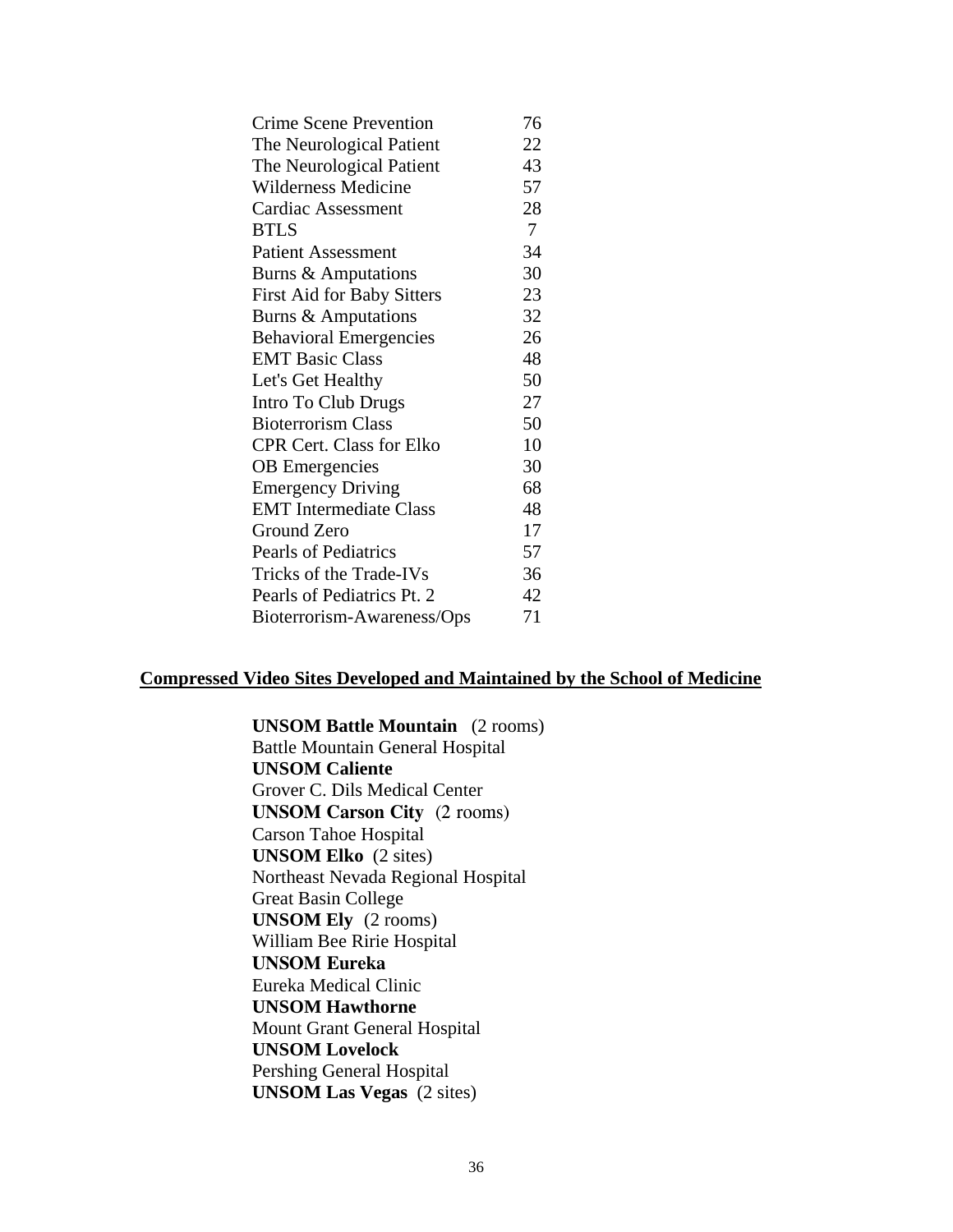Patient Care Center Dean's Conference Room **UNSOM Owyhee**  Owyhee Community Health Facility **UNSOM Reno** (7 sites) Nelson Building-room 206 & 230 Pennington Building-room 16, 20, 114 Jones Conference Room Family Medicine Center **UNSOM Sparks**  Northern Nevada Medical Center **UNSOM Tonopah**  Nye Regional Medical Center **UNSOM Winnemucca**  Humboldt General Hospital **UNSOM Yerington** (2 rooms) South Lyon Medical Center

#### **Sample of Partners for Distance Education**

Access Air American Med Flight Community College of Southern Nevada Community of Owyhee Great Basin College Nevada Cooperative Extension Nevada Emergency Medical Association Nevada Health Centers Nevada Hospital Association Nevada State EMS Nevada State Health Division Northeastern Nevada Regional Hospital Northern Nevada Regional Medical Center REMSA Twenty plus Nevada Rural Nevada Hospitals and Health Centers Washoe Medical Center and Health System Western Nevada Community College

#### **Expansion of Sites**

The School of Medicine will be installing sites in Austin, West Wendover, Amargosa Valley and Round Mountain in the coming year.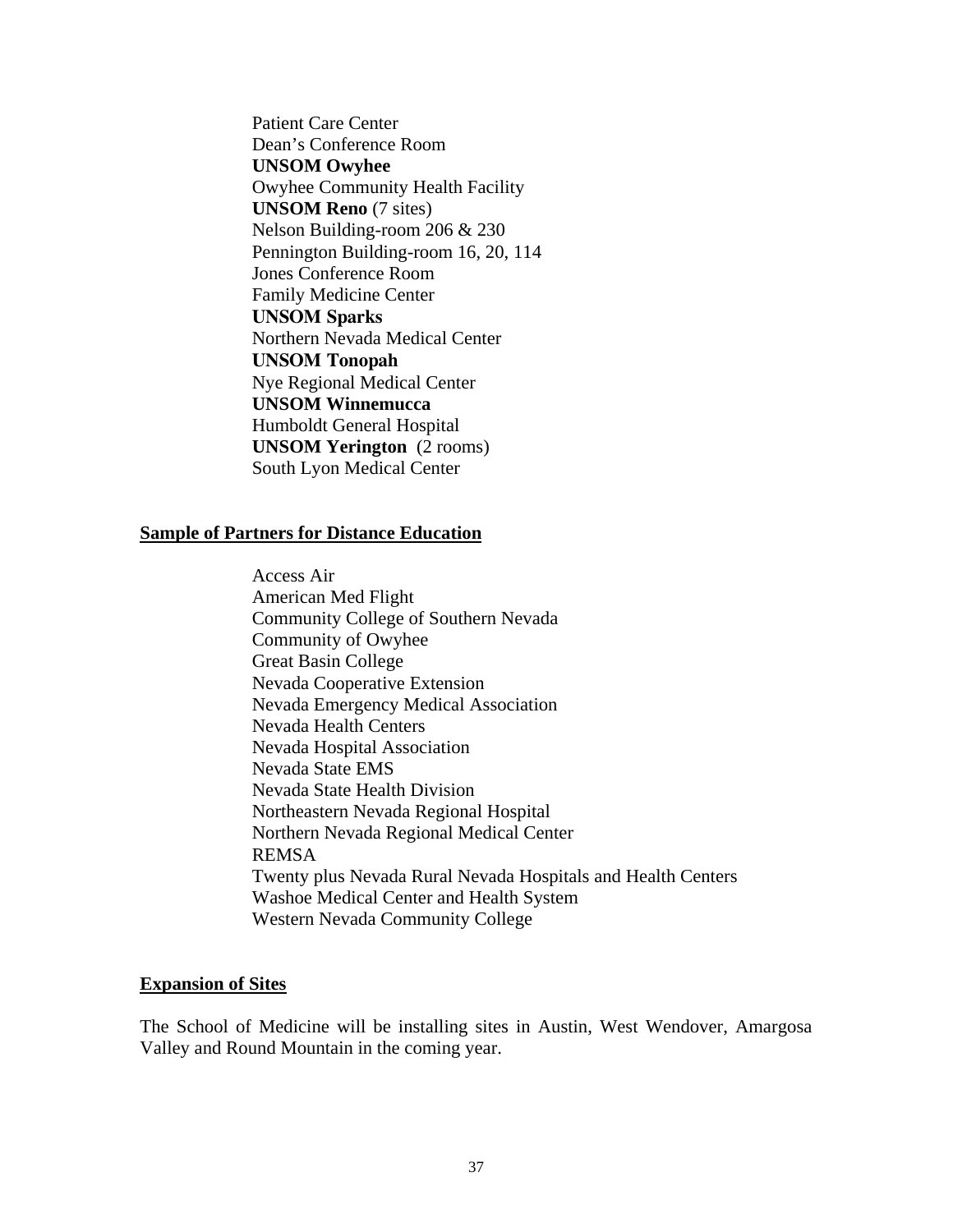# **APPENDIX C**

# CREDIT AND NON-CREDIT DISTANCE EDUCATION COURSES HELD (Fall 2001 and Spring 2002)

Compiled by Office of Academic and Student Affairs University and Community College System of Nevada on behalf of each UCCSN institution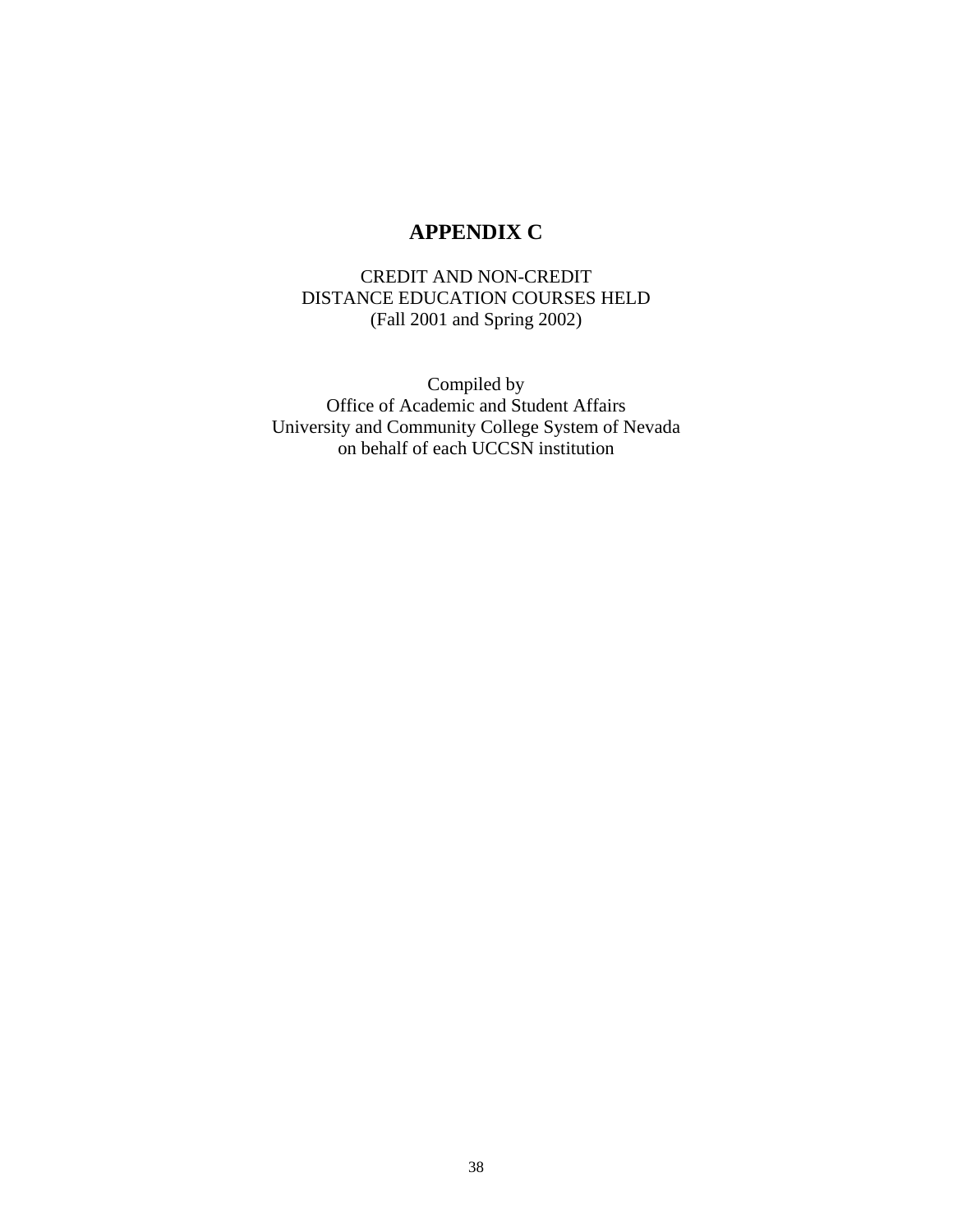# **CREDIT DISTANCE EDUCATION COURSES**

Following are the pure DE credit courses delivered by each respective UCCSN campus during the 2001-2002 academic year (Fall 2001 and Spring 2002).

### *Community College of Southern Nevada*

A+ Software Access Certification Preparation Advanced Language of Medicine Advanced Language of Medicine Advanced UNIX Operating System Advanced UNIX System Administration Animal Disease Pathology Animal Nutrition Art Appreciation Basic Writing II Basics of Mathematics Calculus II Clinical Lab Procedures Clinical Practicum III College Algebra Composition for International **Students** Composition I Composition II Computer Illustration I Conduit Bending & Installation Contemporary Literature Contemporary Social Issues Creative Writing Current Procedural Terminology Diagnostic Imaging Educational Psychology Electrical Control Equipment Electrical Print Reading Electrical/Electronic Test Equipment Electrical/Electronic Theory Elementary Accounting I Elementary Accounting II

Elementary Algebra Elementary School Mathematics I Elementary School Mathematics II Environment Computer Application Essentials in Fire Fighting Ethnic Groups in Contemporary **Societies** Excel Certification Preparation Exercise, Nutrition and Weight Control Finite Mathematics First Year Spanish I Fundamentals of College **Mathematics** General Psychology Health Care Law Intermediate Algebra Introduction to Interpersonal Communications Introduction to Computer Graphics Introduction to Elementary Education Introduction to Hotel, Restaurant and Casino Management Introduction to Marriage and Family Introduction to Occupational and Physical Therapy Introduction to the Human Body Introduction to UNIX Operating System Introduction to American Politics Introduction to American Politics Introduction to Business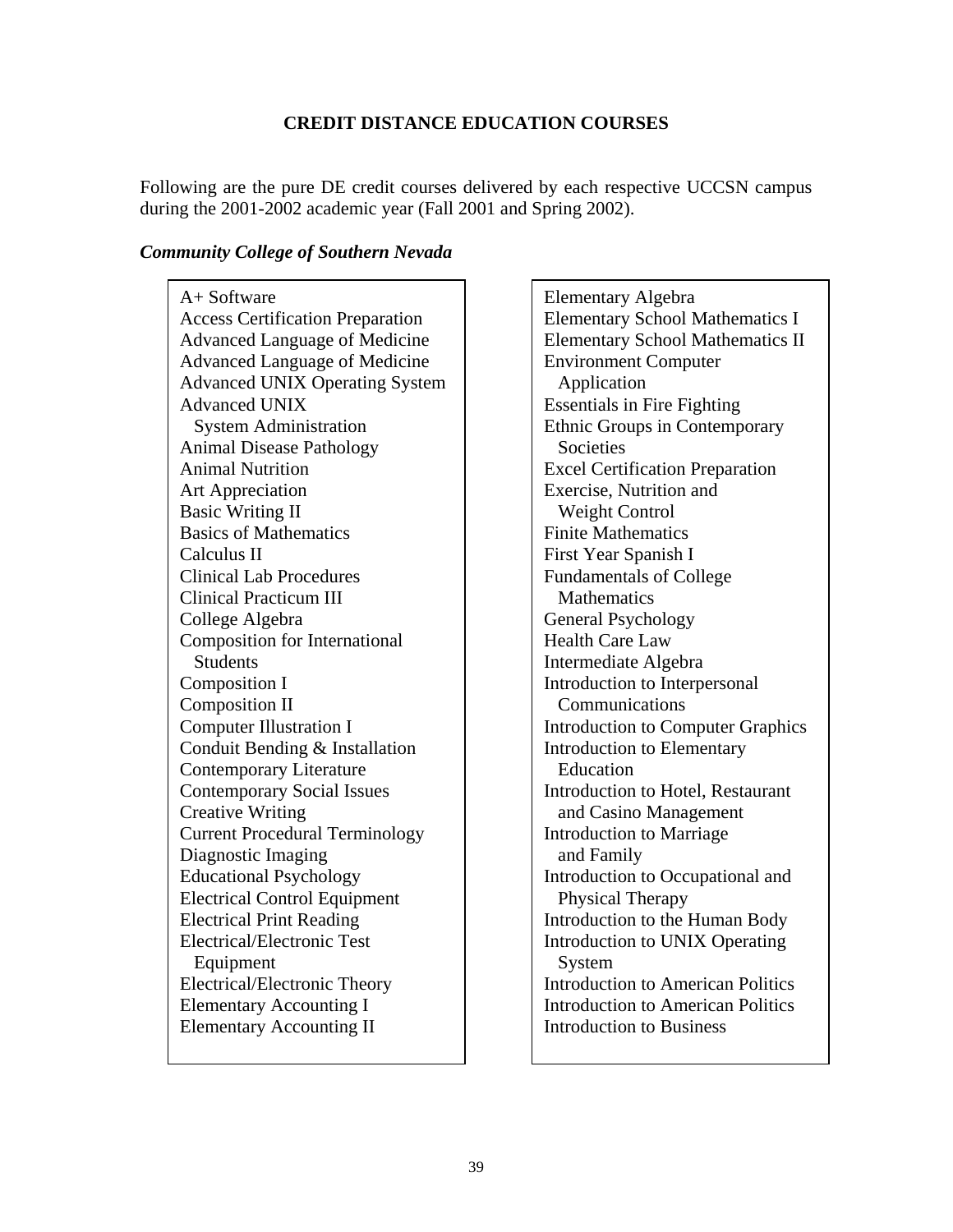#### *Community College of Southern Nevada - continued*

Introduction to Drama Introduction to ICD-9-CM Introduction to Management Information Systems Introduction to Marketing Introduction to Poetry Introduction to Programming Introduction to Short Story Introduction to Special Education Introduction to World Literature I Jazz Appreciation Keyboarding/Typing I Lab Science Laboratory Procedure for Veterinary Technicians Language of Medicine Large Animal Procedures Man and the Environment Medical Terminology I Methods of Social Control Management of the Incident Command System Microcomputer Accounting System Microsoft Project Certification Preparation Music Appreciation Networking Essentials Nevada History Nevada School Law Nursing & Management Procedures Observational Astronomy Ocular Anatomy and Physiology Opthalmic Optics I OSHA Refresher Training Pathophysiology I PC Maintenance and Configuration Phlebotomy PowerPoint

Pre Algebra Precalculus I Precalculus II Preparatory Biology Preparatory Chemistry Principles of Sociology Psychology of Personal and Social Adjustment Qualitative Research Methods Reasoning and Critical Thinking Research on the Internet Role of the Technician Sociology of Deviance Stars and Galaxies Structure & Organization of Health Information. Systems Study Skills for College Surgery & Dental Procedures & Anesthesia Surgery & Dental Procedures & Anesthesia (Lab) Survey of American Literature I Survey of American Literature II Survey of Computer Uses in Education Technical Communications I The Solar System Troubleshooting Skills UNIX System Administration Urban-Wildland Fire Operations US History I US History II User Support Skills and Technology Valuing Cultural Diversity Veterinary Medical Terminology Word Certification Preparation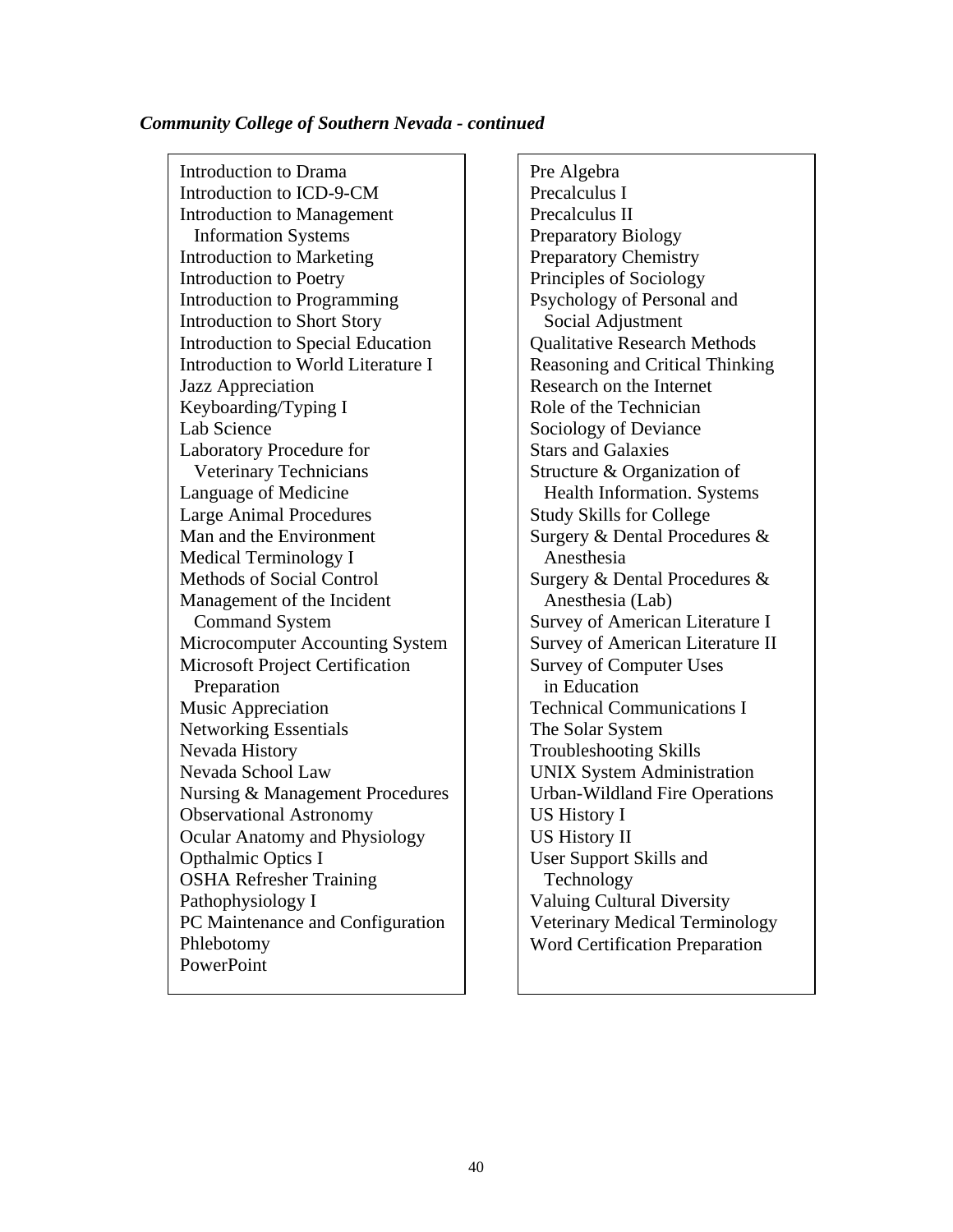#### *Great Basin College*

Advanced Literary Study Applied Accounting & Finance Appreciation of Theater Basic Mathematics Basic Programming I Basic Writing Bookkeeping I Business Law I Calculus I Calculus II Calculus III Capstone Seminar Capstone Seminar Child Abuse/Neglect Children's Literature Composition I Composition II Composition III Criminal Justice Organization Criminal Procedures Critical Thinking Current Procedural Terminology Economic Issues Education Seminar I Education Seminar II Elementary Accounting I Elementary Accounting II Elementary Algebra Elementary Concepts of Chemistry Emergency Medical Technician Intermediate Emergency Medical Technician Training Executive Office Procedures Exploring the Internet Fundamentals of College Math Fundamentals of GIS Fundamentals of Speech I General Biology I General Psychology Health and Nutrition for Children

Historical Geology History of Rock Music Human Resource Management Humans and the Environment Indians of North America Individual and the Family Infectious Disease/First Aid Integrative Humanities Seminar Integrative Mathematics Seminar Intermediate Algebra Intermediate Spreadsheets Intermediate Word Processing Integrative Science Seminar Integrative Social Science Seminar Introduction to Business Introduction to Computer Applications Introduction to Digital Photography Introduction to ICD-9-CM Coding Introduction to Literary Study Introduction to Marketing Introduction to Mass Communication Introduction to Microsoft Word Introduction to Physical Evidence Introduction to Social Work Issues in American Public Policy Juvenile Delinquency Language Study Math Systems Applied to Technology Medical Terminology Microcomputers in Business Music Fundamentals Nevada School Law Number Concepts for Elementary School Teachers Parent/Caregiver Relationships Personal Finance Police in America Precalculus I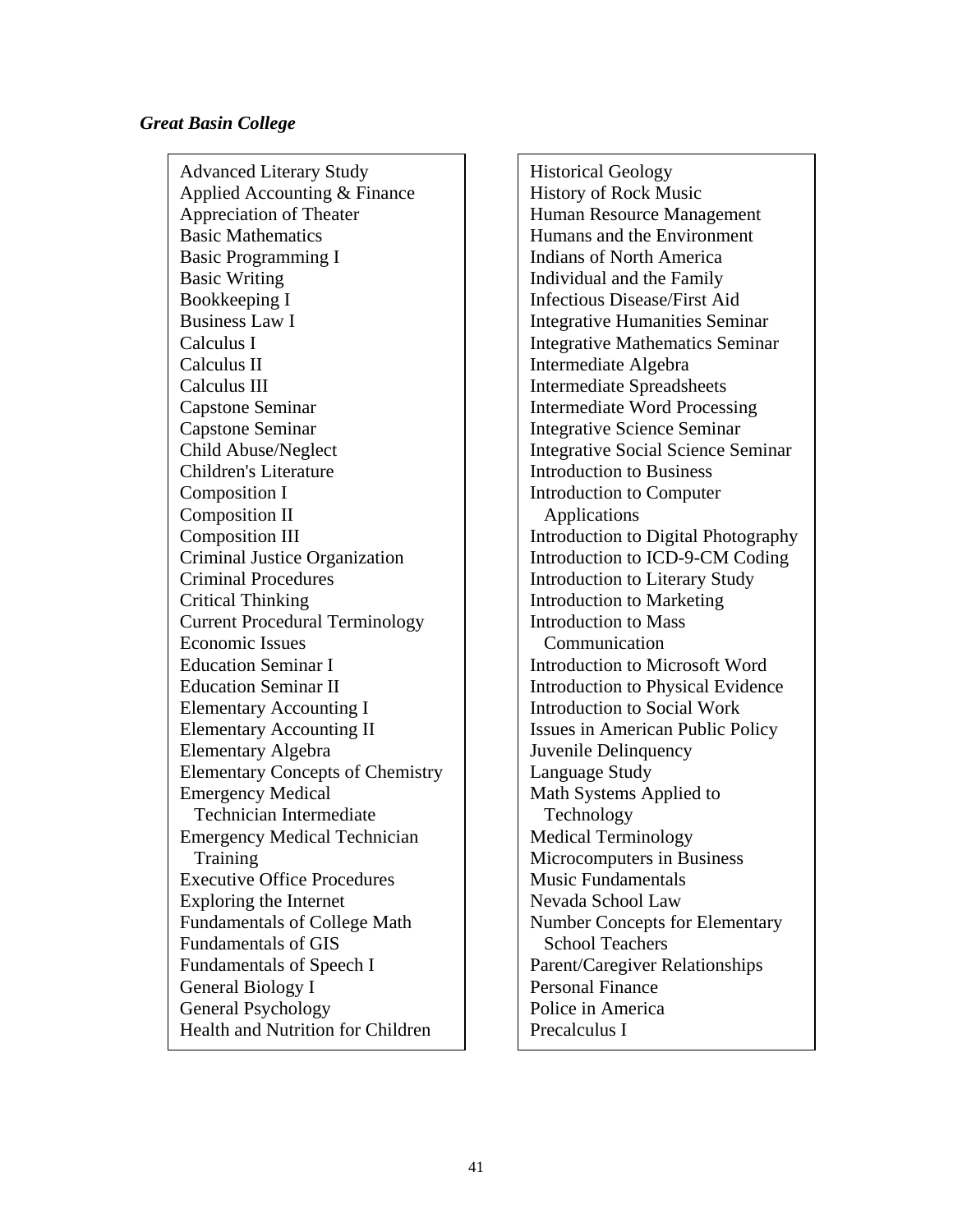### *Great Basin College - continued*

Precalculus II Preschool Curriculum Prevention & Control of Delinquency Principles & Practices of Preschool & Child Care Organization & Administration Principles of Child Guidance Principles of Ecology Principles of Investigation Principles of Macroeconomics Principles of Nutrition Principles of Sales Probation and Parole I Professional Communications Psychology of Human Relations Real Estate Law/Practice Real Estate Principles I Religion in American Life Role of Play for Children Science/Engineering Technology Small Business Management Special Topic: Apprenticeship & Quality Early Childhood Programs Special Topic: E-Commerce

Special Topic: International Finance Special Topic: Introduction to E-Commerce Special Topic: Employment Skills Training Special Topic: Programming in C++ Statistical & Geometrical Concepts for Elementary School Teachers Student Leadership Survey of Philosophy Technical Communications I Technical Communications II Technical Mathematics Technology/Media in Education The Exceptional Child Themes of Literature Typing I/Keyboarding Typing II/Intermediate Keyboarding U.S. History I U.S. History II Vocabulary and Meaning Web Page Building

# *Truckee Meadows Community College*

Aging/Modern American Sociology American Experience & Constitutional Change Applied Business Mathematics Art Appreciation Building Construction/Fire **Protection** Business Letters & Reports CCNA I (CISCO Networking Academy) Child Psychology Composition I

Composition II Computer Literacy Criminal Law & Procedures Crnt Top Network: Novell Elementary Algebra European Civilization I European Civilization II Film and Literature Food Service Sanitation Foundations of Western Culture Fundamentals of College **Mathematics**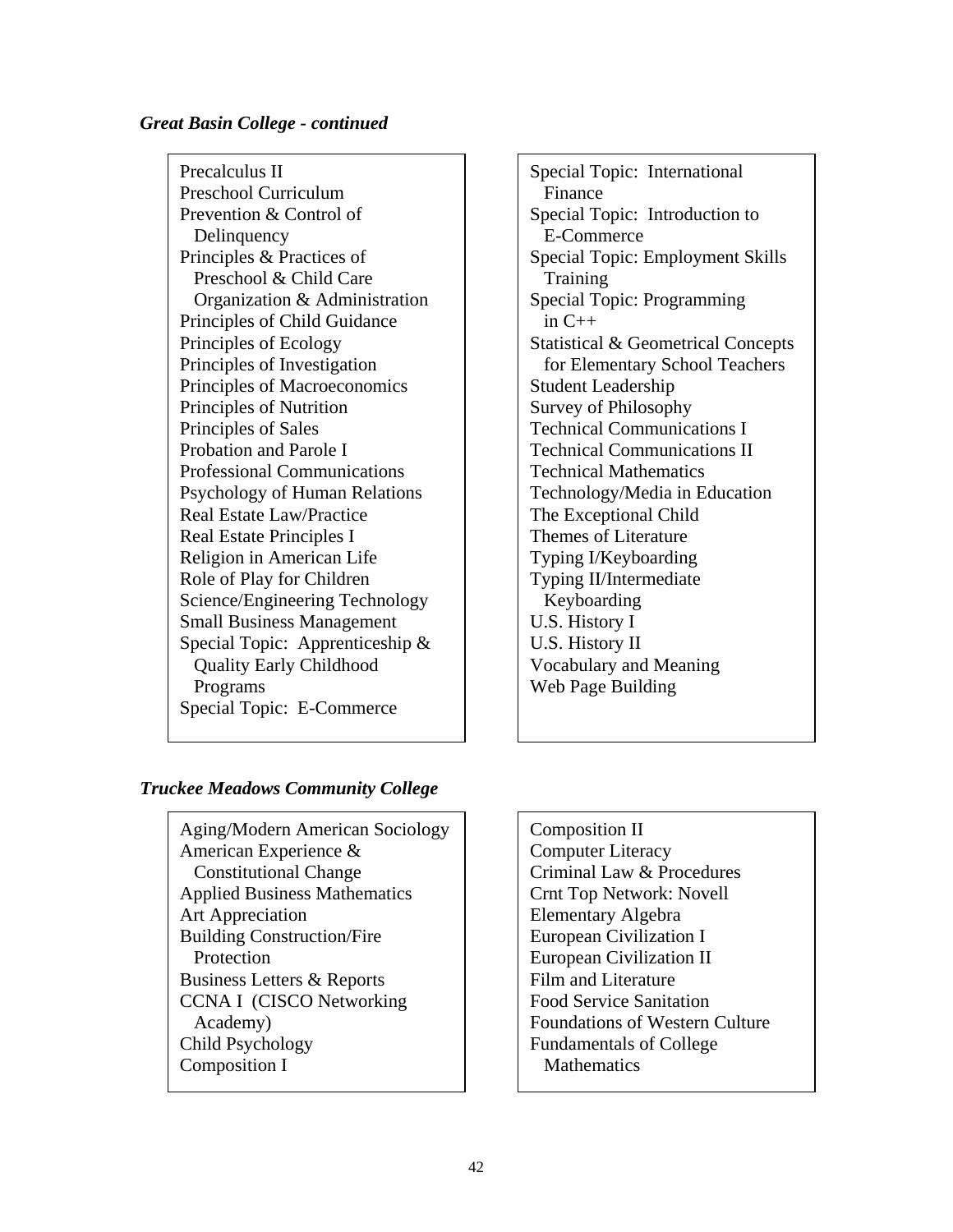### *Truckee Meadows Community College - continued*

Fundamentals of Para-legalism General Biology General Physics I General Physics II General Psychology Health Occupations Human Sexuality Humans & the Environment Introduction to Astronomy – Stars/Galaxies Intermediate Algebra Introduction to Management Information Systems Introduction to Abnormal Psychology Introduction to Accounting I Introduction to Accounting II Introduction to Anthropology Introduction to Criminal Justice II Introduction to Criminal Justice Introduction to Industrial **Electronics** Introduction to Secondary Education Introduction to Statistics Lifespan Human Development Medical Terminology Music Appreciation

Network Support: Novell Pre-Calculus I Principles of Sociology Principles of American Constitutional Government Principles of Microeconomics Probate, Trust & Guardian Psychology of Personal & Social Adjustment Reading & Interpreting Real Estate Law and Practice Real Estate Principles Research Methods in Criminal **Justice** RN Refresher Course Social Psychology Supervision/Management The Modern World Theater: Cultural Context Themes of Literature US History I US History II US Involvement/Vietnam World Literature I World Literature II World Politics

# *University of Nevada, Las Vegas*

Abnormal Psychology  $\Box$  Composition I for African American Survey I | International Students African American Survey II Computers in Libraries American Environmental History | | Dance Appreciation Anthropology of Men and Women **Development:** Infancy and Art in Context Childhood Assistive Technology Assessment | Educational Career and Business Writing Personal Development Collaborative Services in Flementary Composition Communication Programming

Assistive Technology **Employee** Appraisal and Evaluation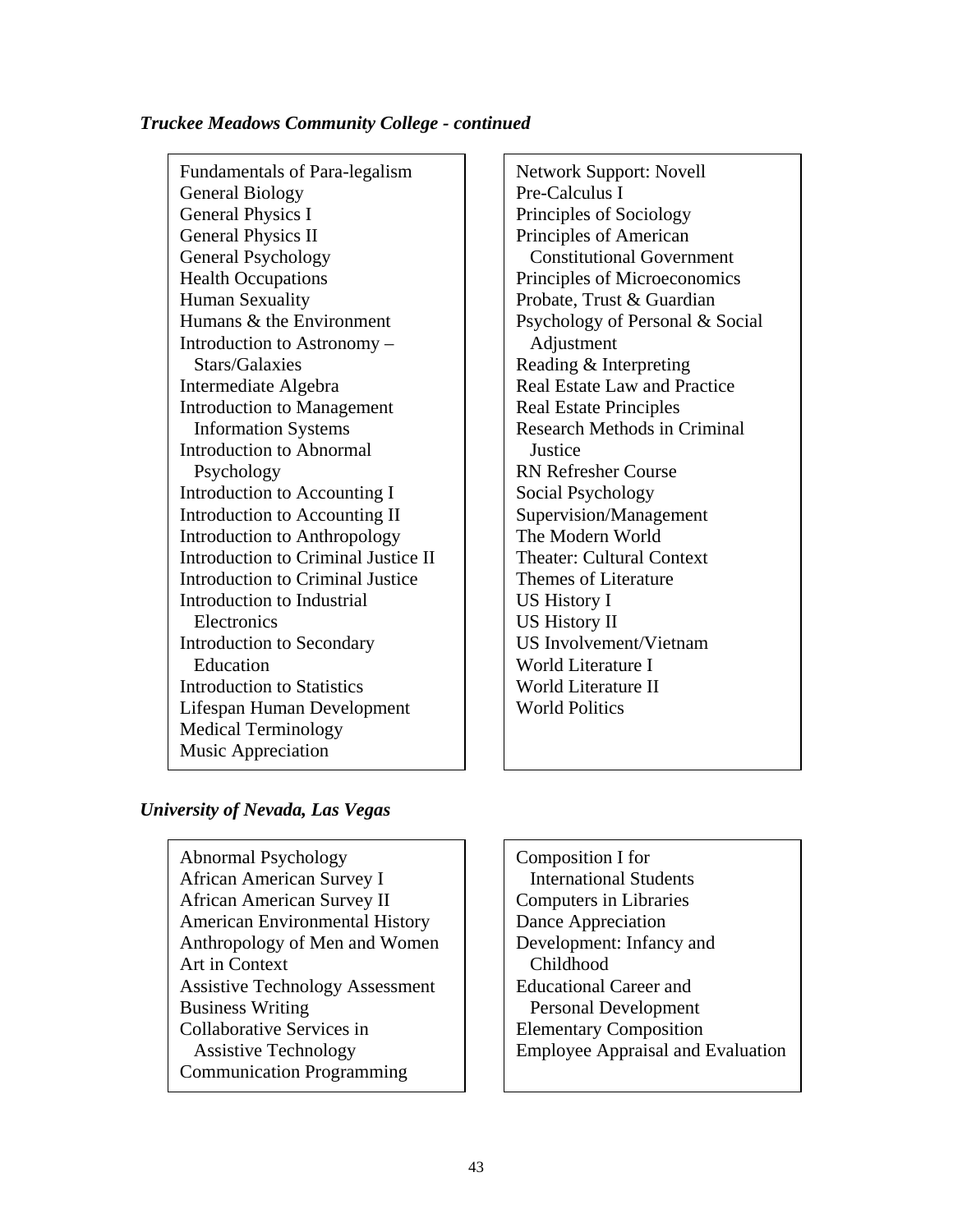### *University of Nevada, Las Vegas - continued*

Financial Analysis for the Mythology Service Industries Nevada Constitution Gaming Device Management  $\vert$  Nevada School Law General Psychology Depends Analysis Global Economics and Diverview of Assistive History of American Art Technology Hospitality Accounting I | Primary Care of the Family I Hospitality Service Management | Principles of Modern Grammar Human Behavior and the Social Promotion Management in the Environment I Hospitality Industry Humans and the Environment Psychology of Aging Independent Study and Research | Reasoning and Critical Thinking Integrating Computer-Based Scholarly Inquiry III: Tech in Teaching and Education **Communication** Communication and Utilization Internet for Educators  $\vert$  School Law (BATE Program) Introduction to Convention Industry Soil Dynamics and Earthquake Introduction to Cultural **Engineering** Anthropology Special Problems: Teaching Introduction to Management of Phonics and Word Recognition Information and Strategies Introduction to Philosophy Special Topics: Professional Introduction to the Casino and Development Introduction to Elementary  $\parallel$  Statistical Methods in Psychology Secondary Education Secondary Education Survey of British Literature I Introduction to Hospitality Survey of Computer Uses in Introduction to Social Work Flementary Education Introduction to the Short Story TESL Emphasis: Inst. for Latin I Language diversity Latin II The Computer in the Library Literacy Connections Setting Mass Media and American Politics  $\parallel$  Topics in American Politics: Meeting Planning The Politics of Abortion Methods of Teaching Computer Applications Multicultural Perspectives in Special Education

Variable titles Western Civilization Since 1648 World Literature I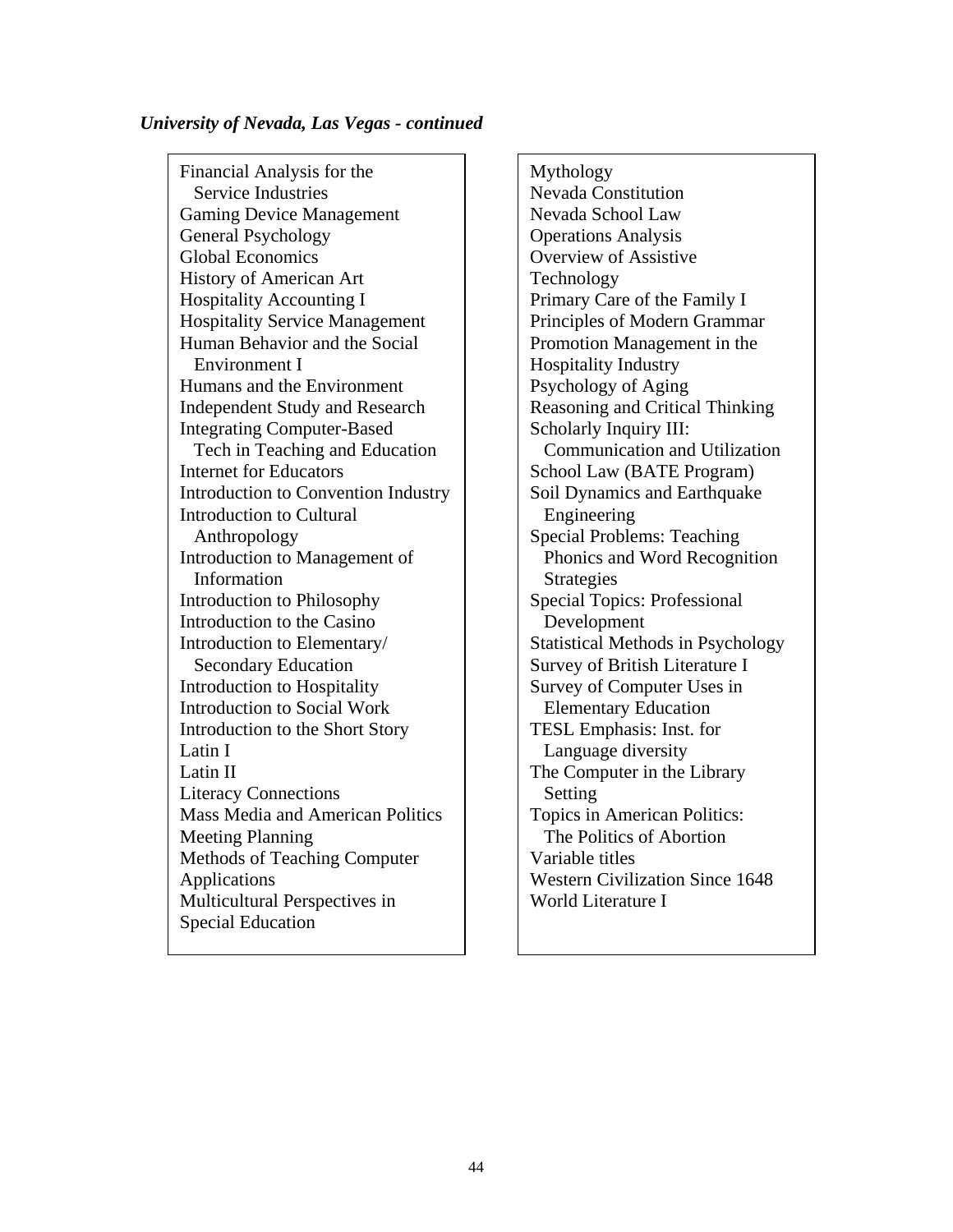### *University of Nevada, Reno*

Administration of the School Library Advanced Generalist Practice: Individuals & Families Advanced Studies in Human Development: Adolescence American Literature and Culture: Us Against Them Basque Culture Basque Diaspora Studies Basque Economy from Industrialization to Globalization Bilbao Guggenheim Museum Catering Operations and Sales Changing Environments of Business Classroom Management in 21st Century Classrooms Composition II Computers and Society Conduction Heat Transfer Creative Methods for Teaching ESL Creative Writing Developing a Teaching Portfolio Disability: Social and Health Issues Education of the Exceptional Child Elementary Basque I Elementary Basque II England and the British Empire I England and the British Empire II Essentials in Nursing Research European Civilization FAS Students in the Classroom Foundations of Professional Practice RN (Registered Nurse) Foundations of Western Culture Geotechnical Earthquake Engineering Geotechnical Engineering: Retaining Structures Health Promotion: Practice RN Health Promotion: Theory

How is America Defined thru Literature? Human Care Nursing II: Practice RN Human Nutrition Individual in Society Introduction to Business Introduction to Communication Introduction to Criminal Justice Introduction to Criminal Justice II Introduction to Social Work Managing Computer-Based Information Resource Systems Modern Basque History Museums, Architecture, City Renewal: The Bilbao Guggenheim Music Appreciation Nevada School Law and Constitution Nursing Management/Leadership: Theory RN Nursing Management/Leadership: Practicum RN Organization & Supervision of Literacy Programs Organizational Theory Political Violence and Terrorism Principles of Marketing Research Methods Seminar in Control Issues Seminar in Management Issues Special Education Law Special Topics in Nursing: Curriculum Development in Nursing Struggle for Justice Supervision & Evaluation of **Teaching** The Modern World Theories of Second Language Acquisition U.S. Constitution for Teachers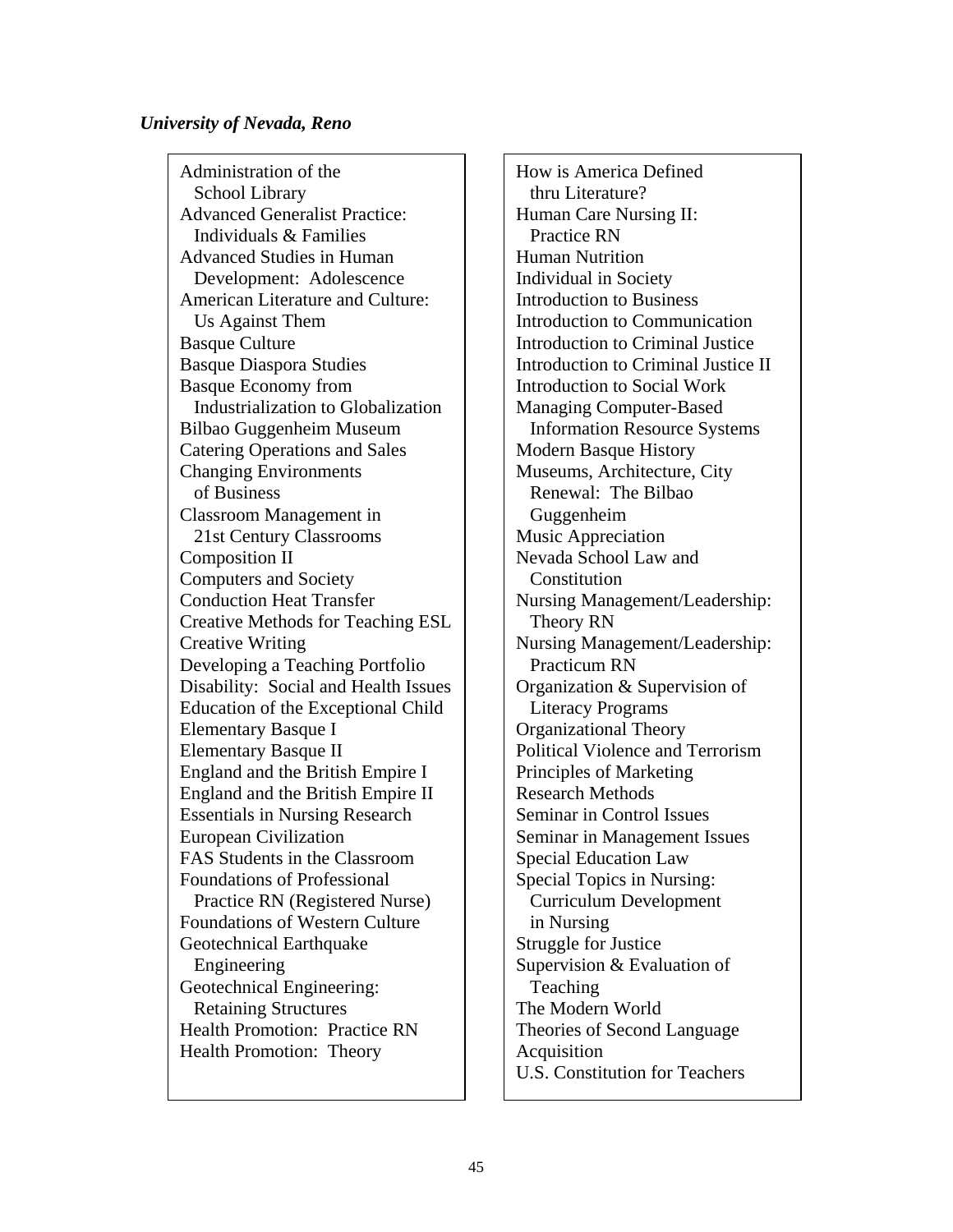#### *Western Nevada Community College*

Art Appreciation and Introduction to Computer Basic Writing III **Information Systems** Beginning Word Processing **Introduction to Humanities** Business Letter & Reports  $\parallel$  Introduction to Internet Business Law I Italian, Conversation I Business Mathematics **Italian**, Conversation III Calculus I Judeo-Christian Tradition Calculus II Language System Management Childbearing/Childrearing Law Procedure-Civil Clinical Nursing Lifespan Leadership & Human Relations Comp Literacy Software Managerial Accounting Composition I Microcomputer Account Composition II Microcomputers in Business Computer Science I Music Appreciation Educational Experience I Nevada History Elements of Anatomy  $& Physiology \mid$  | Organizational Behavior Employment Specialist Training PC Operations EMS Instructor **Personnel Administration** Engineering Physics I Physical Geography Financial Accounting Precalculus Math II First Year Spanish I Precalculus Mathematics I Foundations Nursing Science | | | Principles of Macroeconomics Foundations Pharmacology in <br>Principles of Management Nursing Principles of Microeconomics Foundations Western Culture **Principles** of Nutrition Fundamentals of College  $\parallel$  Principles of Sociology Mathematics **Principles of Genetics** Fundamentals of Paralegalism | Special Topics in Biology General Biology I Survey of American Const History General Chemistry I The Modern World General Microbiology Theory Sys Ana/Design General Psychology **Transitions** Transitions to Practical Nursing Geology: Principles & Applications  $\parallel$  U.S. Involvement in Vietnam Health Assessment Veb Design Using HTML Infect Diseases & First Aid Web Page Design Intermediate Word Processing World Literature II Introduction to Business New World Religions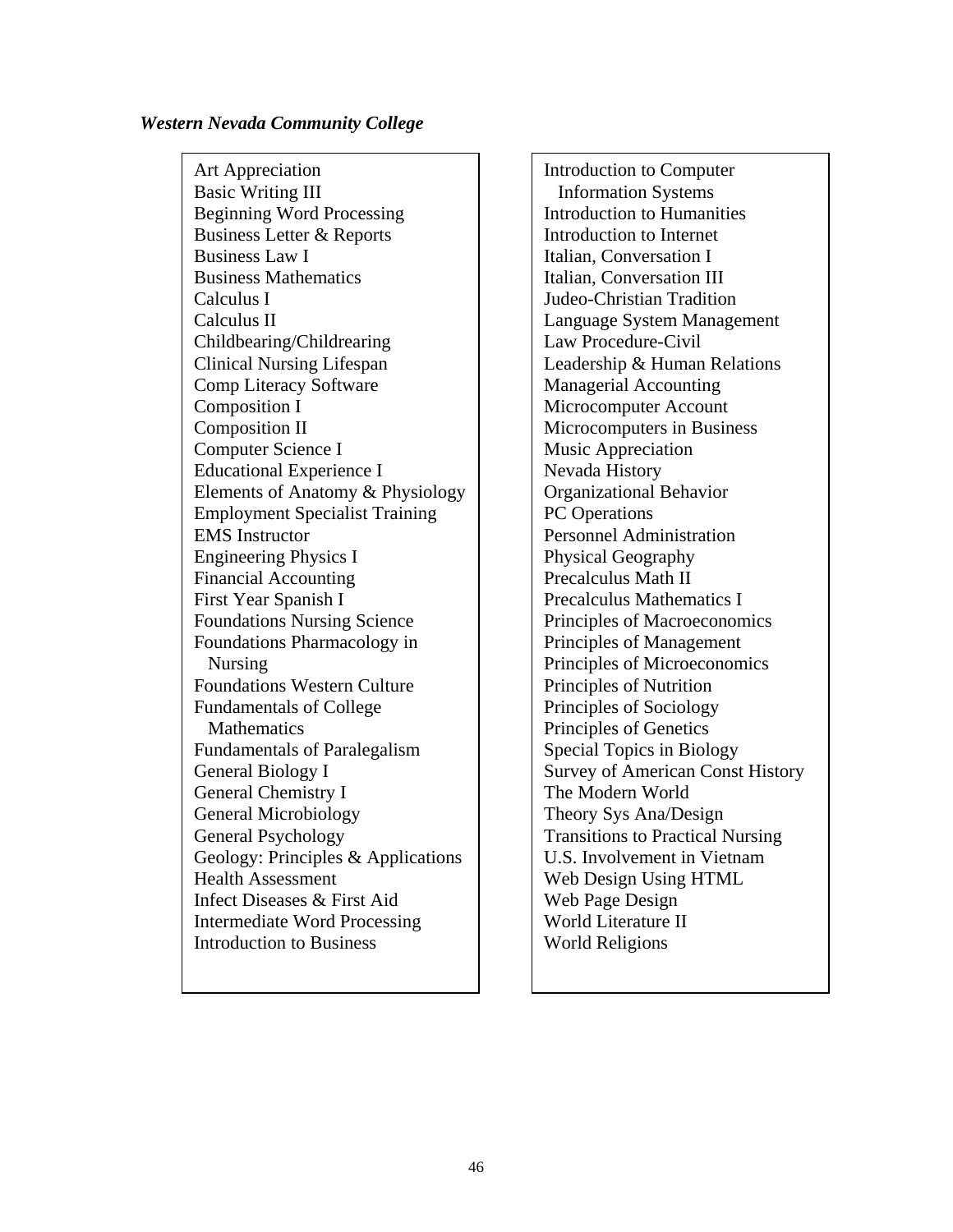## **NON-CREDIT DISTANCE EDUCATION COURSES**

In addition to the aforementioned credit-bearing DE courses, UCCSN campuses also offer a variety of non-credit DE courses. Following are the pure DE courses held during the 2001-2002 school year at respective campuses that are non-credit bearing courses.

### *Community College of Southern Nevada*

"Ed-2-Go"

# *Great Basin Community College*

Customer Service/Medical

### *Truckee Meadows Community College*

"Ed-2-Go"

# *University of Nevada, Las Vegas*

The University of Nevada, Las Vegas, during the 2001-2002 academic year did not offer non-credit DE courses.

### *University of Nevada, Reno*

Advanced Management Program Mucus Clearance in Airways New Student Orientation Notre Dame STEP Program Physics Research and Development Strength Characterization of Clay for Geotechnical Applications Water Operators

### *Western Nevada Community College*

APICS Workshop